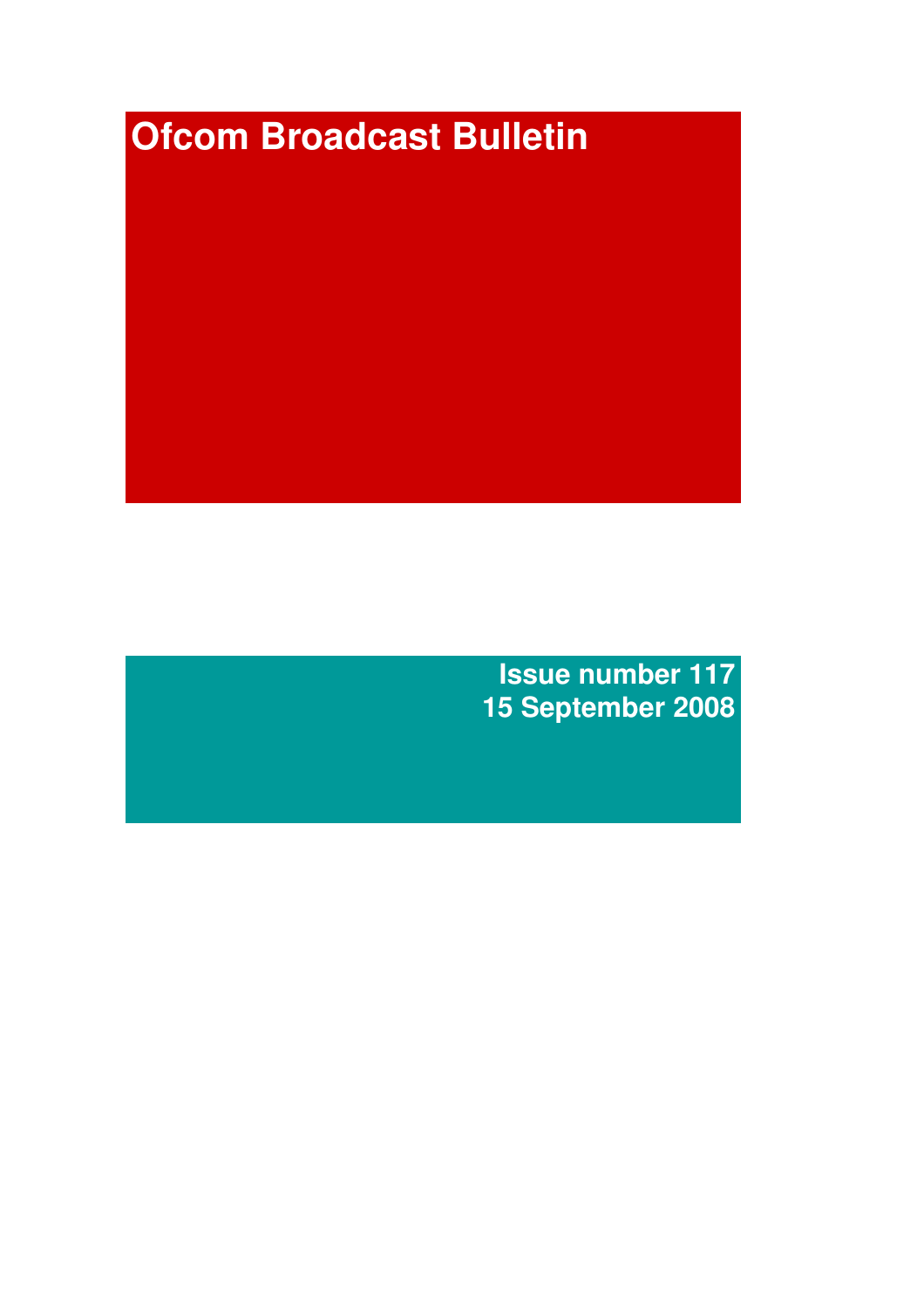# **Standards cases**

## **In Breach**

| <b>World's Most Amazing Videos</b><br>TV6, 28 June 2008, 20:00                                                                                                                                    | 4              |
|---------------------------------------------------------------------------------------------------------------------------------------------------------------------------------------------------|----------------|
| "Wake Up Your Brain" competition<br>James and Ali in the Morning, Invicta FM,<br>20 December 2007, 06:00                                                                                          | $\overline{7}$ |
| "Worst Girlfriend" competition<br>Lloydie and Katie Show, Power FM,<br>14 March 2007, 16:00                                                                                                       | 9              |
| <b>Full Pott</b><br>Kanal 5, 16 July 2008; 09:00                                                                                                                                                  | 11             |
| <b>Breakfast</b><br>Kiss 105, 10 April 2008, 08:00                                                                                                                                                | 13             |
| <b>Peter Popoff Ministries</b><br>Ben TV, 29 February 2008, 16:30<br><b>Paul Lewis Ministry</b><br>Ben TV, 20 March 2008, 16:00<br><b>Peter Popoff Ministries</b><br>Red TV, 24 March 2008, 17:30 | 14             |
| <b>The Soup</b><br>E! Entertainment, 19 July 2008, 23:00                                                                                                                                          | 17             |
| <b>Stripped</b><br>The Style Network, 2 July 2008, 11:00                                                                                                                                          | 18             |
| <b>Biggles</b><br>Movies4Men+1, 21 June 2008; 16:20                                                                                                                                               | 20             |
| <b>Eid Messages</b><br>Aapna Channel, 24 December 2007, 17:00                                                                                                                                     | 22             |
| Deepam TV<br>Non-retention of off-air recordings<br>and sponsored news bulletins up to July 2008                                                                                                  | 23             |
| <b>Karl Davies Breakfast Show</b><br>Tudno FM, 7 August 2008, 7:45 and 8 August 2008, 8:20                                                                                                        | 25             |
| <b>Note to Broadcasters - Recordings</b>                                                                                                                                                          | 26             |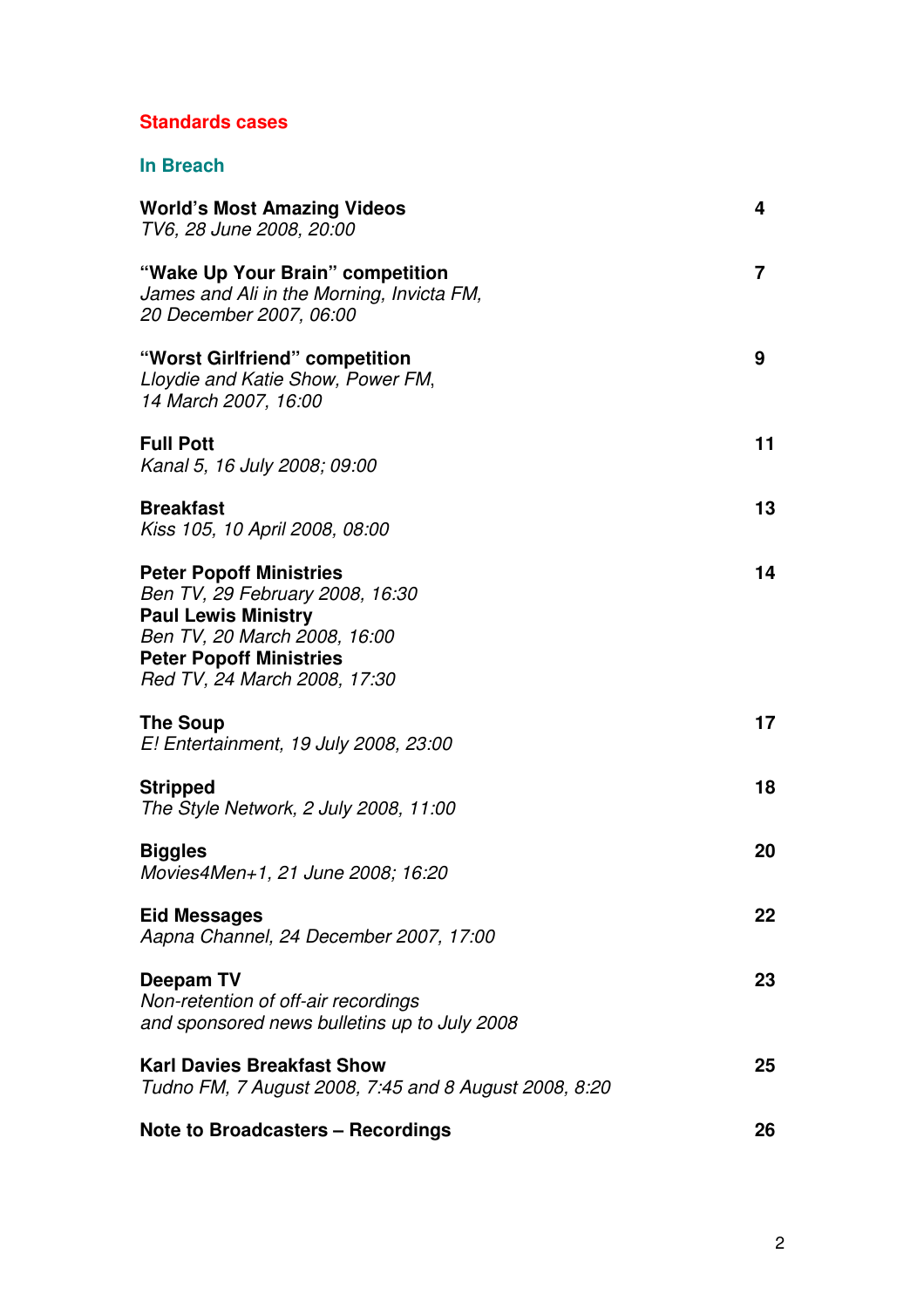#### **Resolved**

**BBC News 27** *BBC1, 2 July 2008, 22:00*

#### **Not in Breach**

**The F Word 29** Channel 4, 29 July 2008, 21:00

## **Fairness & Privacy Cases**

## **Not Upheld**

# **Complaint by Ms Jenny Thoresson made on her behalf by 30 Ms Ann-Kristin Thoresson**

Lyxfällan (Luxury Trap), TV3 Sweden, 12 April 2007 (and repeated 23 July 2007)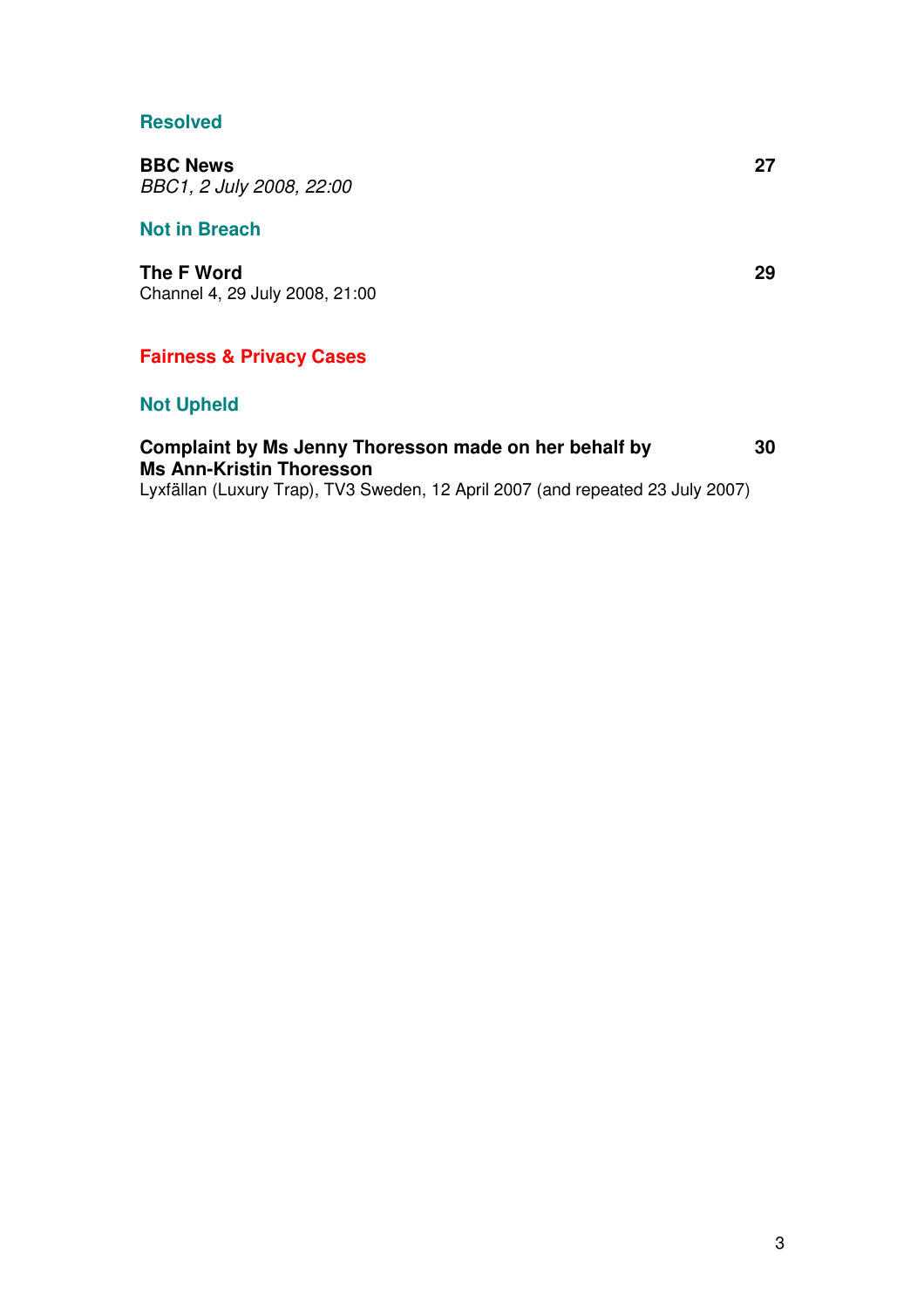# **Standards cases**

# **In Breach**

### **World's Most Amazing Videos**

*TV6, 28 June 2008, 20:00*

#### **Introduction**

TV6 is a Swedish language channel operated by Viasat Broadcasting UK Limited ("Viasat"). Viasat holds licences for a number of channels which broadcast to various Scandinavian countries, including Sweden. The Viasat compliance department based in London manages compliance for all these licensees centrally.

*World's Most Amazing Videos* is a US series which describes itself as the ultimate 'caught-on-camera' reality show, depicting events like explosions, crashes, police chases and stunts. The episode complained of was called *"Wasted, Reckless and Out of Control"* and featured various clips of people under the influence of alcohol. These included groups of men involved in street fights and setting fire to cars, men smashing glass bottles over their heads and a party involving people drinking urine.

A viewer in Sweden was concerned that the scenes were both upsetting and disturbing, and complained to Ofcom that the programme was broadcast during the school summer holidays when young children were likely to be watching.

We asked Viasat for its comments in relation to the following Rules of the Code:

1.3 (children must be protected by appropriate scheduling from material that is unsuitable for them);

1.10 (the misuse of alcohol must generally be avoided and must not be condoned, encouraged or glamorised in programmes broadcast before the watershed, unless there is editorial justification);

1.11 (violence must be appropriately limited in programmes broadcast before the watershed); and

1.13 (dangerous behaviour that is likely to be easily imitable by children in a manner that is harmful must not be broadcast before the watershed unless there is editorial justification).

#### **Response**

Viasat responded that the series portrays "extraordinary events" in a serious manner and highlighted that the programme started with a warning to viewers. However, it acknowledged that the programme was broadcast at an inappropriate time and featured material unsuitable for transmission before the watershed. This was due to an error made by the TV6 programme scheduling team who failed to follow operational procedures, including checking the programme against the Viasat broadcast database provided by the compliance department.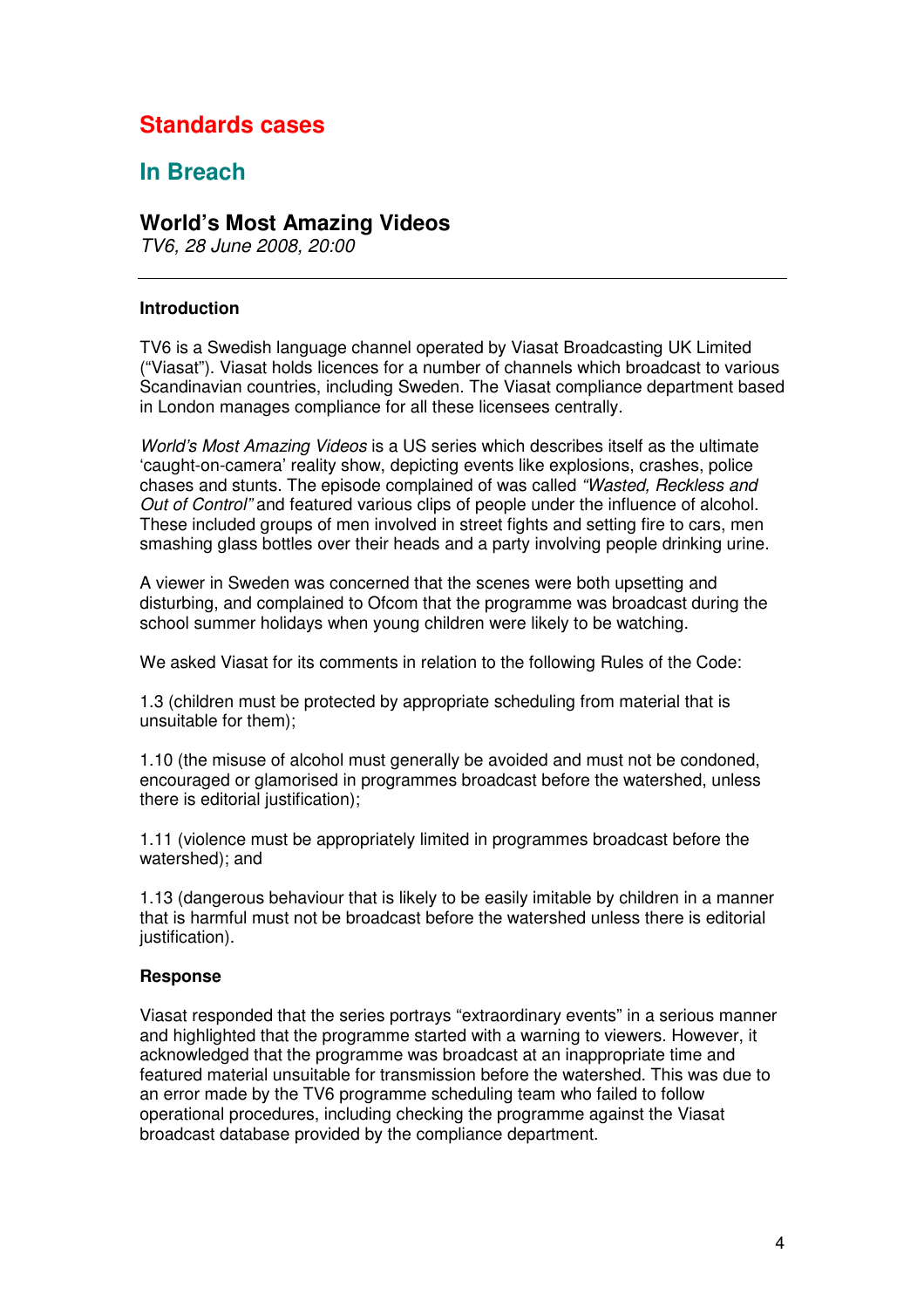In response to the complaint, the broadcaster said it had re-trained those at fault on the use of the broadcast database. It has also reminded them of the need to check restrictions on the broadcast of particular programmes and to inform Compliance before proceeding to schedule programmes. Viasat apologised for any distress the programme may have caused. It has now brought this matter to the attention of all its programming departments, and reviewed its internal communications on scheduling and programming matters to ensure that the correct compliance procedures are followed in future.

#### **Decision**

Ofcom noted Viasat's acknowledgement that the programme was broadcast at an inappropriate time and its explanation for this error. Ofcom also noted that the programme contained a number of sequences showing violence and anti-social behaviour under the influence of alcohol. There were several very violent fights, including a number of close-up shots of punches and a shot of a man getting his head smashed against a wall; men smashing various objects over their heads such as glass bottles and floor fans; people starting a large and potentially dangerous bonfire in a car park after a pop festival while under the influence of alcohol; and a drunk college student being pushed out to the middle of a lake on an inflatable float while asleep. In a number of cases extracts of the drunken violence were replayed in slow motion. The commentary did not put any of this dangerous or anti-social behaviour activity into context.

As regards Rule 1.10, the episode was entitled *"Wasted, Reckless and Out of Control"*. It included numerous scenes showing the misuse of alcohol and its results in terms of violence and other dangerous and anti-social behaviour. Ofcom considered that these scenes were featured for the purposes of entertainment and in the context of presenting the behaviour as if it were acceptable and even amusing. In particular, the clips of violence were prolonged and replayed on a number of occasions to emphasise the more dramatic moments. There was no suggestion by the narrator or interviewees that the participants were engaged in anti-social or dangerous conduct, and only at one point did the commentary point out that the participants had, in one sequence, engaged in unlawful behaviour. In Ofcom's view, these sequences implicitly condoned or glamorised the misuse of alcohol, without editorial justification. The programme was therefore in breach of Rule 1.10.

Concerning Rule 1.11, given the length and frequency of the violent sequences featured in the programme, together with the use of replays and slow motion, Ofcom considered that these were not appropriately limited for broadcast before the watershed. In addition, the content of the programme was not in keeping with the general theme of the series, which generally included clips of accidents, disasters, police chases and other extraordinary events. Ofcom noted that a warning was given at the start of the programme stating *"The following programme contains dangerous stunts that should not be re-enacted and mature material. Viewer discretion is advised."* We considered however that this information was inadequate, and that overall, in view of the amount and style of presentation of the scenes of violence, it was clearly not justified by the context. The programme was therefore in breach of Rule 1.11.

Regarding Rule 1.13, Ofcom was concerned by a number of scenes in the programme which we considered to show dangerous behaviour easily imitable by children. Ofcom was particularly concerned by scenes of men smashing objects such as glass bottles and floor fans over their heads voluntarily as acts of bravado, and a clip of a man being pushed out to the middle of a lake on an inflatable 'li-lo' while in a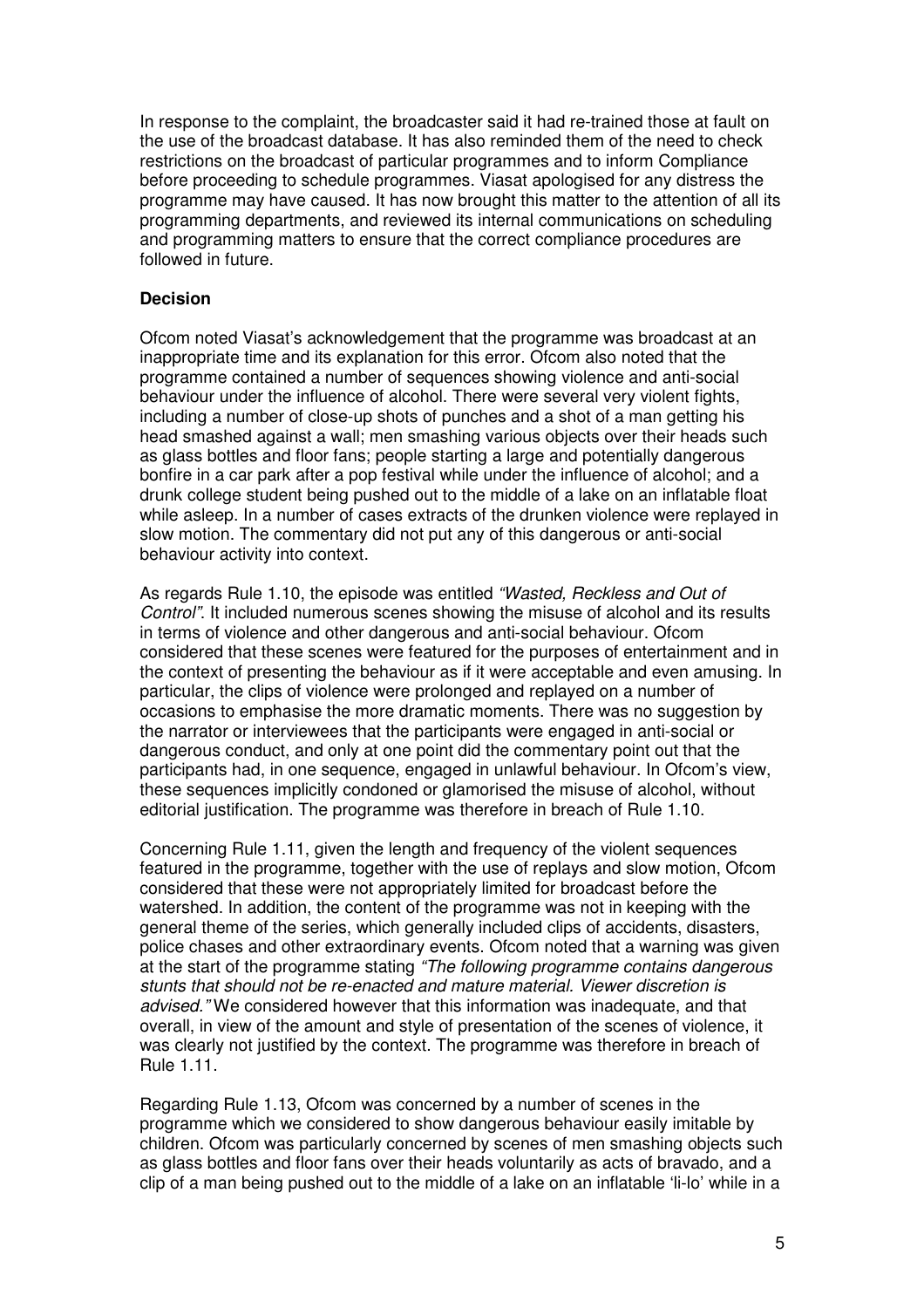drunken sleep. These acts involved accessible objects in regular use and were easily imitable by children in a way which is harmful. In Ofcom's view, the programme presented this behaviour as stunts which were both humorous and acceptable. The commentary did not identify the potentially very serious results and dangers of such activities. There was insufficient editorial justification for featuring these stunts in this manner. The programme was therefore also in breach of Rule 1.13.

Given these breaches of Rules 1.10, 1.11 and 1.13 relating to material shown before the watershed, Ofcom also considered the programme in breach of Rule 1.3 which requires that "children must…be protected by appropriate scheduling from material that is unsuitable for them".

Ofcom is very concerned that Viasat's compliance procedures allowed this programme to be shown before the watershed in breach of the Code. While we welcome the actions taken by Viasat in response to this complaint, Ofcom notes that several breaches of Rules 1.3 and 1.11 of the Code have now been recorded against services all owned and complied centrally in the UK by Viasat<sup>1</sup>, despite Viasat giving Ofcom assurances in the past that compliance would improve.

Ofcom therefore formally records breaches of Rules 1.3, 1.10, 1.11 and 1.13 in this case. In light of the number of recent and repeated recorded breaches of Code relating to protection of the under-eighteens by Ofcom licensees all controlled and complied by Viasat, Ofcom puts Viasat on notice that it must take all necessary and appropriate measures to ensure its channels comply with the Code in the future. Should similar breaches occur on channels controlled by Viasat, Ofcom may consider the imposition of a statutory sanction.

#### **Breach of Rules 1.3, 1.10, 1.11 and 1.13**

<sup>1</sup> Ofcom Bulletin 54: *The World's Wildest Police Videos*, ZTV Sweden, 1 December 2005, 19:45; resolved: watershed issue.

Ofcom Bulletin 61: *Robin Hood - Prince of Thieves*, TV3 Sweden, 5 March 2006, 13:45; resolved: swearing before the watershed.

Ofcom Bulletin 86: *Prison Break*, TV3 Norway, various dates, 18:00 (19:00 local time); breach of Rules 1.3 and 1.11.

Ofcom Bulletin 102: *Smallville*, TV3 Sweden, 4 November 2007, 16:15; breach of Rules 1.3 and 1.11. Unpublished: *Devil Dog Diaries*, TV8, 26 May 2008 at 15:00; resolved: complaint regarding Rules 1.3 and 1.11.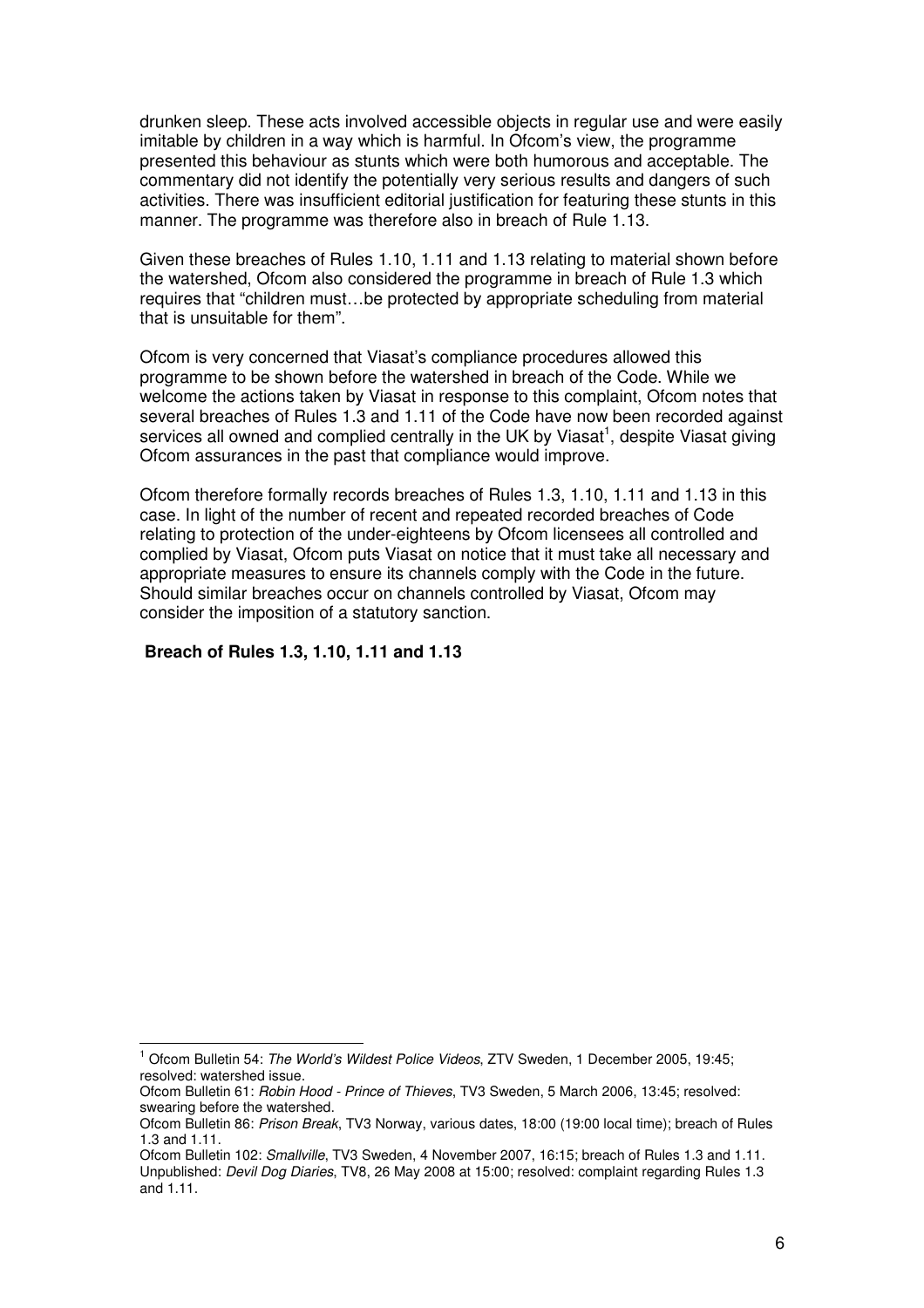#### **Introduction**

Invicta FM is a local radio station for the Kent area which is owned by GCap Media ("GCap"). A listener contacted Ofcom in February 2008 saying that she had called the studio (off air) on the morning of Thursday 20 December 2007 to enter the "Wake Up Your Brain" competition. She alleged that she gave the correct answer "sunglasses" and received the response: "why is it now that everyone gets the right answer?" She was told that the answer had already been accepted and a winner had been found. However, the following day, the complainant was concerned that the competition was still being conducted and the presenters continued to urge listeners to call in with their answers including allegedly giving more clues to the answer.

Ofcom asked GCap about the conduct of the competition with regard to Rule 2.11 which states that "competitions should be conducted fairly".

#### **Response**

GCap confirmed that the competition on Invicta FM was a weekly feature which normally took place in the early hours of its breakfast show. It was a simple trivia question feature which required the audience to telephone the radio station with their answers. If listeners failed to answer the question, the competition would be rolled over to the next day or until such time that the correct answer was given. GCap stated that entry to the competition was via a local Canterbury telephone number as opposed to a premium rate number. The prizes were generally small items such as CDs and DVDs.

GCap stated that on 20 December 2007 one of the two presenters on air took calls from listeners who phoned in with their answers to the competition question. These calls were recorded off air and some of the incorrect answers received were then transmitted later. It also said that the only correct answer had been received at 06:15 (on 20 December 2007) from a listener who was confirmed on air as the winner the next day.

GCap confirmed that the next day, on 21 December 2007, one of the presenters still solicited listeners, between 06:10 and 06:20, to call the station to take part in the competition but confirmed that no calls from listeners were answered during this time; anyone calling in would therefore have heard a continuous ringing tone. He then announced on air that a winner had been found and an audio recording of the winner made the previous day was transmitted. GCap said that it had spoken to the presenter but that he could not recall why he solicited further calls or whether he, as alleged by the complainant, also gave additional clues to the answer.

During the course of Ofcom's investigation, GCap told us that, whilst the recording of the 20 December 2007 programme was available, a recording of the material broadcast on the 21 December 2007 was no longer available.

GCap acknowledged that as a winner had been selected on 20 December an announcement should have been made to inform listeners as soon as was practicable and that the presenter should not have encouraged listeners to still call in the following day. However, GCap reiterated that Invicta FM did not answer any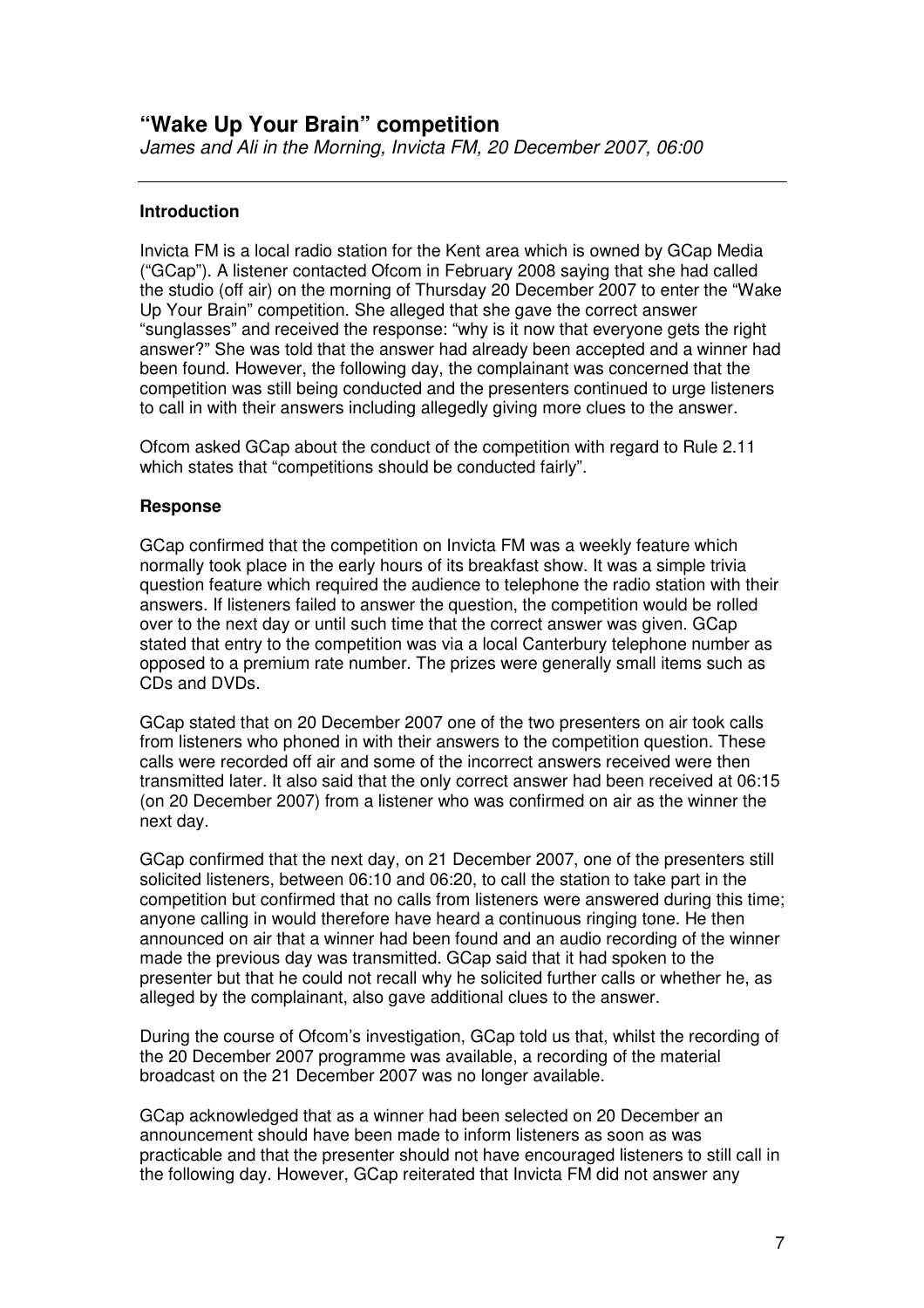phone calls from listeners on the 21 December during the competition feature and, as a consequence, no potential contestants suffered any financial or other detriment. However, it said that notwithstanding this fact, it apologised unreservedly for the presenter's actions; the seriousness of which had been outlined to him along with the possible consequences of his actions.

#### **Decision**

We noted that the complainant contacted us on 14 February 2008 after she had made a number of attempts to discuss the matter with the broadcaster. At the end of March 2008, the broadcaster told Ofcom that it had no record of anyone being told that the answer had already been given as alleged by the complainant. However, it did ask for more information from the complainant to assist with its investigation.

The complainant subsequently provided emails to Ofcom which demonstrated the efforts she had undertaken to raise her concerns with the broadcaster. On 1 April 2008, GCap confirmed to Ofcom that the correct answer was submitted on 20 December 2007 and broadcast on 21 December 2007. Subsequently GCap wrote again to Ofcom on 17 April 2008 confirming that the presenter had in fact continued to solicit calls from listeners on the 21 December and it apologised unreservedly that this had been the case.

All broadcast competitions must comply with Rule 2.11 of the Code which states that "competitions should be conducted fairly". Listeners were solicited to call and enter a competition for which a winner had already been selected. Although Ofcom did not find any evidence to suggest that the unfair conduct in this case was intentional and no listeners suffered any financial harm, the broadcaster had nonetheless misled its audience as to the fair conduct of the competition. The competition was therefore conducted in breach of Rule 2.11 of the Code.

Ofcom was concerned that the unfair conduct of this competition was not identified at the time and the complainant had spent a month trying to discuss her concerns with the broadcaster. Having been contacted directly by the complainant in the first instance, GCap did retain (and latterly supply to Ofcom) the recording of the broadcast on 20 December 2007, but not that of the 21 December. Under the terms of their Ofcom licences, commercial radio broadcasters are required to retain recordings for a period of 42 days. We noted that by the time the complainant contacted Ofcom (19 February 2008), this period had passed. Nevertheless, it was a concern to Ofcom that all recordings relevant to this case had not been retained in the circumstances. It had also taken some time for the broadcaster to confirm the details of this case, suggesting that its internal investigation of the matter had not been entirely thorough.

#### **Breach of Rule 2.11**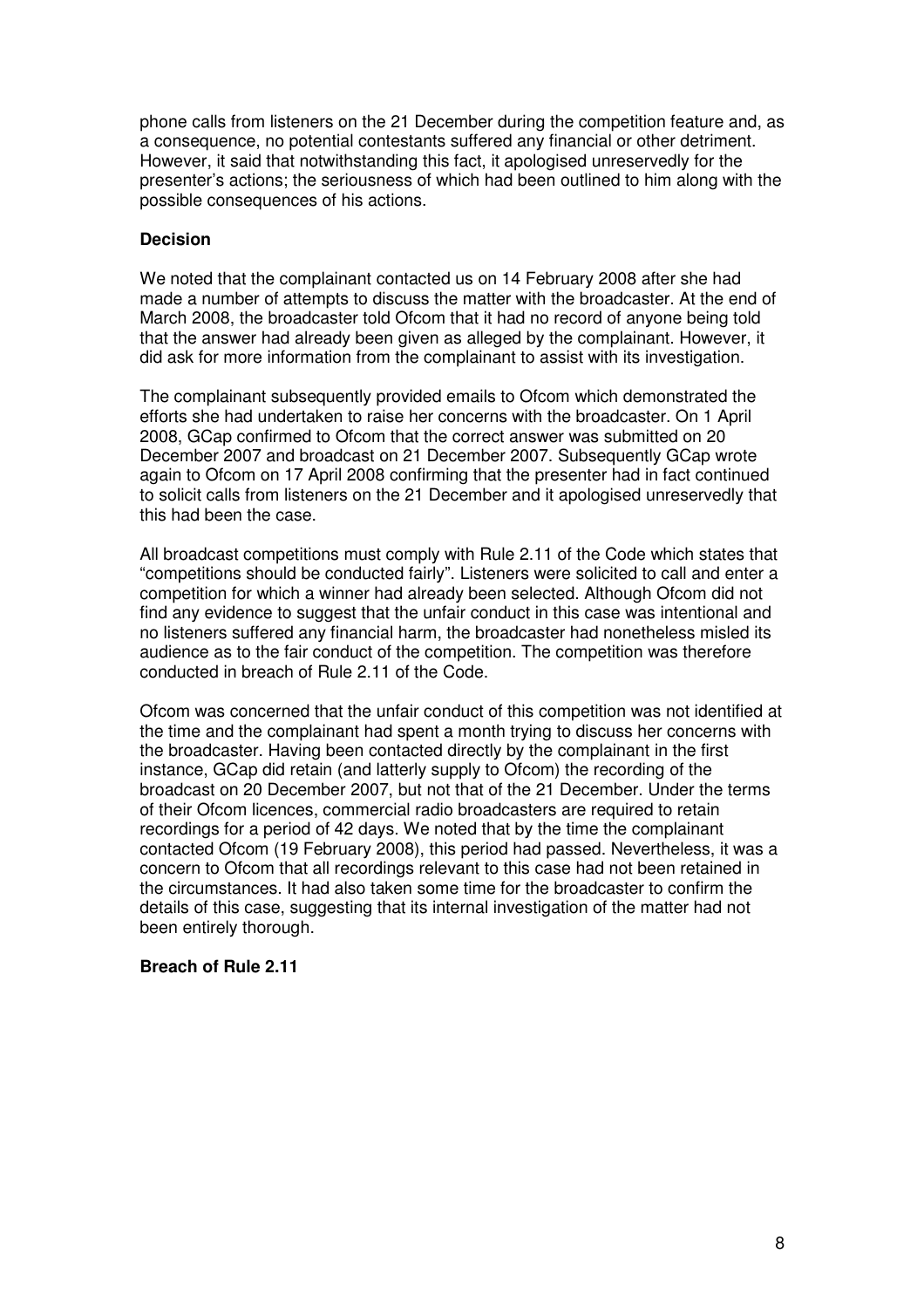#### **Introduction**

Power FM is local radio station for the South Hampshire area which is owned by GCap Media ("GCap"). During the week commencing 12 March 2007, Power FM ran a daily competition during its drive-time show to coincide with the release of an Avril Lavigne song called "Girlfriend". Each day listeners were asked to call the station on a local-call rate telephone number to submit their "worst girlfriend" stories. The most entertaining entry was awarded a pair of tickets for an Avril Lavigne concert.

A listener contacted Ofcom claiming that the winner of the competition on 14 March 2007 was the sister of one of the show's presenters. Ofcom asked GCap about the conduct of the competition with regard to Rule 2.11 which states that "competitions should be conducted fairly".

#### **Response**

GCap confirmed that on the day of the competition in question, with approximately one minute of the song "Girlfriend" remaining, no listeners had called to enter the competition. GCap said that one of the presenters spontaneously decided to call her sister whom she knew had a good "worst girlfriend" story. GCap said that "the intention was not to deceive the audience but rather to ensure continuity of programming". It added that "there was no deliberate attempt to 'fake a winner', rather, it was a naïve and ill-advised solution on the part of the presenter".

GCap said that after the show the presenter told the Programme Controller what she had done. The Programme Controller reprimanded both presenters and held a meeting to remind all presenters of the need to conduct competitions fairly in accordance with Rule 2.11 of the Code.

It confirmed that to compensate for what had happened during the competition in question, two sets of tickets (which included the tickets "won" by the presenter's sister) were awarded to listeners on the following day. No apology was given on air as "Power FM considered that the matter had been dealt with internally with considerable promptness and that no listener suffered financially or detrimentally as a result".

GCap said that it had "resolved that it would be appropriate to issue guidelines to GCap stations to deal with the eventuality where no-one enters a competition and to reinforce the message that competitions must be run fairly".

#### **Decision**

Broadcasters must at all times ensure that the audience is not misled as to the fair conduct of an audience competition. It is never acceptable for presenters to consider that the faking of a competition winner is the best and most appropriate way to conclude a competition in the event that no listeners choose to enter. Broadcasters must therefore ensure that staff responsible for conducting and concluding competitions are fully aware of the types of appropriate contingencies that should be put in place and those that should never be resorted to, such as faking a winner.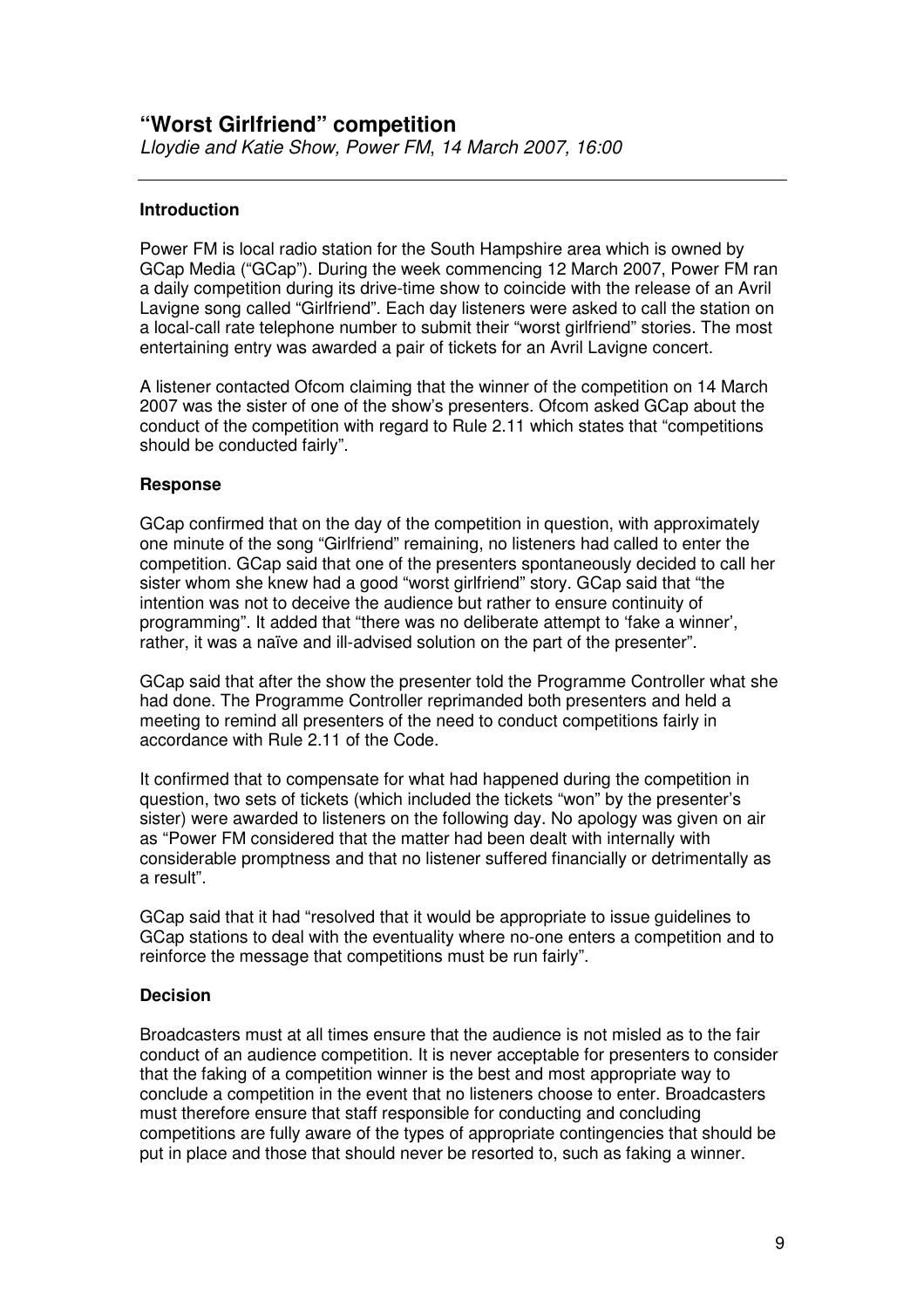Ofcom's Guidance<sup>1</sup> on Rule 2.11 states: "two features have been found particularly likely to produce difficulties with the proper running of competitions: the technical complexity of telephony and other communication technology chains, and the pressures of production, particularly live production".

With regard to production pressures, the guidance continues that "it is evident that some competitions have been operated improperly because production and editorial values have been placed before obligations of fairness" and that broadcasters should "be prepared to abort a competition and if necessary make clear to the audience that this has been done".

Ofcom noted that on this occasion no consumer harm was caused because no calls from listeners were actually received. Further, the broadcaster took swift action to remedy the matter by disciplining those responsible and issuing guidelines to its staff on the fair conduct of competitions. The broadcaster also ensured that the prize was correctly given to a genuine winner the following day.

By concluding the competition with a fake winner who was not a genuine entrant, the competition was conducted unfairly, and was therefore in breach of Rule 2.11. Breaching the audience's trust in this way is unacceptable, regardless of the circumstances in which it has occurred. Ofcom considers that an on-air apology to listeners would have been an additional and appropriate means by which to remedy this breach of the audience's trust.

#### **Breach of Rule 2.11**

<sup>1</sup> http://www.ofcom.org.uk/tv/ifi/guidance/bguidance/guidance2.pdf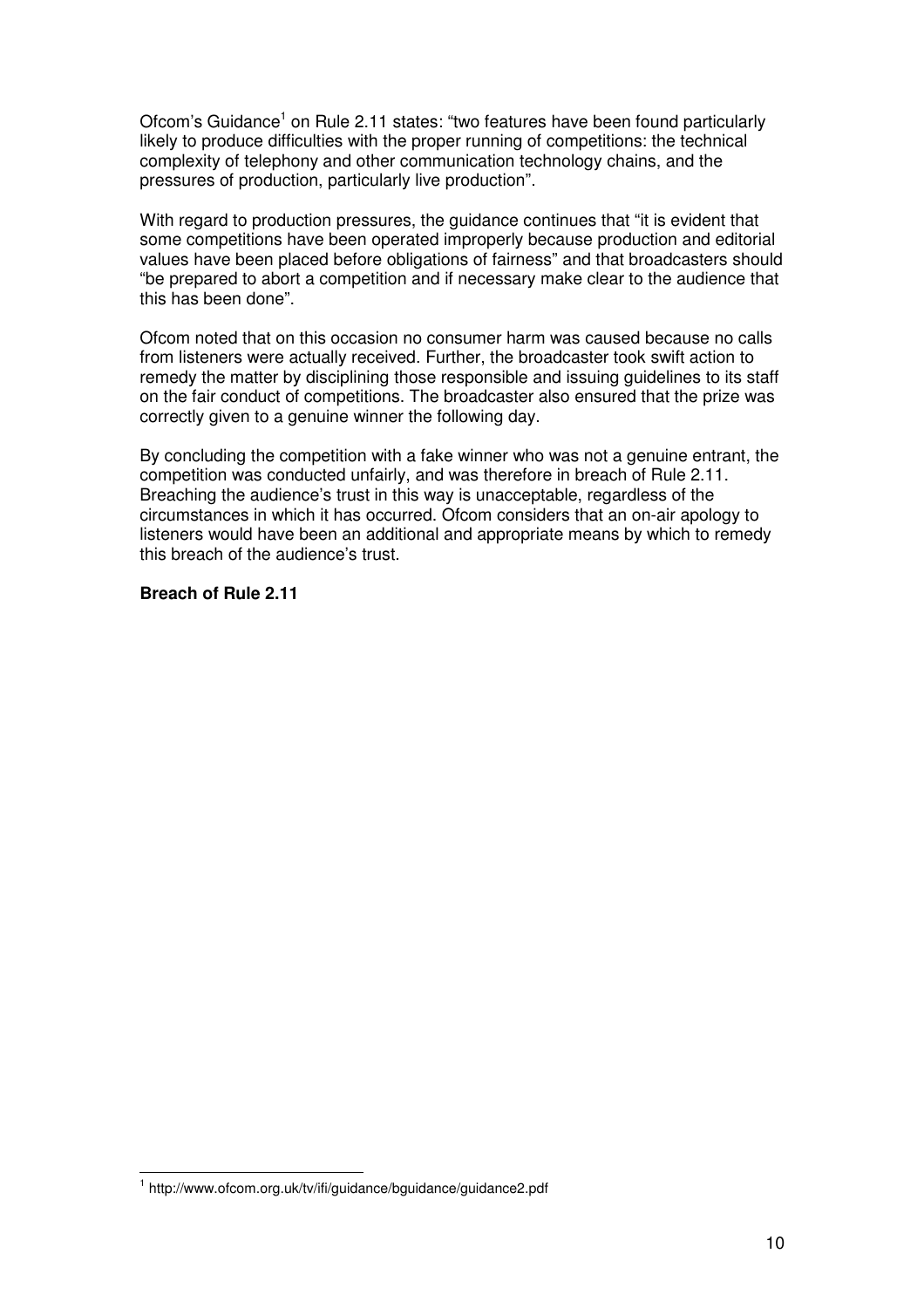#### **Introduction**

Kanal 5 is a Swedish language channel operated by SBS Broadcasting Networks Limited ("SBS"). SBS holds licences for eight channels which are licensed by Ofcom. The SBS compliance department based in London manages compliance for all these licensees centrally.

*Full Pott* is a live Call TV quiz show running various competitions which viewers are invited to try to solve via a premium rate service ("PRS") telephone number. This episode included a competition called 'the cube'. Viewers were presented with a square grid containing nine letters in total. They were invited to call in with boy's names created by using adjacent letters featured in the grid. Prizes included 500 or 1000 kronor for each correct answer and a further jackpot prize of up to 100,000 kronor for guessing a pre-selected boy's name. The rules were provided to viewers throughout the programme. Further clues to guess the winning jackpot answer were introduced at different stages later in the programme. The first clue stated that the winning boy's name was "no more than three letters". The second clue said that the name included the letter 'L'. No viewers guessed the jackpot answer, which was 'AL'.

The complainant questioned the validity of the winning answer, believing that the jackpot-winning name should have been a boy's name containing three letters.

SBS was asked to comment in relation to Rule 2.11 of the Code which requires that "Competitions should be conducted fairly, prizes should be described accurately and rules should be clear and appropriately made known."

#### **Response**

SBS responded that the programme did comply with Rule 2.11 of the Code. It stated that the rules were clearly explained by the host during the programme and that the competition's methodology was very simple, producing answers that were both fair and reasonable. It also stated that the competition answers were not cryptic or ambiguous.

SBS acknowledged that the host's presentation of some aspects of the show could have been better. It also accepted that on one occasion the presenter mistakenly gave a wrong clue stating *"As you know the name I'm looking for contains three letters"*. However, it highlighted that she immediately corrected this mistake in her next sentence by saying the name actually contained *"No more than three letters".* The broadcaster also emphasised that this correct clue was stated throughout the show, which it said indicated that the name could have consisted of two or three letters. SBS further stated that the two clues that were given for the winning jackpot prize were correct and not misleading.

In response to the complaint, SBS said it had scheduled further training for its staff to ensure that its competitions continue to comply with the Code. It also said that its compliance staff will schedule additional training for its broadcasting team and hosts in respect of the importance of Rule 2.11 and complying with the Code in general.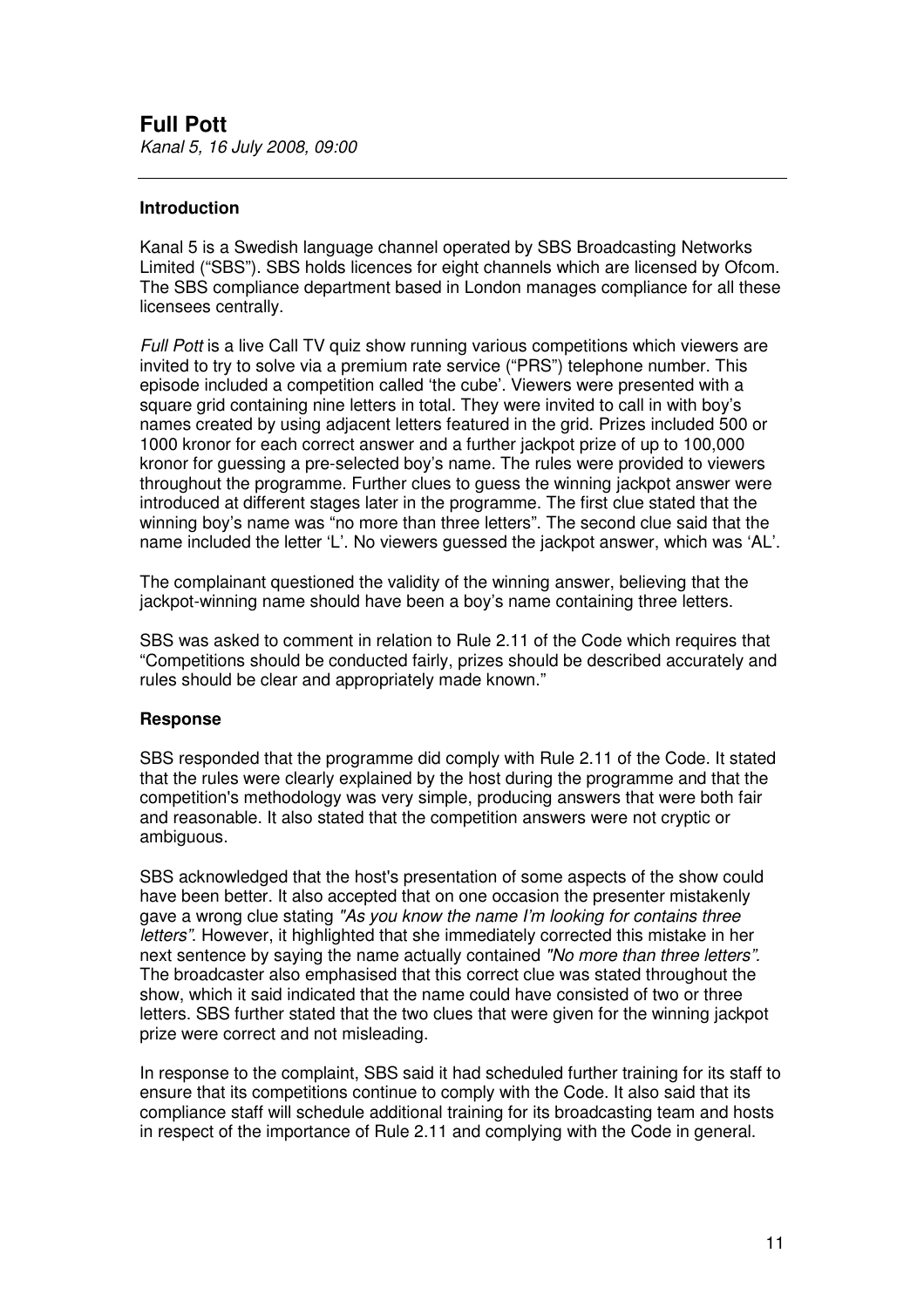#### **Decision**

Ofcom recognised that the clue *"no more than three letters"* was reasonable to suggest the winning boy's name contained either two or three letters. However, it was concerned that the host presented this clue incorrectly on two occasions. Firstly, she said at one point *"as you know the name I'm looking for contains three letters"* and then later *"the name contains at least three letters"*. While Ofcom acknowledges that the basic rules for the competition were clearly explained by the host during the programme, these two errors in presenting the clues resulted in viewers receiving incorrect information. Ofcom noted the attempts by the host to correct the errors. However, in Ofcom's view, the presenter could have been clearer in correcting the mistakes to avoid any potential misunderstanding by viewers. This was particularly important given that *Full Pott* is a TV quiz show using PRS. Any misunderstanding in such circumstances carries the risk of potential material harm to the audience.

Ofcom was also concerned by the host's presentation of the second clue; which was that the winning boy's name contained the letter 'L'. The presenter said on five occasions that the 'L' could be *"in the beginning, middle or end"* of the name. In Ofcom's view, this clue could have implied that the winning jackpot answer had three letters. We considered that these references, together with the other identified errors, could have resulted in the viewers believing that the winning answer contained three letters.

Ofcom welcomes the actions taken by SBS in response to this complaint. However, given the use of PRS in this programme, and that viewers were relying on precise and accurate information at all times for them to decide on whether to pay a premium rate to enter the competition, the broadcaster had a clear responsibility to give accurate information to the audience throughout the competition.

Due to the errors made by the presenter and the nature of the other clues to this competition, Ofcom judged that the rules of the competition were not made clear or appropriately known. The programme was therefore in breach of Rule 2.11.

Ofcom expects all broadcasters to exercise extreme caution in the use of PRS in programmes.

Further guidance on Rule 2.11 can be found at: http://www.ofcom.org.uk/tv/ifi/guidance/bguidance/guidance2.pdf

**Breach of Rule 2.11**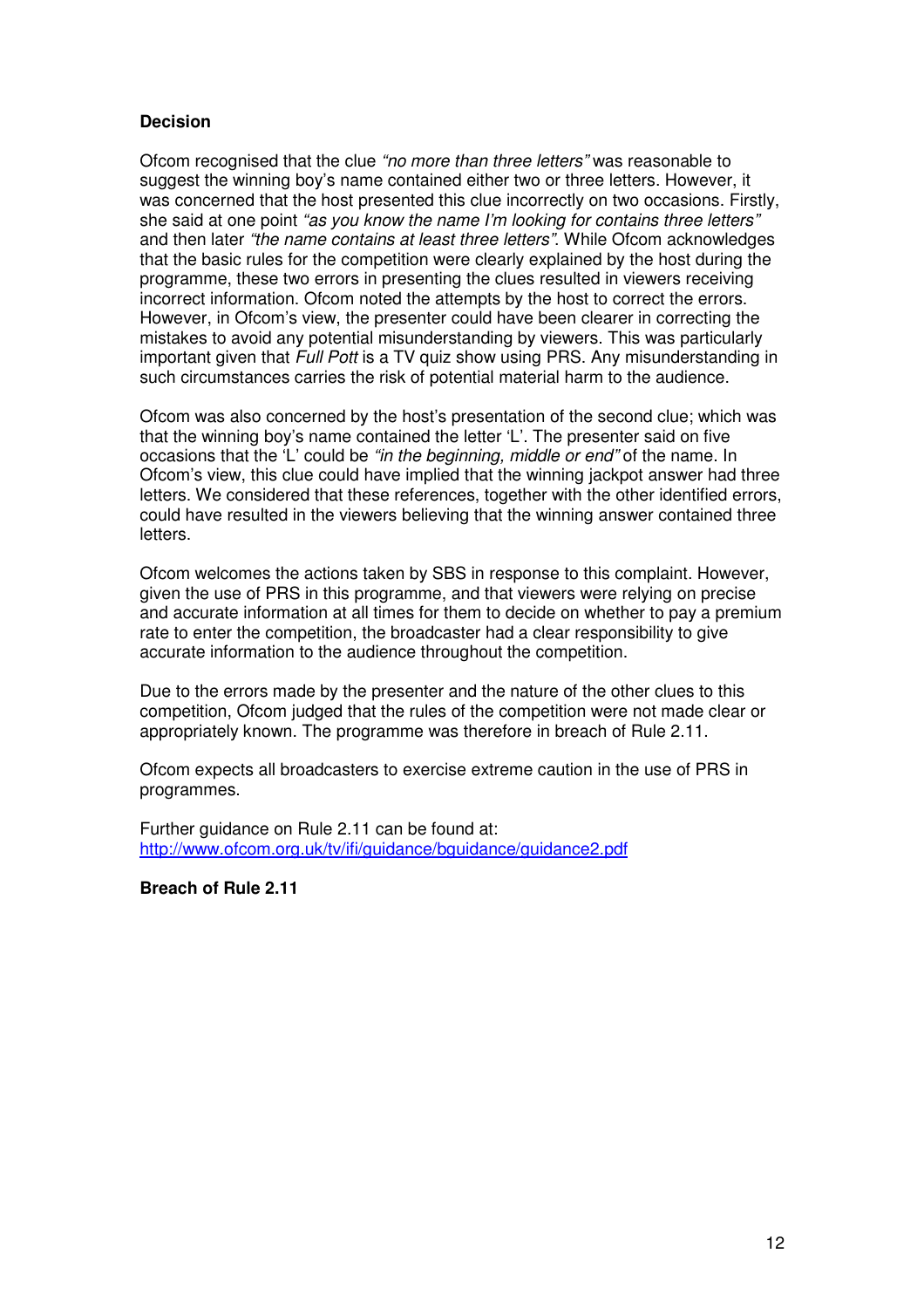#### **Introduction**

To promote the bi-annual event 'Dance Party Weekender', Kiss radio stations invited listeners to obtain information about the schedule by sending a text message to a five digit shortcode. During this edition, the presenter advised that this service was free of charge. However, a listener contacted Ofcom and complained that sending the text message had in fact cost 25 pence.

Rule 2.2 of the Code states that "factual matters must not materially mislead the audience". Ofcom asked the station for its comments under this Rule.

#### **Response**

Bauer Radio, which owns the Kiss radio stations, explained that prior to March 2008 messages were indeed free but owing to a contract renegotiation with its text provider, this had recently changed. Presenters were therefore instructed to inform listeners that they would now incur a 25 pence charge.

The broadcaster regretted that while it had introduced regular announcements about the new charges, on this occasion the presenter had wrongly advised listeners that text messages were free of charge. Upon being made aware of the error, it contacted its service provider who identified that a total of 610 messages had been received. Bauer Radio immediately arranged for all users to be fully reimbursed. It also reminded presenters that text messages requesting such information were no longer free and should not be described in this way.

#### **Decision**

Ofcom recognises that the error was unintentional and welcomes the remedial action taken by the broadcaster to ensure listeners were not materially disadvantaged.

Whilst acknowledging that this was an oversight on the part the presenter who had been accustomed to promoting the service as free, Ofcom is concerned that such a significant change in cost was not sufficiently communicated to staff. Although described as being free, the cost of the text messages was in fact 25 pence. As such, Ofcom considers that the pricing information given to listeners on air by the presenter was materially misleading.

#### **Breach of Rule 2.2**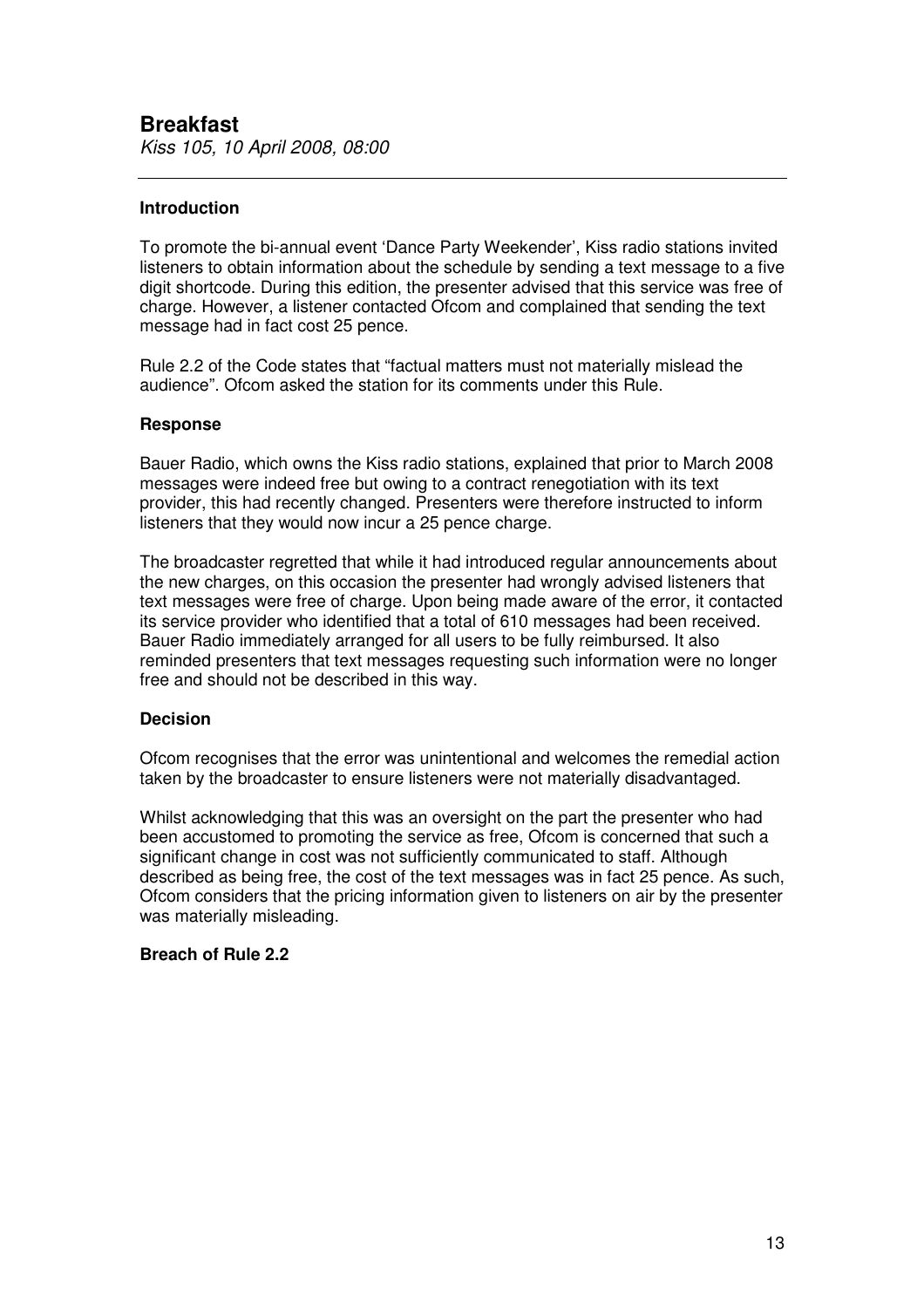## **Peter Popoff Ministries**

*Ben TV, 29 February 2008, 16:30* **Paul Lewis Ministry** *Ben TV, 20 March 2008, 16:00*

## **Peter Popoff Ministries**

*Red TV, 24 March 2008, 17:30*

#### **Introduction**

Ben TV and Red TV are both general entertainment channels.

The 'televangelist', Peter Popoff, had appeared on both channels in a programme called *Peter Popoff Ministries*. The programme suggested that through Mr Popoff's ministry people are "healed" of various illnesses or can receive financial benefits. This, Peter Popoff suggested, could be achieved by the use of "Miracle Manna"<sup>1</sup>. This was offered to viewers 'free' throughout the broadcast.

Dr Paul Lewis is a 'televangelist' who supplied and presented *Paul Lewis Ministry* on BenTV*.* In this programme, he suggested that his "Miracle Olive Oil Soap" had beneficial properties which would improve people's health and wealth.

Ofcom received two complaints that the claims in the Paul Lewis and Peter Popoff programmes were, in summary, unjustified and exploitative.

On 9 May 2007, the Advertising Standards Authority ("ASA") published a finding in respect of advertisements for Peter Popoff's "Miracle Spring Water" and Dr Paul Lewis' "Miracle Olive Oil Soap" broadcast on Deal TV<sup>2</sup>. The ASA found the advertisements in breach of the Broadcast Committee for Advertising Practice ("BCAP") Television Advertising Standards Code ("the TV Advertising Code") on eleven separate counts<sup>3</sup>. Among other things, the ASA found that the broadcaster had not sought independent medical advice on the safety and efficacy of the products and that the advertisements exploited vulnerable viewers.

We asked Ben TV to comment on the references to both Dr Lewis' "Miracle Olive Oil Soap" and Mr Popoff's "Miracle Manna" in the light of the following Code Rules:

- 4.6 (religious programmes must not exploit the susceptibilities of the audience); and
- 10.3 (products and services must not be promoted within programmes).

We asked Red TV to comment on the references to Mr Popoff's "Miracle Manna" in the light of the following Code Rules:

- Rule 4.6 (religious programmes must not exploit the susceptibilities of the audience); and
- Rule 10.3 (products and services must not be promoted within programmes)<sup>4</sup>.

<sup>1</sup> according to the Bible, manna was the substance miraculously supplied to the Israelites during their progress through the wilderness.<br><sup>2</sup> 2000 http://www.cos.org.uk/cos/

see http://www.asa.org.uk/asa/adjudications/Public/TF\_ADJ\_42553.htm.

 $3$  The TV Advertising Code is maintained and administered by BCAP and the ASA under the terms of a co-regulatory agreement between them and Ofcom.

 $^{4}$  On  $\bar{7}$  July 2008, Ofcom published a finding with respect to programmes featuring 'televangelists' Peter Popoff and Paul Lewis on Passion TV which were seriously in breach of the Code (Bulletin 113: http://www.ofcom.org.uk/tv/obb/prog\_cb/obb113/). During the course of its investigation, but before that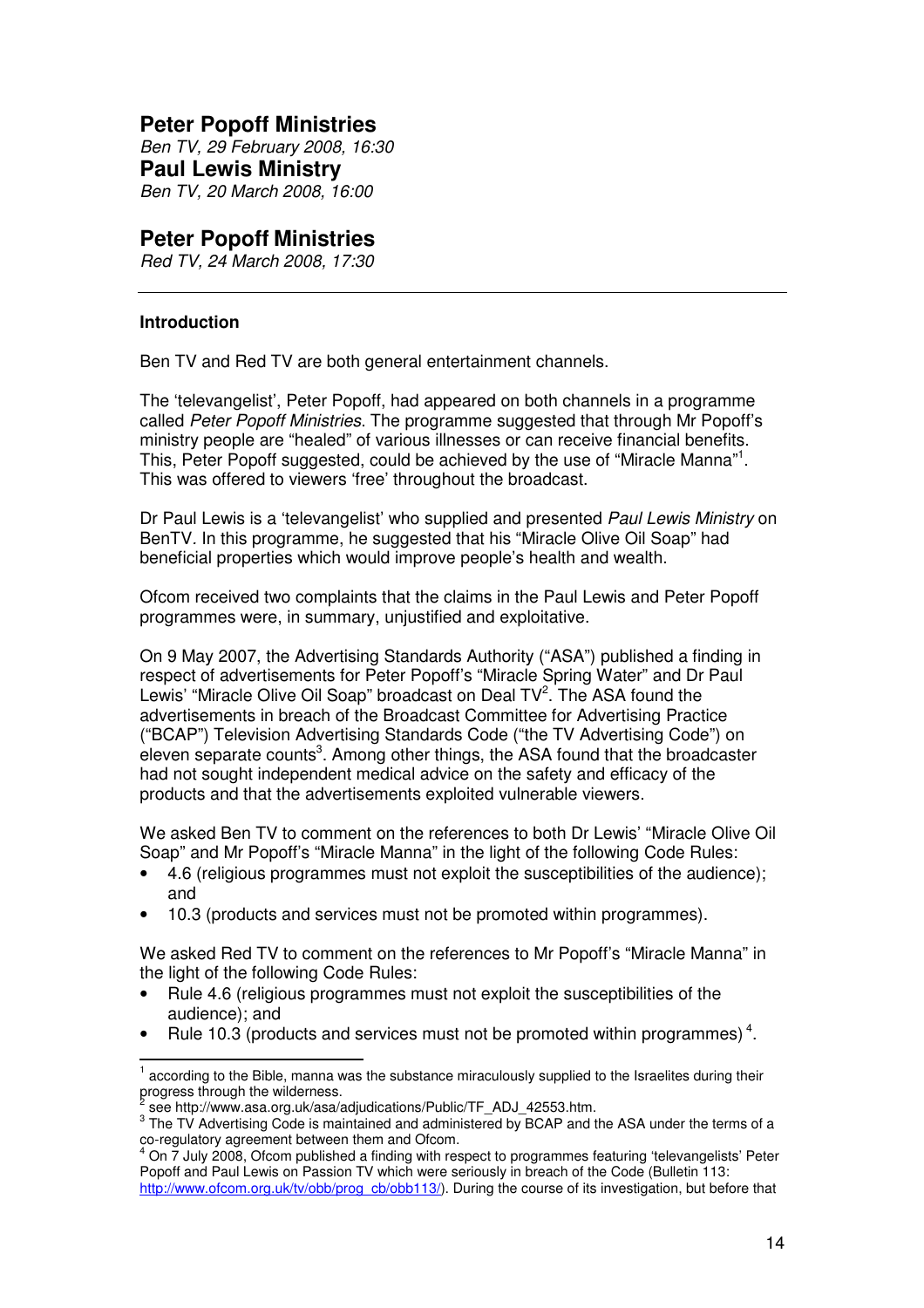#### **Responses**

Ben TV told Ofcom that once it had been alerted to the issues, it had immediately removed the Paul Lewis and Peter Popoff programmes from its schedules, and had not broadcast these programmes since. Further, Ben TV informed us that it had "reviewed and improved" its editorial screening and checking of content with its staff and tightened its in-house compliance procedures.

Red TV said that when it received our first notification on this matter it reviewed the material and subsequently withdrew it from transmission. It recognised that the material had been inappropriate for broadcast: a member of staff had failed to consider the claims made in the programme carefully before broadcast. The broadcaster said that the member of staff had been reprimanded. Red TV told Ofcom that its compliance procedures have been revised and all similar material will now be viewed by three people before being approved for broadcast. It pointed out that this was an isolated issue and that it had been broadcasting for over two years without any significant problems.

#### **Decision**

On Ben TV and Red TV, the presenters talked directly to viewers and made claims about their products. For example, Peter Popoff as regards "Miracle Manna" told the audience that:

*"If you've been eating the bread of adversity and hardship, struggling just to make ends meet, then it's time for you to begin feasting on "Miracle Manna"; the symbol of God's supernatural supply; the same, fresh Manna from heaven, that God sent to his people in the desert during Biblical times can be yours when you call the number on your screen."* [Caption: "Miracle Manna". Call Now (followed by phone numbers)]

During the course of the programme, Peter Popoff linked to scenes from 'deliverance services', in which people claimed they had experienced healing or been the recipients of a financial reward. These sequences were occasionally overlaid with text which told viewers how much people had benefited financially after receiving the "manna" and acting on Peter Popoff's "instructions". The figures mentioned included, for example, "\$15,000", "\$28,000", and "\$50,000".

Similarly, Paul Lewis promoted his "Miracle Olive Oil Soap" in his programme on Ben TV, speaking directly to viewers, saying:

*"…I want you to call that number on the screen* [caption with phone numbers and the words: "*call now for your free miracle olive oil soap"*]…*let me rush to you my free Miracle Olive Oil Soap…your worry days are over, your struggle is over, from borrowing from Peter to pay Paul is over; today's your day for a miracle…"*

The products promoted on Ben TV and Red TV were, in the case of the Peter Popoff programme ("Miracle Manna") similar to, and in the case of the Paul Lewis programme ("Miracle Olive Oil Soap"), the same as, those that featured in the

finding had been published, further instances of the broadcast of programmes presented by Peter Popoff and Paul Lewis were brought to Ofcom's attention, which form the basis of this finding.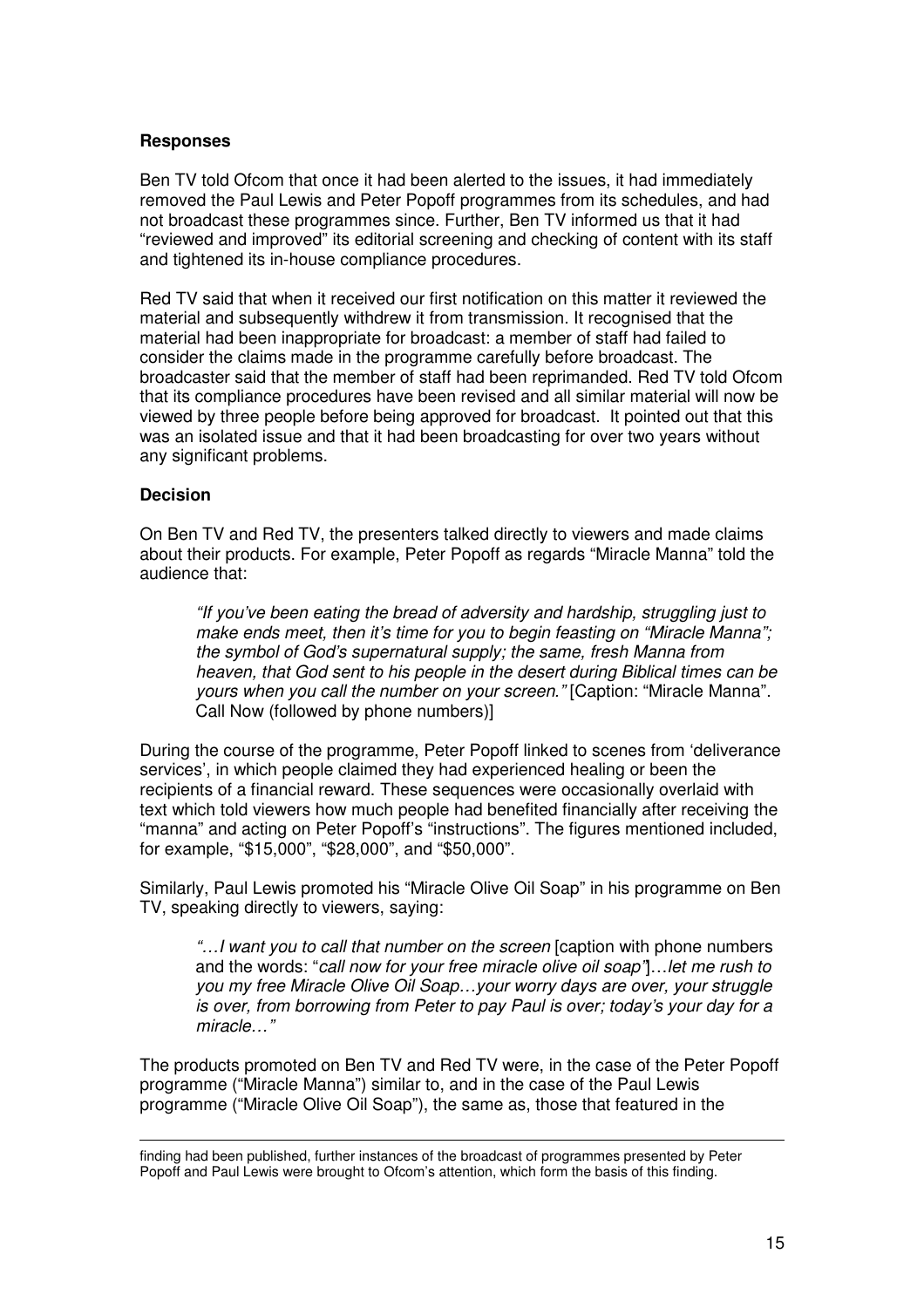advertisements on Deal TV which previously had breached the TV Advertising Code. The programmes on Ben TV clearly said that healing could and, indeed, would take place should viewers obtain the soap or "manna" on offer. There were also claims that users' financial circumstances would improve. There was no scientific or medical evidence to support the health claims made in the programmes. Further, one of the presenters, Paul Lewis, was referred to as "Doctor" on Ben TV. In the view of the ASA, in its 2007 decision on Deal TV, this incorrectly implied that Mr Lewis was qualified to give medical advice. Ofcom agrees with this interpretation as regards the use of the word "Doctor" on Ben TV. Therefore overall, we consider this was an attempt to exploit the susceptibilities of the audience and in breach of Rule 4.6.

During the course of this investigation, Ofcom rang the number promoted on screen by Mr Popoff and was sent a number of mail-shots containing Peter Popoff's "instructions", "prophecies" and "revelations from God". These often contained requests for money. For example, one letter said:

*"After you eat the Miracle Manna and follow the instructions, take the small bag and write your name on it. When I get it back I'll know that you have acted in faith and followed the instructions of the man of God [i.e. Peter Popoff]. I am asking you to plant a HOLY CONSECRATED SEED [the letter's emphasis] for a Great Harvest Offering of £20.00. No, I don't want you to send £37 or £77… NO, SEND EXACTLY £20.00. Send it back to me along with the empty Miracle Manna Packet. When you return the page inside the sealed envelope to me…I will send you some more "SECRET PROPHETIC EVENTS"".*

The programme heavily promoted the "Miracle Manna" by showing it and providing a series of testimonies of its effectiveness from both the presenters and interviewees. The promotion of these products within programme time was therefore in breach of Rule 10.3.

Ofcom regards the breaches of the Code, in these cases, as very serious. These products were promoted in such a way as to target potential susceptible and vulnerable viewers. The advertising regulator, the ASA, had made it extremely clear in its published 2007 finding how seriously it considered the inappropriate promotion of these products as miracle cures and associated claims. The compliance arrangements of both licensees were clearly inadequate to permit such products, in such a manner, to be promoted in their programmes.

Ofcom considered whether to refer these breaches for the consideration of a statutory sanction. However, on balance it decided not to do so, taking account of all the circumstances (but principally both Licensees' previous compliance history, improvements to their compliance procedures, and the fact that each 'televangelist' was featured in only one programme, albeit repeated on a number of occasions).

In addition, Ofcom noted that these breaches had occurred before Ofcom had published its finding on 7 July 2008 with respect to the same or similar programmes on Passion TV. Nevertheless, as with Ofcom's previous finding against Passion TV, there should be no doubt that Ofcom will consider further regulatory action if any further Code breaches of this nature occur again on either service.

#### **Breaches of Rule 4.6 and 10.3**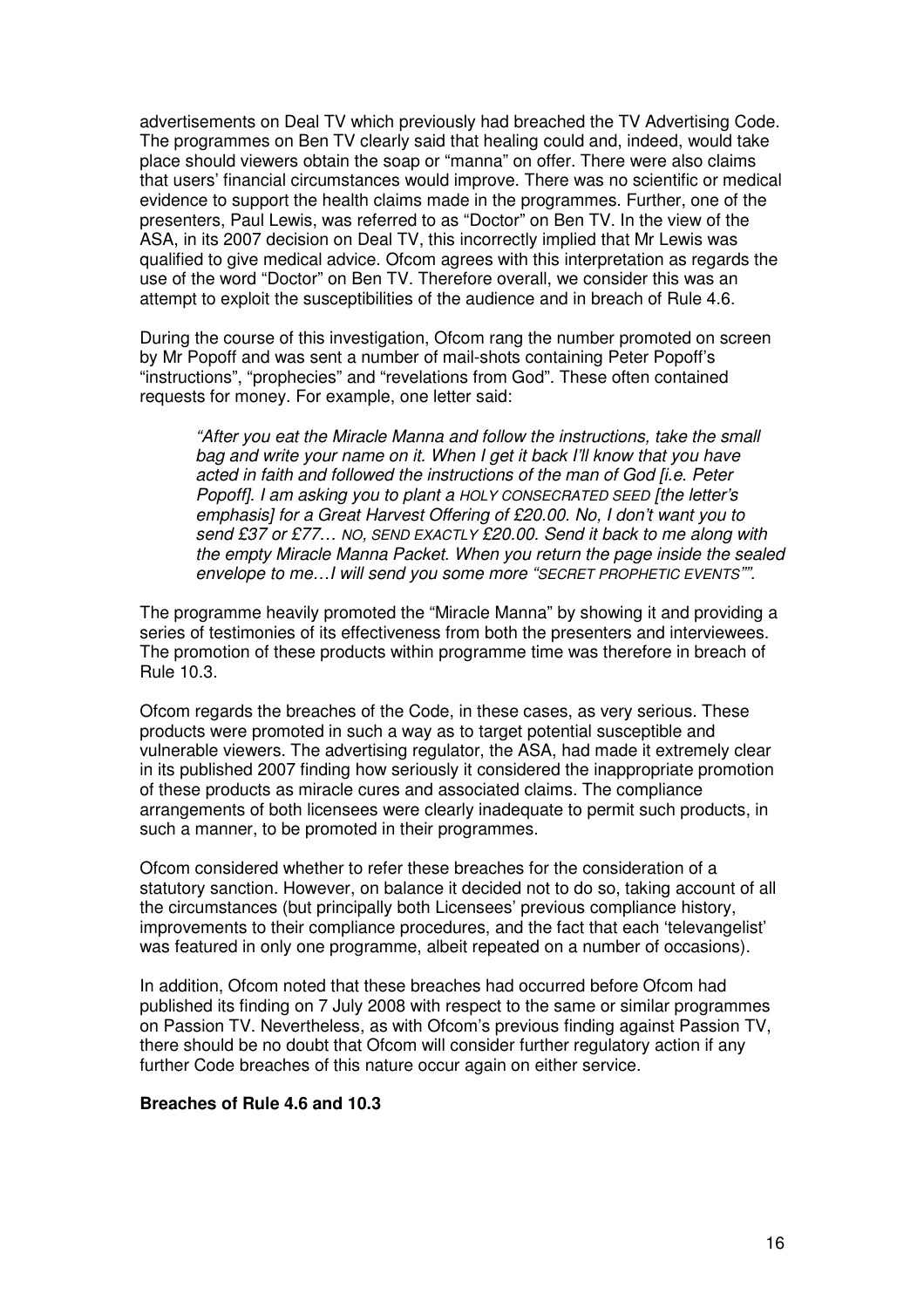*E! Entertainment, 19 July 2008, 23:00*

#### **Introduction**

*The Soup* is an American light entertainment programme in which the presenter Joe McHale satirises popular culture and well known celebrities. Ofcom received a complaint that during this programme, an on-screen caption detailed the companies which had provided the host's clothes. Ofcom asked the broadcaster for comments in relation to the following Rules of the Code:

- Rule 10.4 (no undue prominence may be given in any programme to a product or service); and
- Rule 10.5 (product placement is prohibited).

#### **Response**

The broadcaster acknowledged that "the caption for the brands of clothing worn by the presenter should not have appeared on screen". It explained that this had occurred because the programme "does not have standard rolling credits and so a credit was not possible in the usual manner". The broadcaster added that the providers of the clothing had not asked the broadcaster to credit the products and that as the broadcaster had not received any payment or other valuable consideration, no product placement had occurred.

The broadcaster stated that the new compliance procedures that it had recently introduced will mean that this type of compliance failure will be "less likely to occur in future".

#### **Decision**

One of the fundamental principles of European broadcasting regulation is that advertising and programming must be kept separate. This is set out in Article 10 of the Television Without Frontiers Directive which is in turn reflected in the rules in Section Ten of the Code.

With regard to Rule 10.4, undue prominence may arise where a product or service is referred to without editorial justification. Ofcom noted that the caption referring to the clothing brands appeared during a section of the programme that featured an unrelated subject and, as such, there was no editorial justification for the display of this caption. Therefore the broadcast of the caption gave undue prominence to the clothing brands in breach of Rule 10.4.

Ofcom noted the broadcaster's assurances that it had received no payment or other valuable consideration for featuring any of the brands in the programme and therefore found no evidence that the broadcast was in breach of Rule 10.5 of the Code.

#### **Breach of Rule 10.4**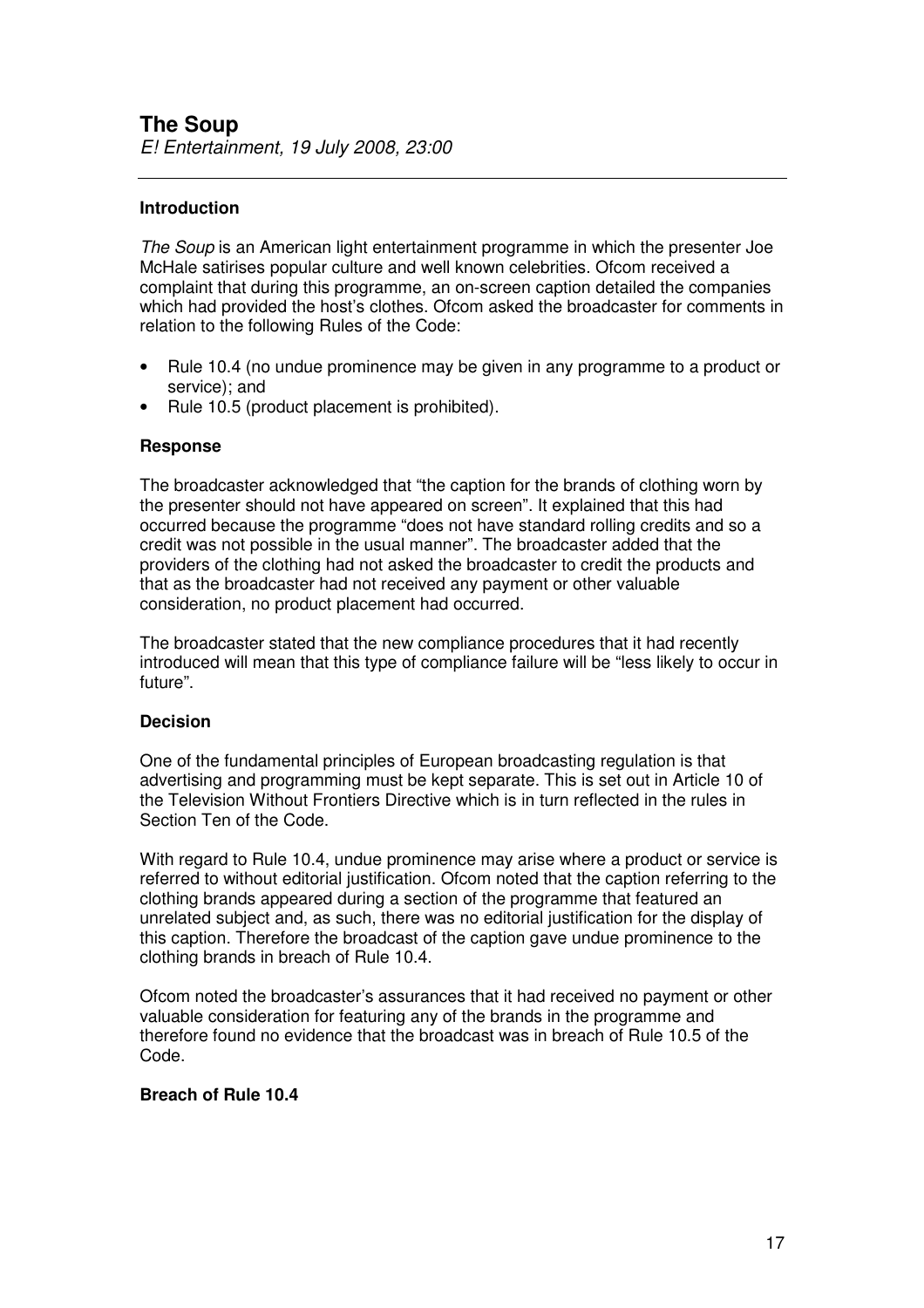*The Style Network, 2 July 2008, 11:00*

#### **Introduction**

*Stripped* is a documentary series featuring iconic brands. Each programme explores the history of a range of brands and the reasons why they are considered to be iconic. This particular episode featured Revlon (make-up), Wrangler (jeans), Keds (athletic shoes), Ray-Ban (sunglasses), Crest (toothpaste) and Suave (shampoo).

Ofcom received a complaint from a viewer who was concerned that the brands were "featured heavily" in the programme and that product placement may have occurred.

Ofcom noted that the programme contained pricing information on some of the products and detailed specific features of the products and, in some cases, their benefits. We therefore asked E! Entertainment, which owns The Style Network, for comments in relation to the following Rules of the Code:

- Rule 10.3 (products and services must not be promoted in programmes);
- Rule 10.4 (no undue prominence may be given in any programme to a product or service); and
- Rule 10.5 (product placement is prohibited).

#### **Response**

The broadcaster confirmed that "no payment of any sort was made by any of the brands featured in the programme either directly to the production company, the original broadcaster or any other party".

It said that "a wide range of products are featured in the series and their features explored". However, it added that "whilst initially having felt comfortable that taken across the series as a whole a wide range of products were featured so as to give no particular brand undue prominence and that the reference to pricing and where to buy the products was editorially justified, having taken [into account] Ofcom's observations in relation to the episode…further compliance checks have now taken place in relation to this particular series and clear instructions have been given that the series will not be aired without substantial edits".

#### **Decision**

One of the fundamental principles of European broadcasting regulation is that advertising and programming (that is editorial content) must be kept separate. This is set out in Article 10 of the Television Without Frontiers Directive which is in turn reflected in the rules in Section Ten (Commercial References in Programmes) of the Code.

We noted the broadcaster's assurances that it had received no payment or other valuable consideration for featuring any of the brands in the programme and therefore concluded that it was not in breach of Rule 10.5 of the Code.

Ofcom recognises that, depending on the individual circumstances, there may be editorial justification to include information in a programme about brands and products. However, the more commercial the product or service and the more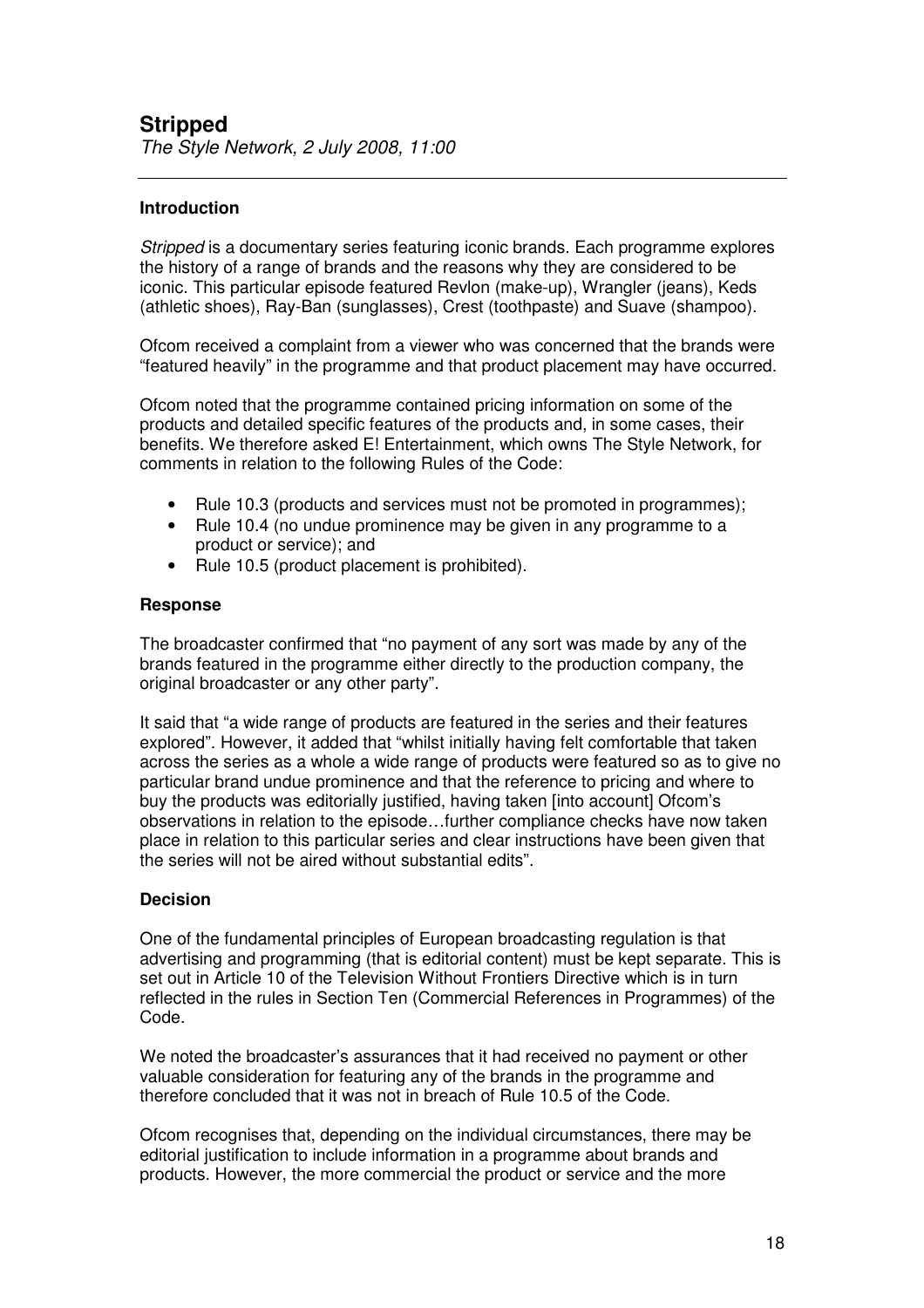prominent the references to it within a programme, the greater the risk that such references may appear to be, in effect, promotional selling messages in breach of Rule 10.3, or unduly prominent in breach of Rule 10.4, or both.

Ofcom judged that some of the references to the products and brands in this case were both promotional and unduly prominent. Specific attributes of some of the products and details of how to use them were described in a way that was overly promotional, for example:

| <b>Crest</b><br><b>Crest Principal</b><br>Engineer: | "You wear it for 30 minutes twice a day and it gives you<br>remarkable results, results that even your friends will notice"                                                              |
|-----------------------------------------------------|------------------------------------------------------------------------------------------------------------------------------------------------------------------------------------------|
| Narrator:                                           | "The strip looks a bit like a clear band-aid but it has a thin layer of<br>peroxide on it that's activated when you tape it to your teeth"                                               |
| <b>Crest Principal</b><br>Engineer:                 | "What Whitestrips does is hold the peroxide on the surface of<br>your teeth long enough that the peroxide can penetrate through<br>the enamel and get to the stains beneath the surface" |
| Narrator:                                           | "Recently Crest updated its formula so it should be even easier to<br>use".                                                                                                              |

#### **Suave**

On-screen text: *"Just about ask any consumer and they'll say 'Yep, Suave's a brand that works as well as the more expensive brands for less"*

Further, Ofcom also noted that price information of products from the Wrangler, Ray-Ban, Crest and Suave brands was provided within the programme, and in some cases, references to where the products could be purchased.

We accepted that, in principle, there may have been editorial justification for referring to the products within this programme to demonstrate how they had assisted in the construction of iconic brands. However, Ofcom considered that the manner in which the products were featured in the programme was promotional and unduly prominent.

Ofcom welcomed E! Entertainment's assurances that to ensure that it complies with the Code, the series would not be broadcast again without substantial edits.

#### **Breach of Rules 10.3 and 10.4**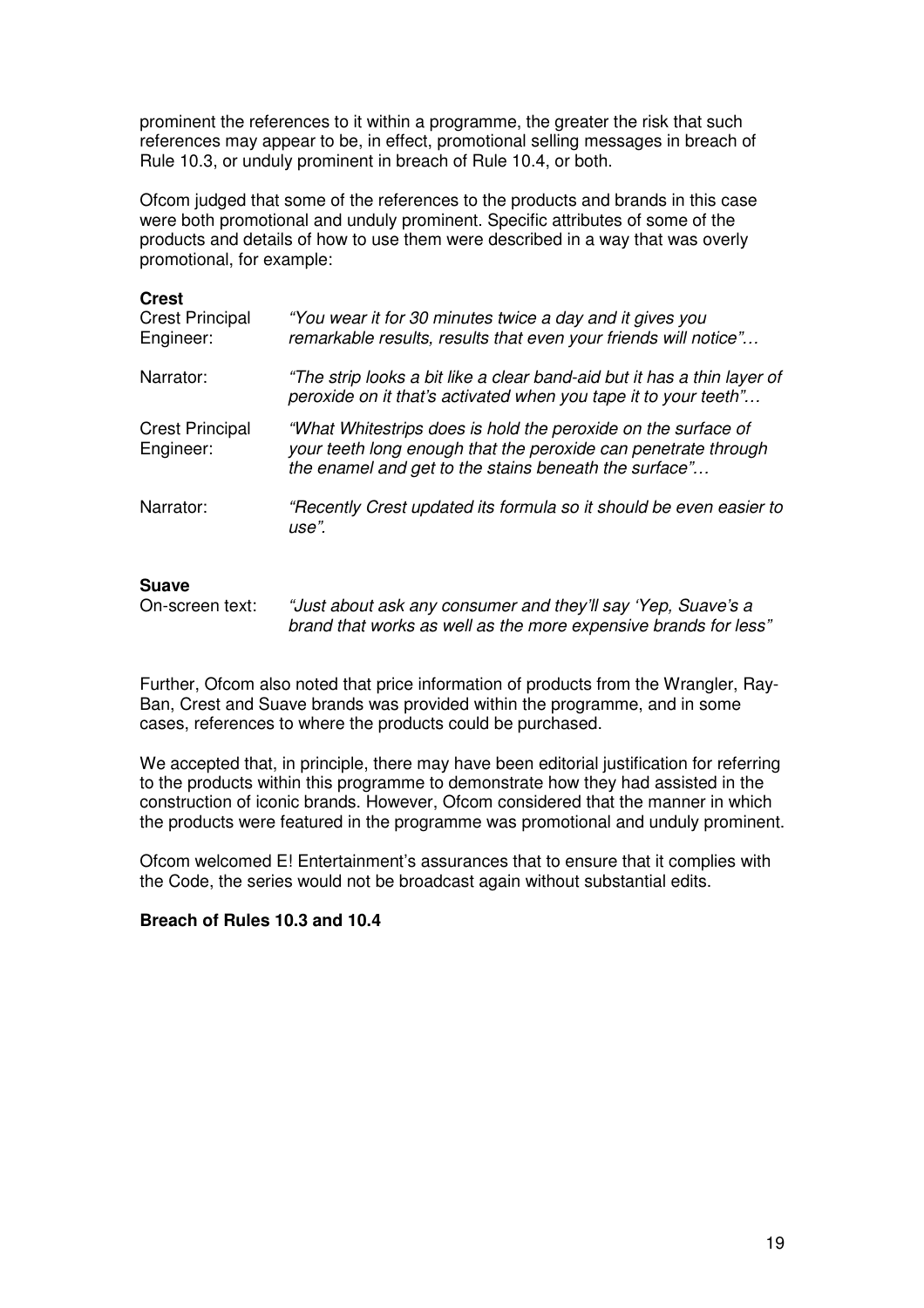#### **Introduction**

Ofcom received a complaint regarding a broadcast of the film *Biggles*. The film featured a combat scene involving a helicopter and a large satellite dish referred to as a 'sound weapon'. During this scene the 'sound weapon' released a sequence of flashing lights. A viewer was concerned about these flashing images, which the complainant said caused him nausea.

Certain types of flashing images may trigger seizures in viewers who are susceptible to photosensitive epilepsy ("PSE"). Rule 2.13 of the Code therefore states that: "Broadcasters must take precautions to maintain a low level of risk to viewers who have PSE. Where it is not reasonably practicable to follow the Ofcom guidance…and where broadcasters can demonstrate that the broadcasting of flashing lights and/or patterns is editorially justified, viewers should be given an adequate verbal and also, if appropriate, text warning at the start of the programme or programme item".

The Movies4men channel is operated and complied by Dolphin Broadcast Services Limited ("Dolphin"). We asked Dolphin for its comments on the compliance of this broadcast with Rule 2.13.

#### **Response**

Dolphin accepted that its compliance review failed to note the significance of the flashing lights sequence, in terms of its potential infringement of the Code. It therefore apologised for this error.

The broadcaster stated that the film was scheduled to be shown again on the Movies4Men channel. However, before the next transmission it would insert a warning at the start of the film and also at the end of the advertisement break immediately preceding the sequence in question. It added that it would ensure its compliance processes are tightened regarding Rule 2.13 going forward.

#### **Decision**

Ofcom has drawn up guidelines to reduce the risk to viewers who are susceptible to PSE. In view of the potential harm which can be caused, broadcasters must exercise care when broadcasting sequences which contain flashing images.

Ofcom tested the relevant excerpt of the film. We found that during a section of the 'sound weapon'scene there were five distinct sequences (lasting around 20 seconds in total) where the rate, intensity and screen area occupied by flashing images breached the technical criteria outlined in Ofcom's Guidance Note on Flashing Images ('the Guidance'<sup>5</sup>). Ofcom noted the broadcaster's assurance that it would insert warnings prior to future transmissions. However, we do not consider that due to the severity and length of the flashing images in this case, broadcast of a warning would necessarily permit these images to be broadcast again in their current

<sup>&</sup>lt;sup>5</sup> Guidance is available at http://www.ofcom.org.uk/tv/ifi/guidance/bquidance/guidance2.pdf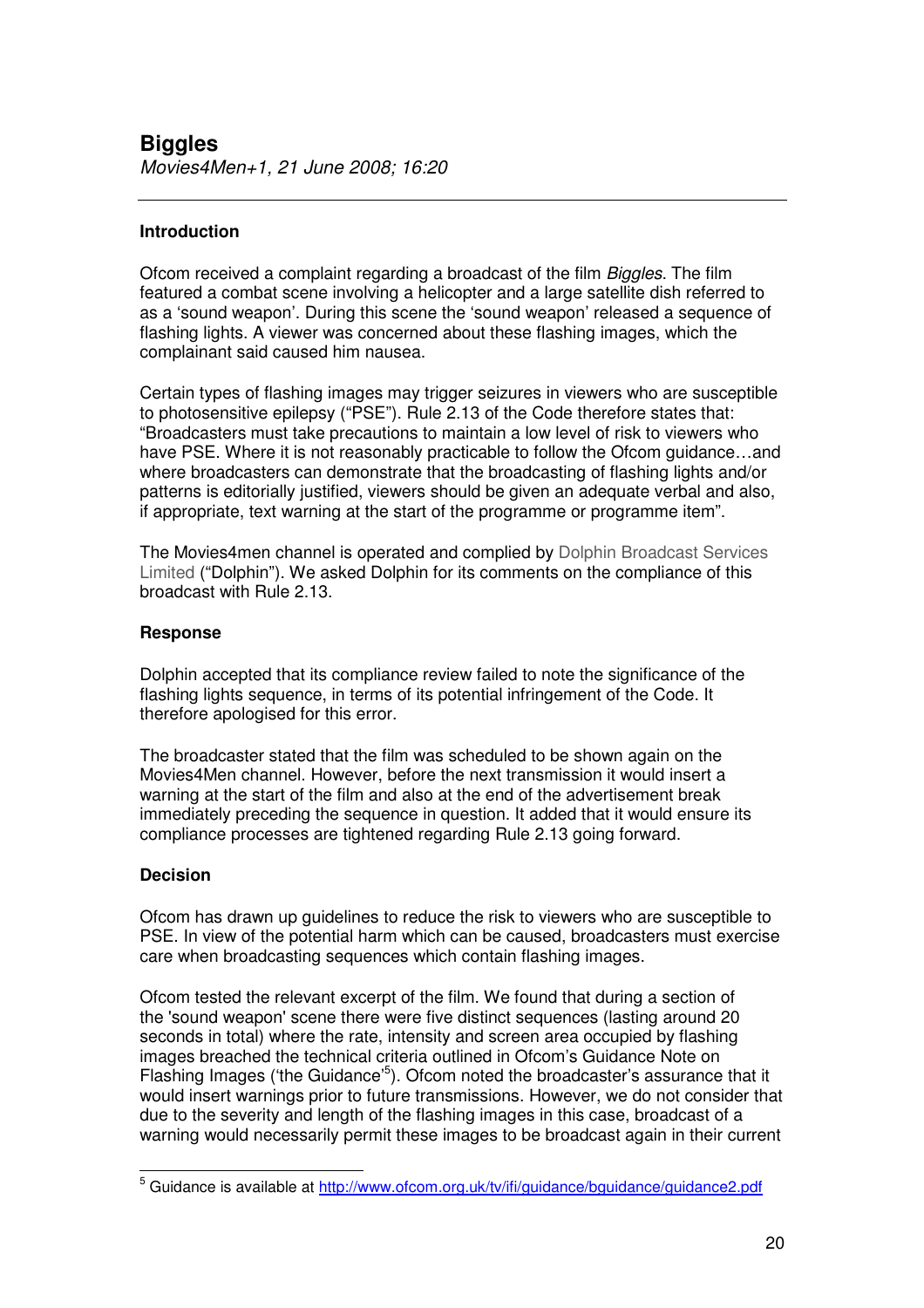form. We remind television broadcasters that, irrespective of the source of content, it is their responsibility to ensure that material they transmit complies with Rule 2.13 of the Code. This responsibility is particularly important where there is potential for harm to viewers.

The broadcast of this material was therefore in breach of Rule 2.13.

#### **Breach of Rule 2.13**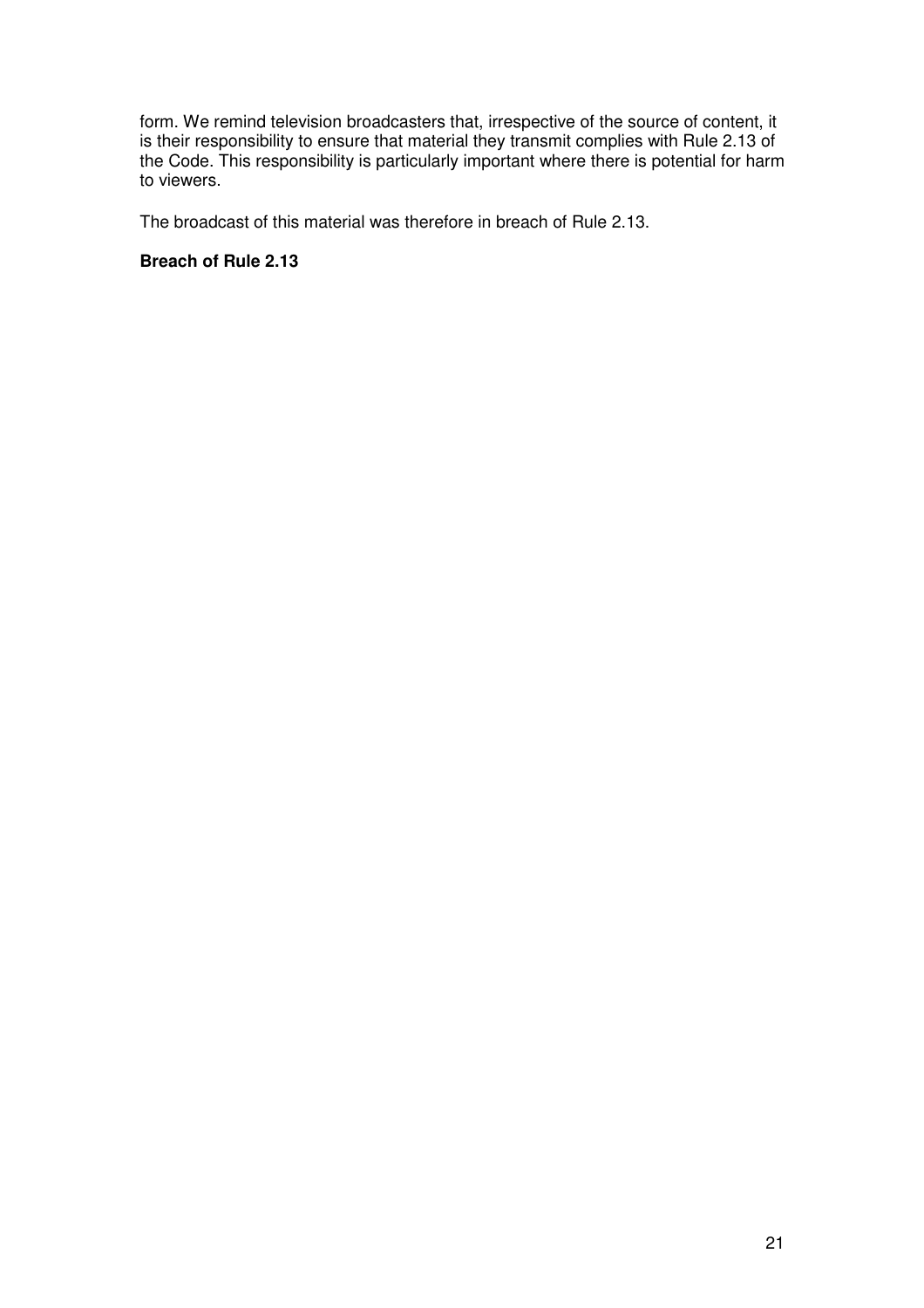#### **Introduction**

The Aapna Channel is a general entertainment channel aimed at a UK Pakistani audience.

Between 17:00 and 18:00, numerous advertisements for small businesses were broadcast, in which each advertiser wished viewers, "Eid Mubarak" (i.e. "Happy Eid")<sup>1</sup>. A viewer told Ofcom that Aapna Channel had broadcast this selection of advertisements "since before Eid … for many hours each day" and asked Ofcom whether the broadcaster should have done this.

Rule 1.2 (Maximum amount [of advertising] in any one hour) of the Rules on the Amount and Distribution of Advertising ("RADA") states:

"In any one clock hour there must be no more than 12 minutes of advertising spots and/or teleshopping spots."

We therefore asked Aapna Channel to provide comments under this Rule.

#### **Response**

Aapna Channel did not respond to Ofcom.

#### **Decision**

In determining whether a breach of the Code has occurred, Ofcom will seek representations from the broadcaster before adjudicating. Where a broadcaster chooses not to make representations, Ofcom will reach a decision on the basis of the information it holds at the time.

Rule 1.2 of RADA limits advertising in any one clock hour to a maximum of 12 minutes. Ofcom was able to conclude from the material viewed (i.e. an hour of content broadcast from 17:00), that the Aapna Channel transmitted 52 minutes of advertising material during this hour. Therefore the material broadcast during this period on 24 December 2007 was in breach of RADA Rule 1.2.

This is a serious breach of the RADA Code and will be held on record.

#### **Breach of Rule 1.2 of RADA**

NOTE: Intellivision UK Ltd has failed to pay its annual fee for licence TLCS 1072 (Aapna Channel). On 9 September 2008, Ofcom therefore revoked this licence to broadcast.

 $1$  Eid al-Adha is a religious festival celebrated by Muslims at the end of Hajj.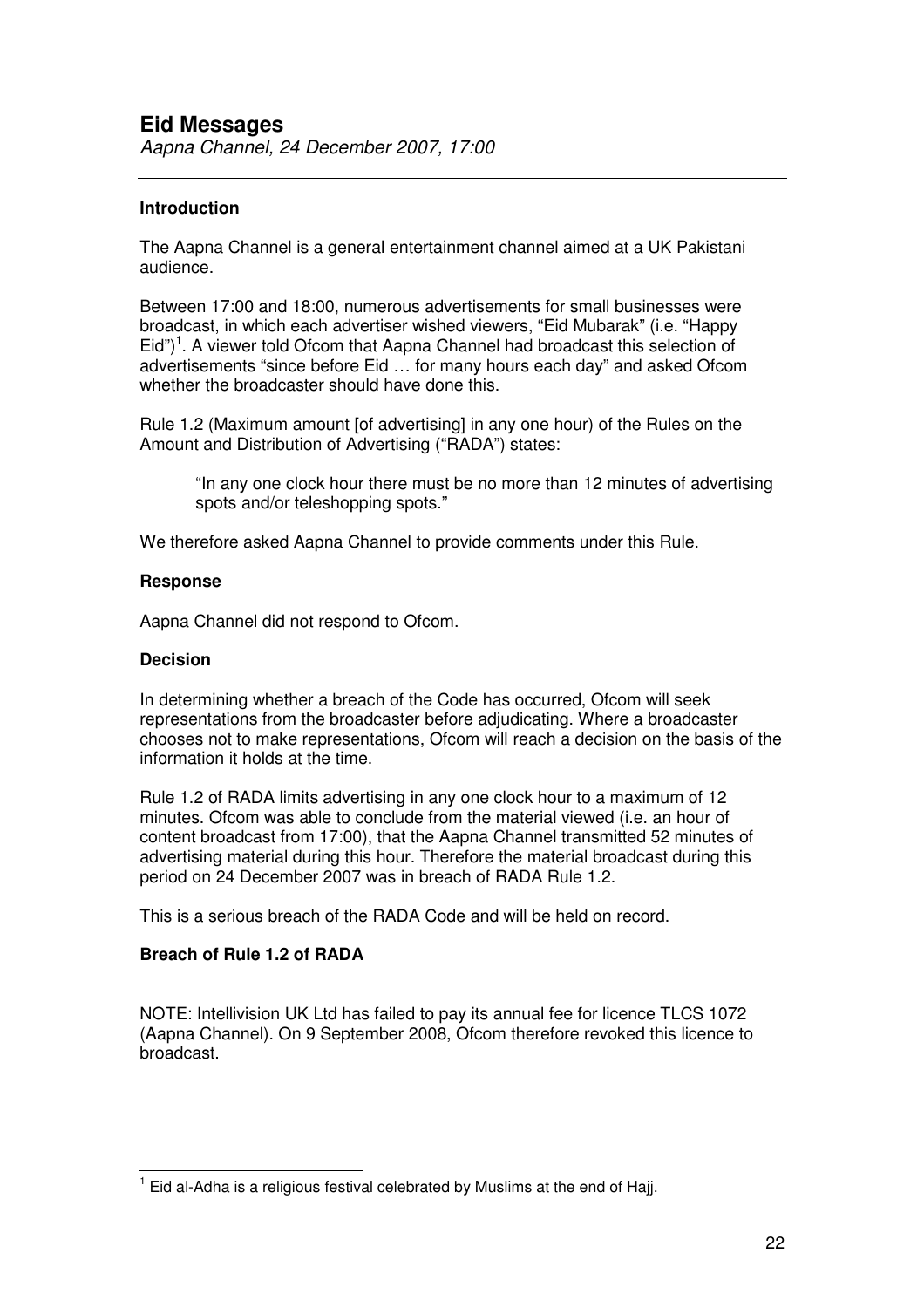# **Deepam TV**

*Non-retention of off-air recordings and sponsored news bulletins up to July 2008*

#### **Introduction**

Routine monitoring of Deepam TV by Ofcom in July 2008 indicated that Deepam TV News Bulletins were sponsored by a brand of tinned fish called Ceylon Fish. In order to investigate further Ofcom requested off-air recordings of a number of days' programme output from Deepam TV.

Section 11 (2) of the Deepam TV's TLCS Licence (Retention and production of recordings) states that in particular the Licensee shall: "(a) make and retain or arrange for the retention of a recording in sound and vision of every programme included in the Licensed Service for a period of 60 days from the date of its inclusion therein; and (b) at the request of Ofcom forthwith produce to Ofcom any such recording for examination or reproduction".

Section 17 (2)(a) of the TLCS Licence states that "the Licensee shall ensure that there are sufficient persons involved in providing the Licensed Service who are adequately versed in the requirements of the Licence…and all relevant codes and guidance and that such persons are able to ensure compliance with such requirements on a day to day basis".

In addition, Rule 9.1 of the Code states that news and current affairs programmes may not be sponsored.

#### **Response**

Deepam TV was not able to supply the recordings requested. It explained that it records off-air and keeps copies of its news and current affairs, but as regards all other programmes it only keeps master copies (ie those actually used for broadcast) for a period of up to one year. However, it advised that since the matter had been raised by Ofcom it had taken immediate measures to record and keep off-air recordings as required by its Licence of *all* its output from August 2008.

The broadcaster also confirmed that it had accepted advertising and sponsorship for its main news bulletins. It referred to Rule 3.2 (viii) the ITC's Rules on the Amount and Scheduling of Advertising (1998) to justify this practice. However, it said that after Ofcom had raised the issue with them, its media department had stopped the sponsorship of its news bulletins immediately.

#### **Decision**

It is a condition of all TLCS licences, including Deepam TV's, that recordings of *all* output are retained for 60 days after transmission, and the Licensee provides Ofcom with any recordings "forthwith" on request. The failure to make and retain recordings of all its output, and to supply particular recordings to Ofcom on request, is a serious and significant breach of Deepam TV's licence. This will be held on record. It is also a condition of Deepam TV's licence that it has sufficiently qualified and experienced personnel in place who are adequately versed in the requirements of the Ofcom Broadcasting Code. Ofcom finds it completely unacceptable that the broadcaster in this case attempted to justify the commercial sponsorship of its news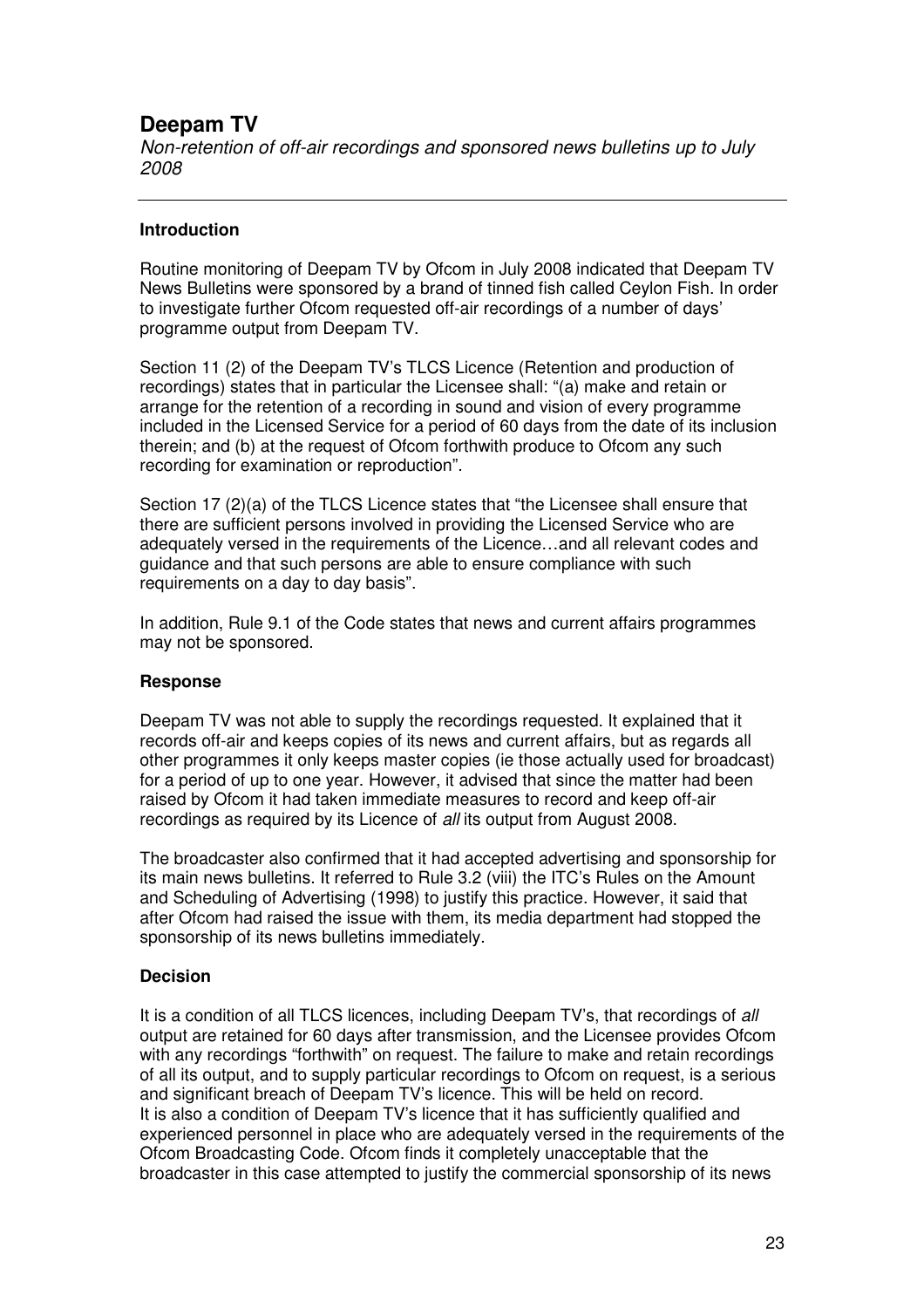bulletins by referring to outdated and irrelevant ITC rules. Section Nine of the Ofcom Broadcasting Code which can be found on Ofcom's website at: http://www.ofcom.org.uk/tv/ifi/codes/bcode/ contains the current rules relating to sponsorship and clearly prohibits such sponsorship. This prohibition comes from Article 17 of the Television Without Frontiers Directive which states that news and current affairs programmes may not be sponsored. This requirement is incorporated into Section 9.1 of the Code. The sponsorship of Deepam TV's news bulletins by Ceylon Fish was therefore a significant breach of the Code.

Ofcom is extremely concerned at this substantial lapse in compliance and the breaches of its licence and of Rule 9.1 by Deepam TV. Any recurrence of these or similar failures may lead to the consideration of the imposition of statutory sanctions.

#### **Breach of Conditions 11 and 17 of the Licence and Rule 9.1 of the Code.**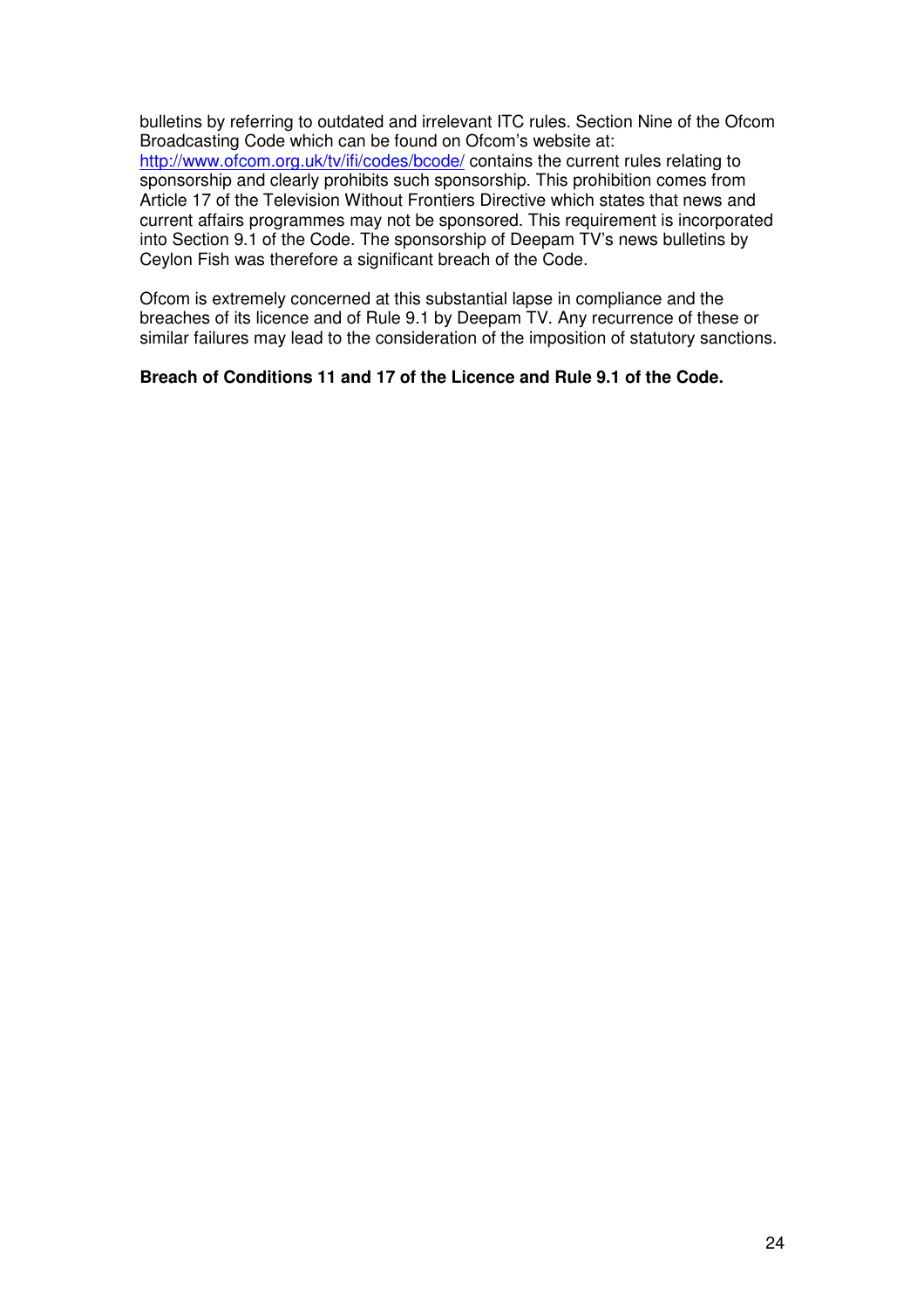# **Karl Davies Breakfast Show**

*Tudno FM, 7 August 2008, 7:45 & 8 August 2008, 8:20am*

#### **Introduction**

A listener complained to Ofcom about a discussion on "dogging" (a slang term for having sex with strangers in a public place) on 7 August 2008, which he considered inappropriate for broadcast in the early morning. He also believed comments aired the next day made an indirect derogatory reference to his complaint to the station itself about the initial broadcast. Ofcom asked Tudno FM for a recording of the programmes to assess the content.

#### **Response**

Tudno FM explained that when it attempted to retrieve the recording from its computer logging system it discovered there had been a technical error with the soundcard on 2 August which affected recordings from that date until 9 August when the recording failure was discovered. While the problem was immediately rectified on discovery, the station was unable to provide a recording of the programmes.

#### **Decision**

In the absence of a recording we were unable to consider the complaint. We welcome the steps that the broadcaster took to rectify the technical problem. It is however a condition of all radio broadcasters' licences that recordings of all their output are retained for 42 days after transmission, and that they provide Ofcom with any material on request. This failure of the station to meet these requirements in its licence is a serious and significant breach. This will be held on record.

#### **Breach of Licence Condition 8**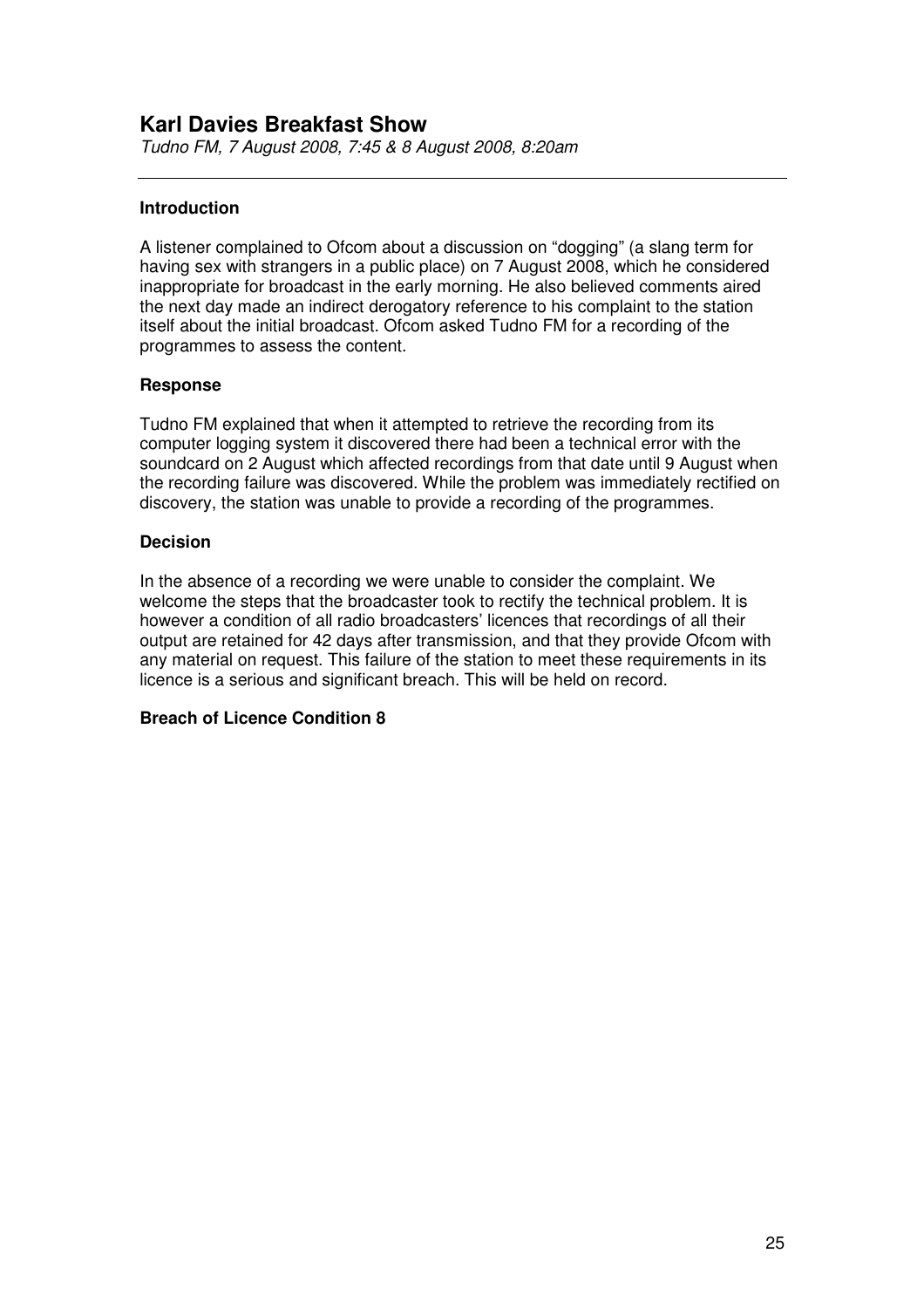#### **Note to Broadcasters – Recordings**

All Licensees are reminded of the requirements contained in their Licences to make and retain recordings of *all* output, and supply recordings "forthwith" on request. For the avoidance of doubt, these obligations are non-negotiable and compulsory. Ofcom is very concerned about Licensees who are not complying with these duties. Failure fully to adhere to these requirements may result in Ofcom considering the imposition of statutory sanctions.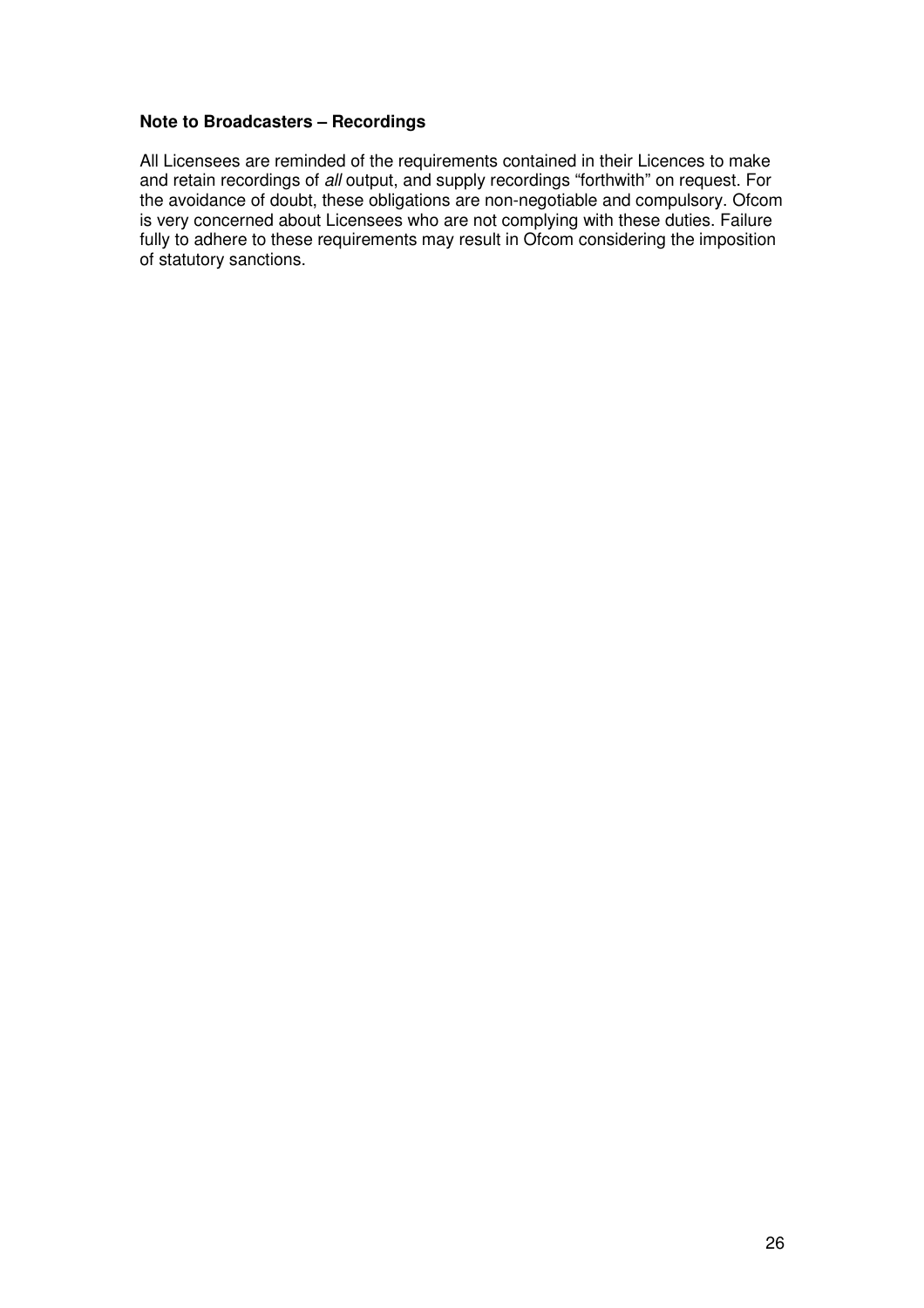# **Resolved**

**BBC News** *BBC1, 2 July 2008, 22:00*

#### **Introduction**

31 viewers complained about footage included in a report about an incident in Jerusalem in which a Palestinian man rammed buses and cars with a bulldozer, killing three people. The footage also showed the bulldozer being pursued and stopped and the man driving the bulldozer being shot dead in the cab of the vehicle by an off-duty Israeli soldier. The complainants said that the images of the shooting were very graphic and unnecessary and had been shown without any or with very little warning.

Ofcom asked the BBC to respond to the complaints with regard to Rule 2.3 (material which may cause offence must be justified by the context).

#### **Response**

The BBC said that the decision to broadcast images of the man being shot dead was not taken lightly and that they were prefaced by a clear warning by the presenter. However, with hindsight, the BBC accepted that the use of the footage was not editorially justified. The BBC said that it had placed a statement on its website which acknowledges that the images featured in this edition of *BBC News* did not "strike the right editorial balance between the demands of accuracy and the potential impact on the programme's audience".

#### **Decision**

Rule 2.3 of the Code states that in "applying generally accepted standards broadcasters must ensure that material which may cause offence is justified by the context". Broadcasting images of 'the moment of death' – whether by execution or other means - understandably causes offence to many people and normally requires exceptional justification.

Ofcom recognises that decisions to broadcast material of this nature require extremely fine editorial judgement and are often made at times of intense pressure in a newsroom. Ofcom considers it important that news programmes are not sanitised and that, in line with freedom of expression, journalists are able to fully inform the audience of events around the world. Further, this report was clearly a matter of significant public interest.

Ofcom notes that this material was broadcast over an hour after the 21:00 watershed in an extended news programme and was preceded by explicit information to viewers. The material was introduced by the reporter who witnessed the incident. He said:

*"…I should tell viewers in the report you are about to see, we did film the moment when the attacker was shot dead."*

The pictures themselves were not clear, however the impact of an image of a man holding a gun to someone's head and pulling the trigger is extremely powerful.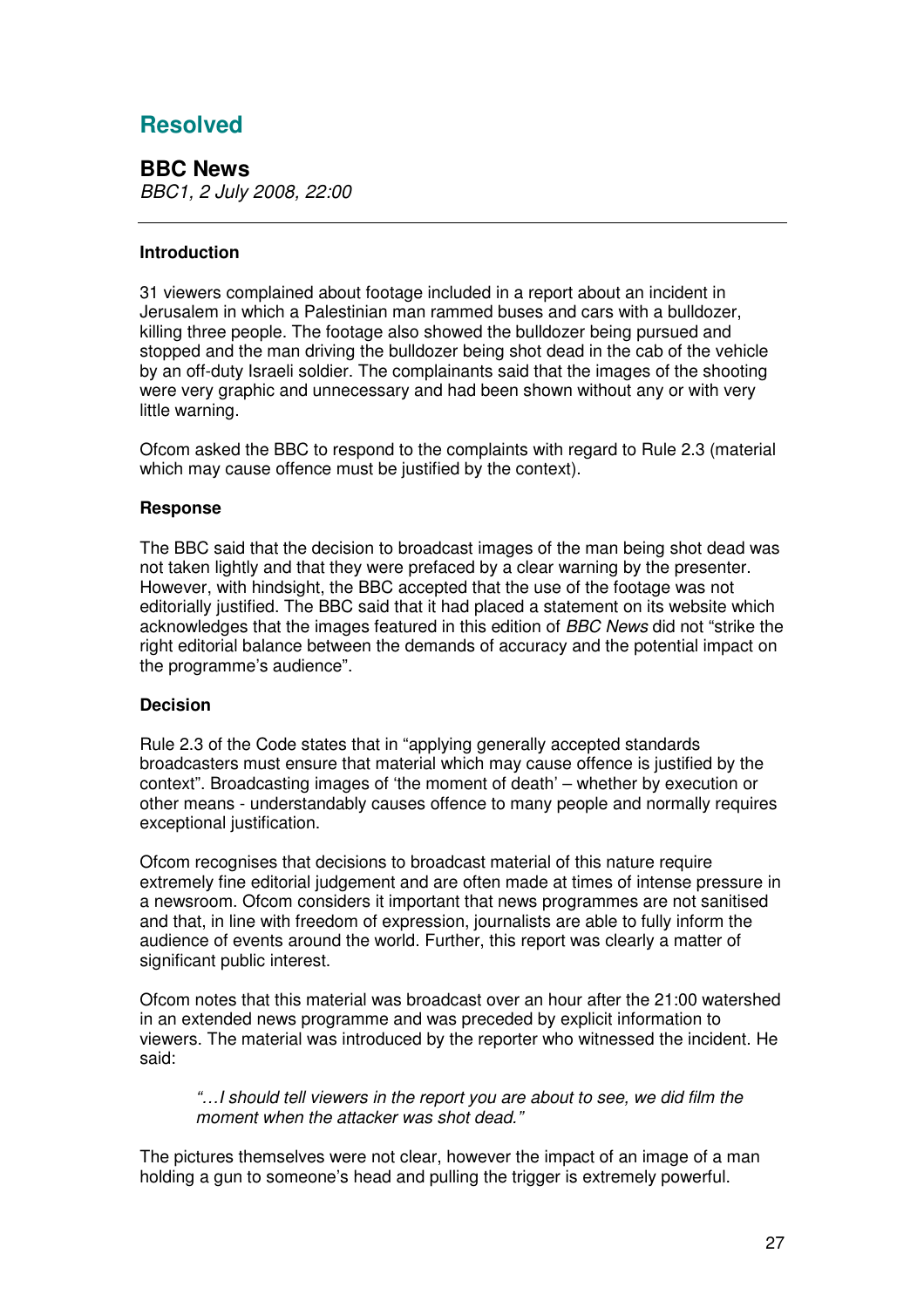Ofcom notes the BBC's public acknowledgement on its website that broadcast of this footage of the moment of death was not justified editorially. In light of these factors Ofcom considers the matter resolved.

#### **Resolved**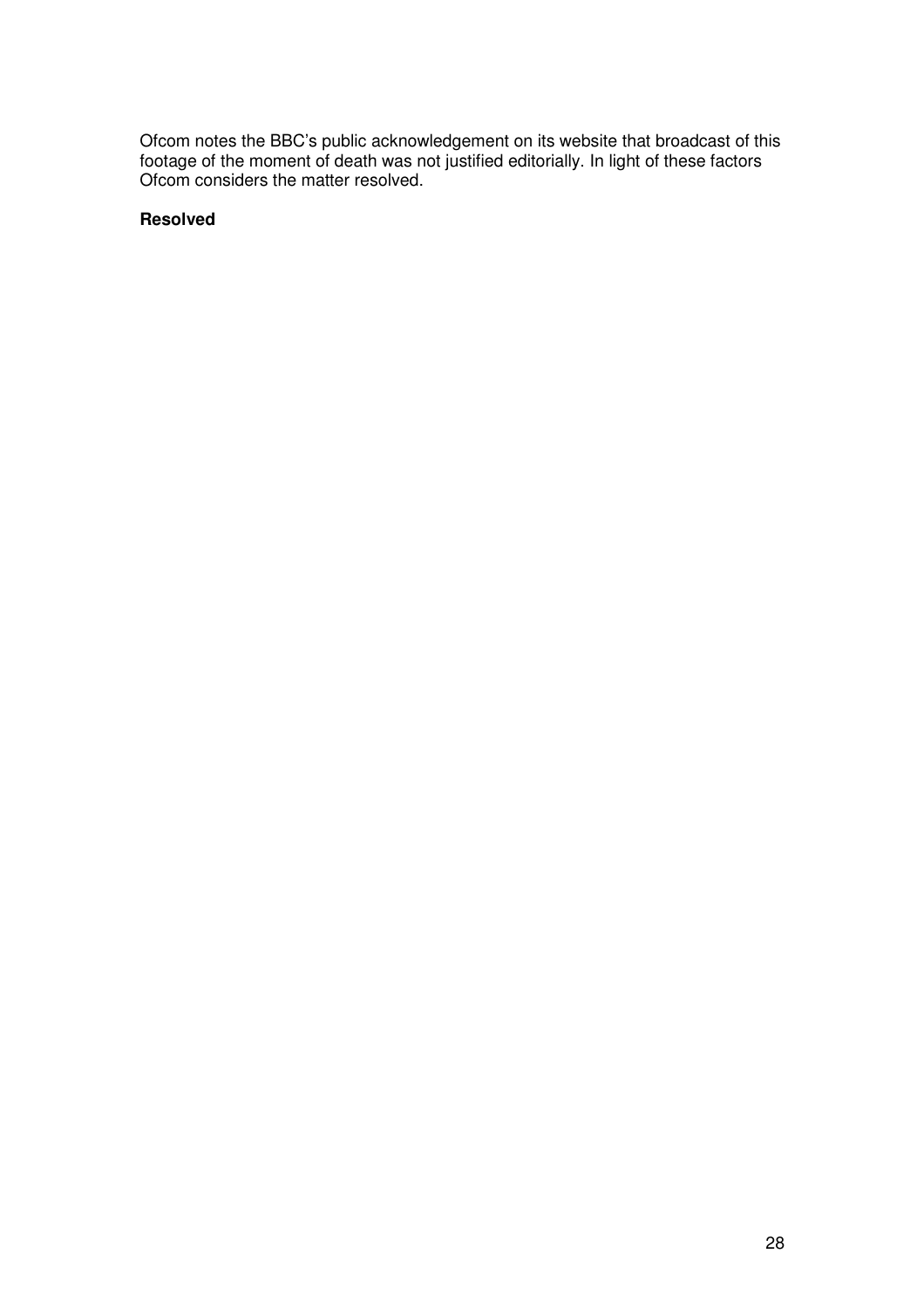# **Not in Breach**

**The F Word** *Channel 4, 29 July 2008, 21:00*

#### **Introduction**

*The F Word* is a food and cookery programme presented by the chef Gordon Ramsay. The programme comprises cookery segments and a regular strand in which Gordon Ramsay travels the world looking for new or unusual food ingredients.

During the broadcast on 29 July 2008 an item was transmitted which showed Gordon Ramsay in Iceland 'sky fishing' for puffins and then eating them, which included the local tradition of eating the bird's heart when it has been freshly killed. Ofcom received 42 complaints that the practice of killing puffins was cruel, the eating of their fresh hearts was offensive, and that, whilst not protected, puffins were a species under threat.

Ofcom considered the programme with regard to Rule 2.3 of the Code which requires that "in applying generally accepted standards broadcasters must ensure that material which may cause offence is justified by the context".

#### **Decision**

In this edition of the programme, Gordon Ramsay visited Iceland where puffins are commonly eaten. He was taught how to hunt puffins in a traditional Icelandic manner using a large net to 'fish' the birds out of the sky. He caught six puffins in total. After releasing two, his companion swiftly broke the necks of the remaining four puffins and skinned them, taking out the puffins' hearts to eat as a special Icelandic delicacy.

In considering Rule 2.3, Ofcom noted that *The F Word* has historically contained programme items featuring the rearing, hunting and/or killing of a variety of animals for food. These items have at times included animals which are not usually eaten in the UK and for which there can be a particular affection amongst some members of the audience. Viewers should therefore have been prepared to some extent for an item similar to the one complained of. Ofcom also noted that the programme began at 21:00, and that a verbal warning about the killing and gutting of birds was broadcast around 21:45 ("Coming up, the puffin hunt continues with scenes of killing and gutting birds") immediately before the section showing these images.

Ofcom acknowledges that in this country some members of the public may consider that the capture of puffins for human consumption is unacceptable and consequently distressing. However, the sequence featuring Gordon Ramsay occurred in Iceland where it is not a protected species, where it comprises a popular part of the national diet and, as the programme informed viewers, is "…a traditional food that has been hunted for centuries…". In addition, Ofcom noted that the birds were caught and killed in what appeared to be a fast and humane way with minimal suffering.

Ofcom appreciates the concerns of viewers who were unhappy that puffins should be caught and eaten in this way. It does not, however, consider that this item went beyond the general expectations of the audience for this post-watershed food and cookery programme, which has consistently challenged conventions in the UK about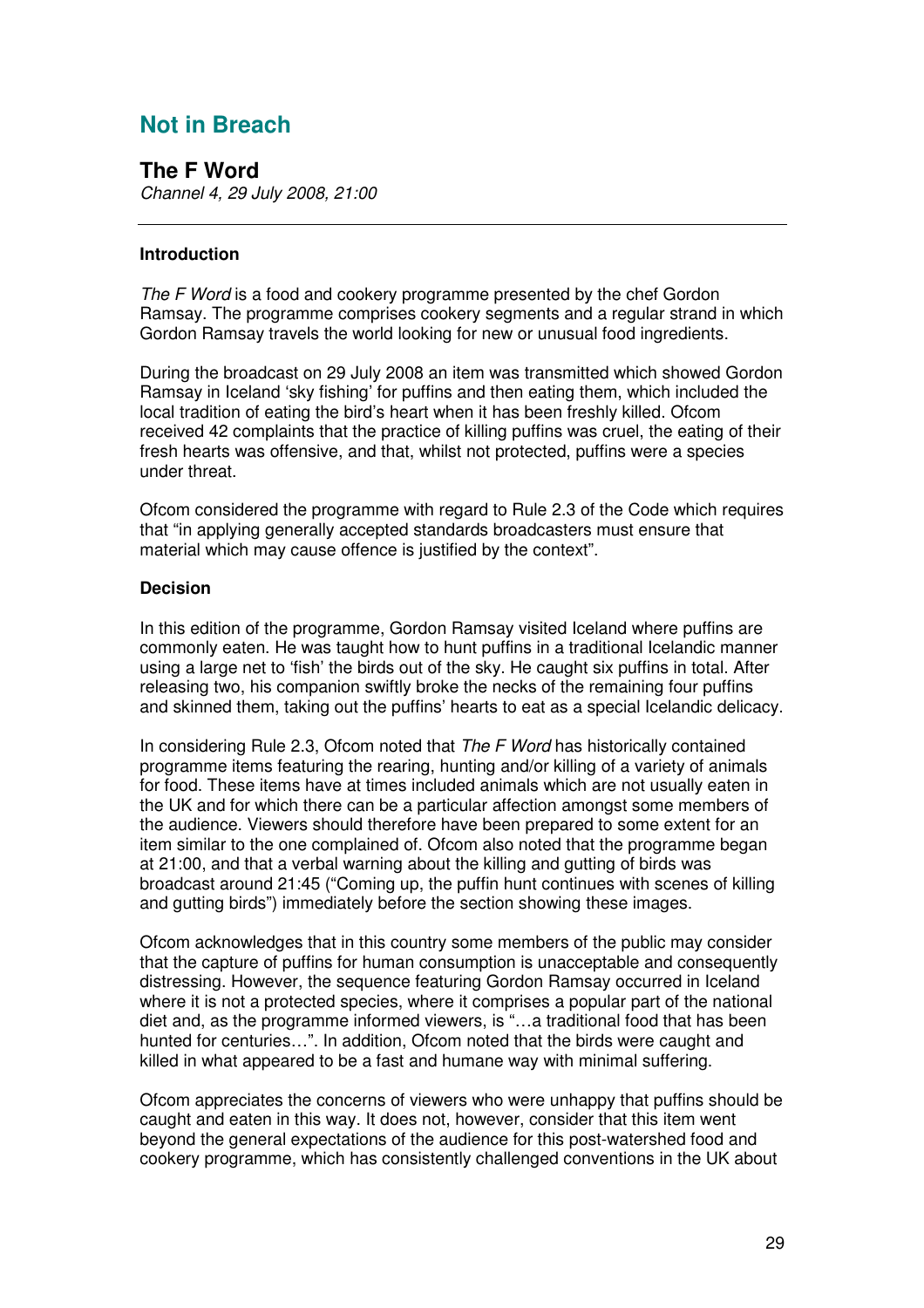the acceptability of various foods and ingredients from around the world. Ofcom therefore concluded that Rule 2.3 was not breached.

#### **Not in breach**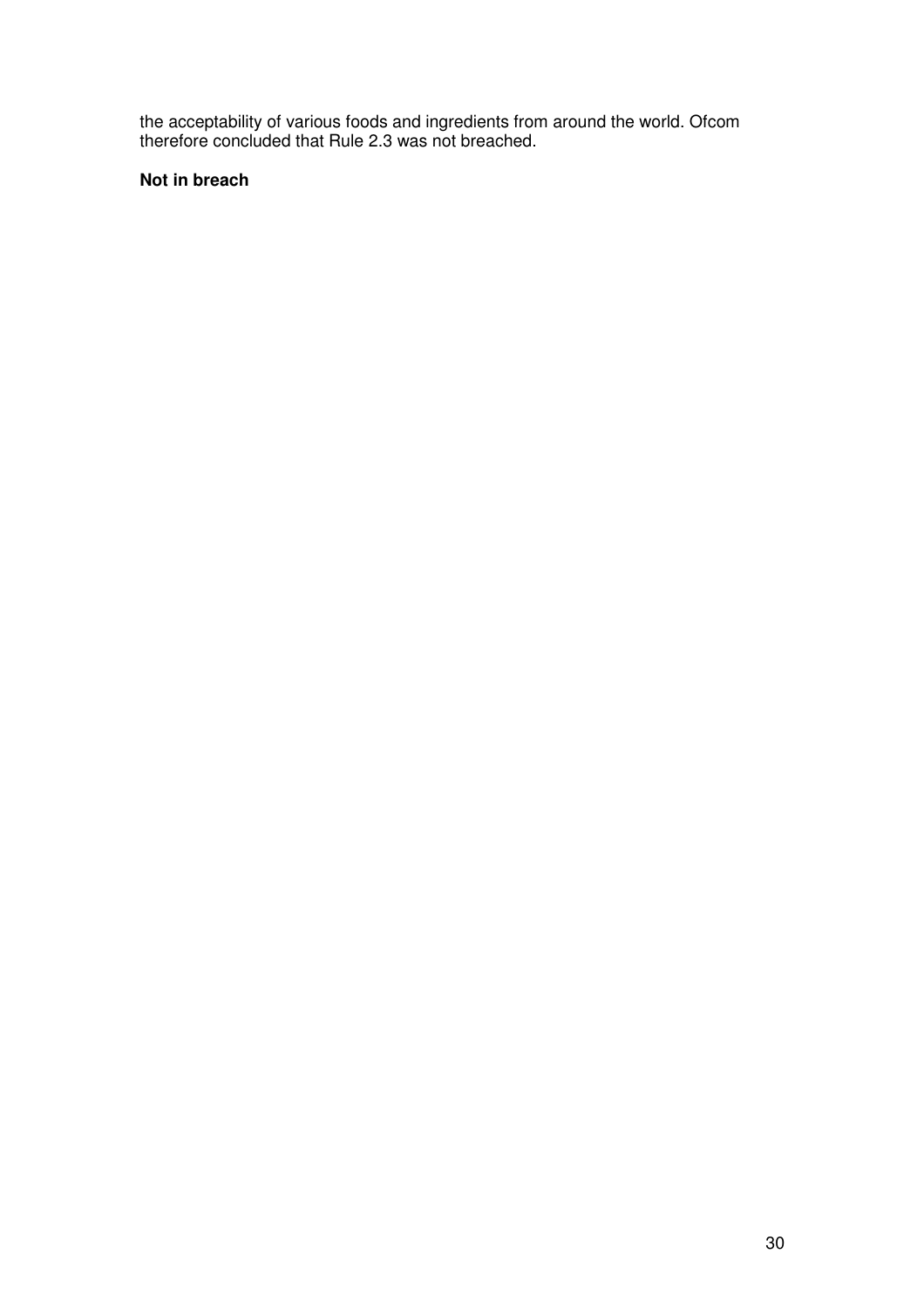# **Fairness & Privacy**

# **Not Upheld**

## **Complaint by Ms Jenny Thoresson made on her behalf by Ms Ann-Kristin Thoresson**

*Lyxfällan (Luxury Trap), TV3 Sweden, 12 April 2007 (and repeated 23 July 2007)*

*Summary: Ofcom has not upheld this complaint of unfair treatment made on behalf of Ms Jenny Thoresson by Ms Ann-Kristin Thoresson.*

*Ms Thoresson participated in an episode of the reality programme "Lyxfällan" (Luxury Trap), broadcast on TV3 Sweden. In the series, a financial adviser and a coach helped people in financial difficulty to improve their situation. Ms Thoresson, who ran an IT company and a riding school, had got into financial difficulties and agreed to participate in the programme. The programme followed her as she worked with the programme's advisers to resolve her problems.*

*In summary Ofcom found that the programme's portrayal of Ms Thoresson did not result in unfairness because:*

- *the portrayal of Ms Thoresson as being naïve about her finances was fair, and she was not portrayed as an "economic idiot" as she complained; and* • *Ms Thoresson was also not portrayed as having stolen money from the*
- *Swedish tax authorities.*

#### **Introduction**

On 12 April 2007 TV3 Sweden ("TV3"), a Swedish satellite channel licensed in the UK, broadcast an episode of the reality programme *Lyxfällan* (Luxury Trap). The programme was repeated on 23 July 2007. In the programme, two advisers, Mr Charlie Söderberg (a coach, lecturer and author) and Mr Mathias Andersson (a financial consultant), helped people in financial difficulty to improve their situation. This programme featured Ms Jenny Thoresson, who ran an IT company and a riding school and was experiencing financial problems. The programme included footage of Ms Thoresson and followed her as she met with advisers and they went through her financial paperwork, discussed her financial circumstances and drew up a new budget for her to follow in an attempt to resolve the problems.

Ms Thoresson complained to Ofcom that she was treated unfairly in the programme as broadcast.

#### **The Complaint**

#### **Ms Thoresson's case**

In summary, Ms Thoresson complained that she was unfairly treated in the programme in that:

a) She was portrayed in the programme as being naïve and as an economic idiot. Ms Thoresson said that she had bought a small farm to keep her horses. She earned her living by giving lessons to show jumpers and through her small IT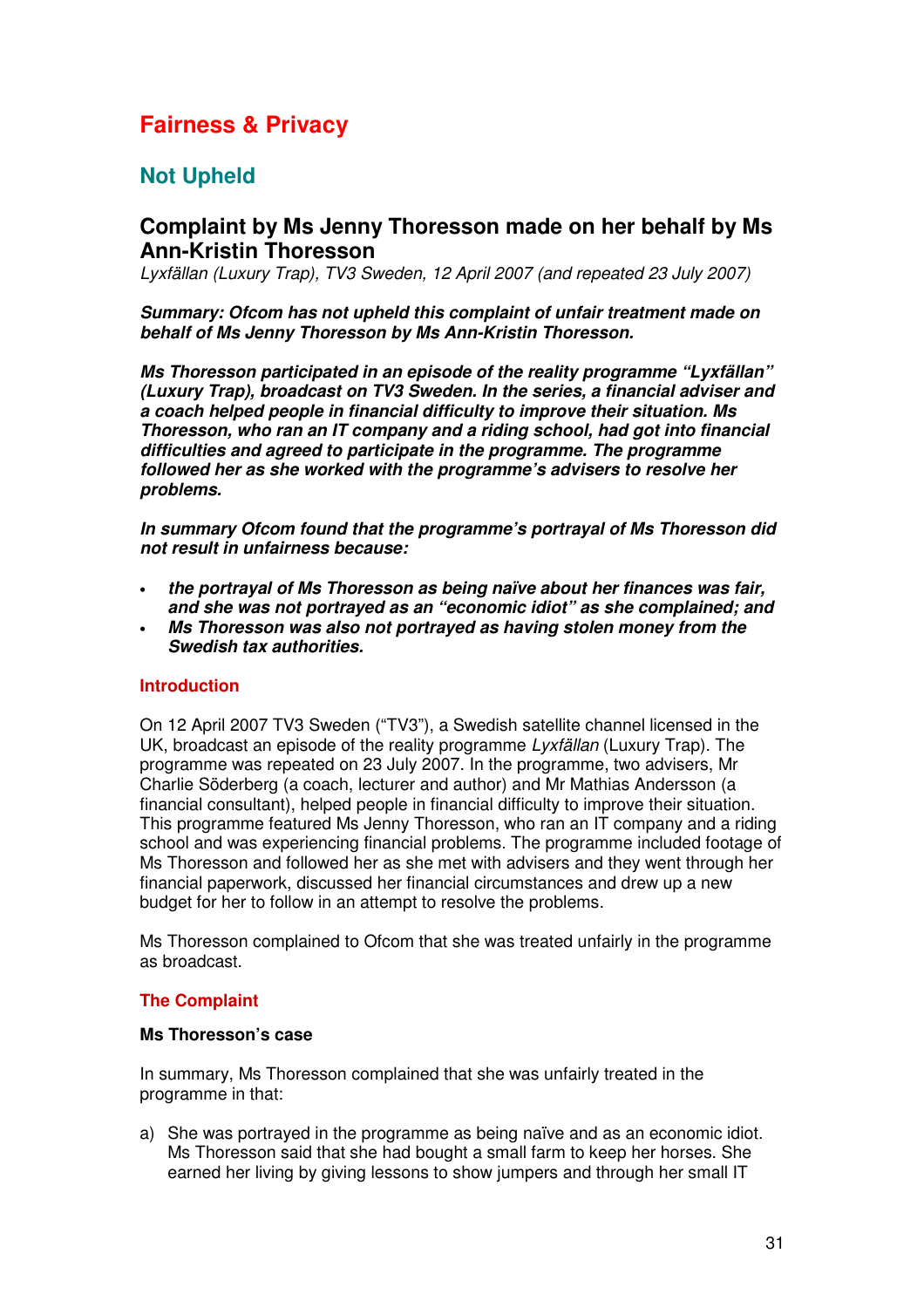company. Contrary to what she had planned, she found herself living alone at the farm and she lost control of her paperwork and her budget. She had applied to take part in the programme in a moment of despair, believing that she would get some help.

b) The programme alleged that Ms Thoresson had stolen tax money from the government, which was untrue.

By way of background, Ms Thoresson said that the auditor to whom her 2006 financial papers were referred (by the programme-makers) was negligent in preparing the accounts. The auditor had not done the book-keeping correctly, and had sent incorrectly prepared accounts to the government, which resulted in an extremely high tax bill for her. Furthermore, the government refused to allow correction of the accounts due to the allegation in the programme that she had stolen tax money from the government.

#### **TV3's case**

TV3 said that *Lyxfällan* was a reality programme about households in financial difficulties. The programme looked not at ordinary people with problems but at people in financial difficulty due to overspending, especially on luxury items (hence the title of the programme). The format of the programme was that Mr Söderberg and Mr Andersson would pinpoint the trouble spots and present the household concerned with a customised solution that would improve the financial situation. The solutions were often not easy to implement but required the household to make both small and large sacrifices in order to get their finances back on track. The people featured in the programme were encouraged by Mr Söderberg and Mr Andersson to take an active part in the process to become debt free. The advisors focused mainly on changing behaviour patterns and modifying attitudes, but also took charge of the finances of households involved in the programme. This was possible because the household signed a power of attorney which let the advisors take control of the situation.

In summary, TV3 responded to the complaint of unfair treatment as follows:

a) In response to the complaint that Ms Thoresson was portrayed as being naïve and as an economic idiot, TV3 said that Ms Thoresson had asked to participate in the programme because her finances were in a bad state due to, amongst other things, her overspending. TV3 said that Ms Thoresson was not portrayed as naïve or as an economic idiot. Her situation was accurately presented in the programme and viewers would have drawn their own conclusions. She was portrayed as a person who owned five horses when her income was far from enough to pay for the required costs for their upkeep and as a person whose book-keeping was not in order. She had substantial outgoings in relation to the horses, which had taken up a significant part of her income, and she kept leaving her bills unopened. Ms Thoresson was aware that, if she participated in the programme, her financial situation would be shown on television.

TV3 said that Mr Söderberg and Mr Andersson were very supportive of Ms Thoresson, and with helping her deal with her financial situation. They did show their dismay over Ms Thoresson's financial position but their comments about her were fair and reasonable when they were faced with her book-keeping.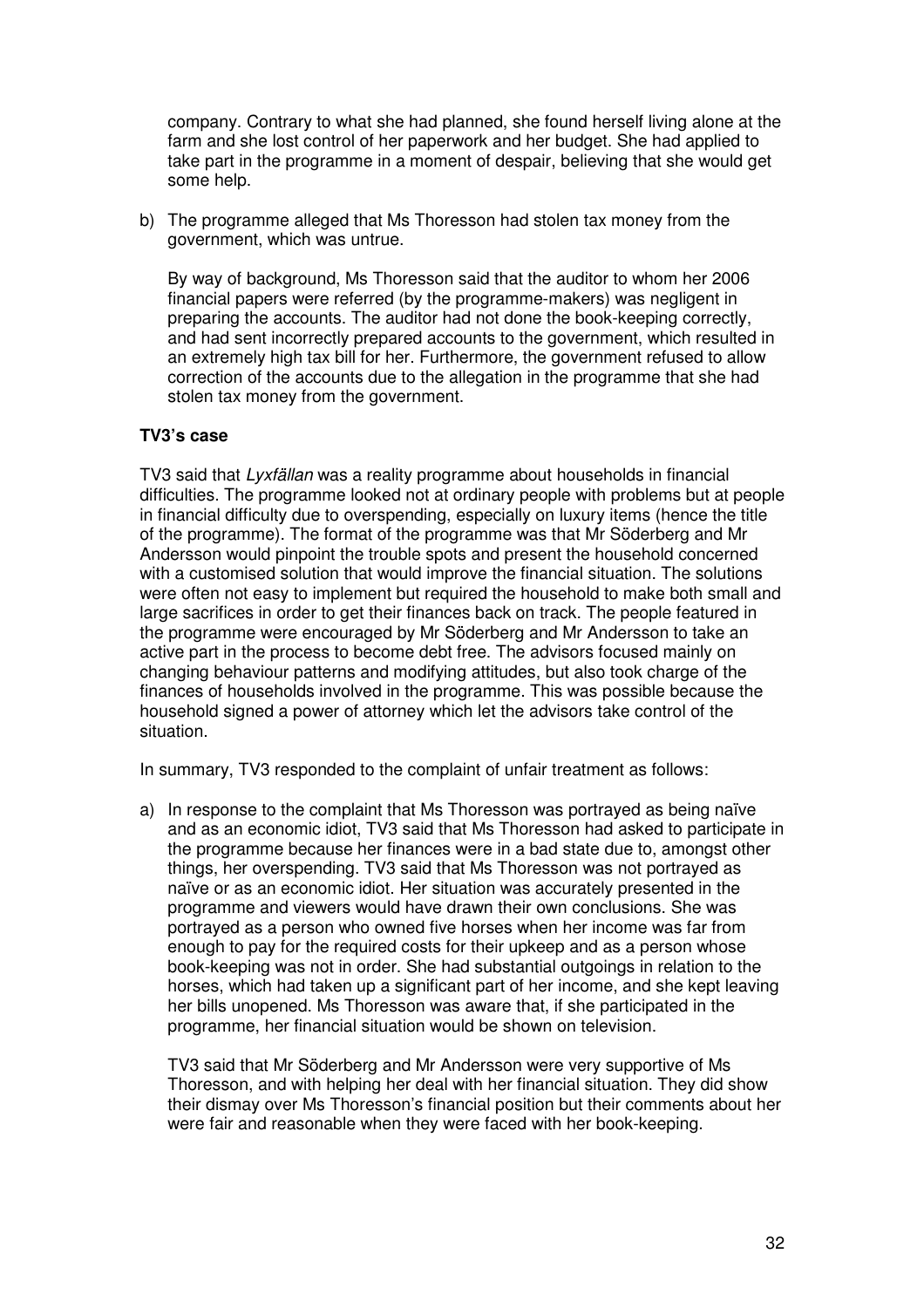TV3 said that as the programme was part of the second series of *Lyxfällan*, Ms Thoresson must have been aware of the nature of the programme. All participants in the two series had been shown in a similar way.

b) In response to the complaint that the programme suggested that Ms Thoresson had stolen tax money from the government, TV3 said that the programme did not make such an allegation. TV3 said that Ms Thoresson had an "enskild firma", the simplest form of company in Sweden. If the turnover of the company did not exceed 1 million Swedish kronor a year the normal procedure was for her to submit her tax returns once a year and make any payments due at that time. Payments could also be made on a monthly basis. Each individual and company had an account with the tax authority to which all money owed should be paid. This account was controlled by the tax authorities and therefore once the money had been paid into this account the only way to take it out again would be with the tax authority's authorisation.

When commenting on Ms Thoresson's tax situation, TV3 said that Mr Söderberg had said in the programme:

*"Du har ju lyckats överleva fram till nu. Och det är ingen hemlighet hur det har gått till. Det beror på att du har tagit pengar från skattemyndigheten och levt på dom."*

TV3 translated this as:

*"You've managed to survive up until this point. And it's no secret how – it's all because you've used the money you were supposed to pay the tax authority with, and lived off those.*"

TV3 said that Mr Söderberg was saying that Ms Thoresson had *used* money that should have been paid to the tax authority at the end of each tax year not that she had stolen the money. Within the context of the programme, Mr Söderberg was explaining that the reason Ms Thoresson had not yet become bankrupt was because she was using money owed to the tax authority (for example to pay for her horses).

By way of background TV3 said that during filming of the programme, the programme makers had asked an auditor to look into Ms Thoresson's financial situation, in order to assess it. The auditor helped Ms Thoresson to fill in parts of her tax return forms, and Ms Thoresson signed these to verify that they were correct. TV3 said that the programme makers had a power of attorney in relation to Ms Thoresson during the period when they were filming and that after that, Ms Thoresson had directly instructed the auditors to work on her accounts.

TV3 said that Ms Thoresson's claim that the government had refused to allow correction of her accounts due to the programme alleging that she had stolen tax money from the government, could not be substantiated. TV3 said that it was unlikely that the Swedish tax authority would base its decisions on the contents of a television programme. In any event, if they had done so, this would not have led them to make a wrong decision as all facts were accurately portrayed in the programme. The tax authority would not have concluded that Ms Thoresson had taken or stolen any money from the tax authority, as the tax authority had records of who owed money and it was clear in the programme that Ms Thoresson had not taken or stolen any money from the tax authorities, but that she owed some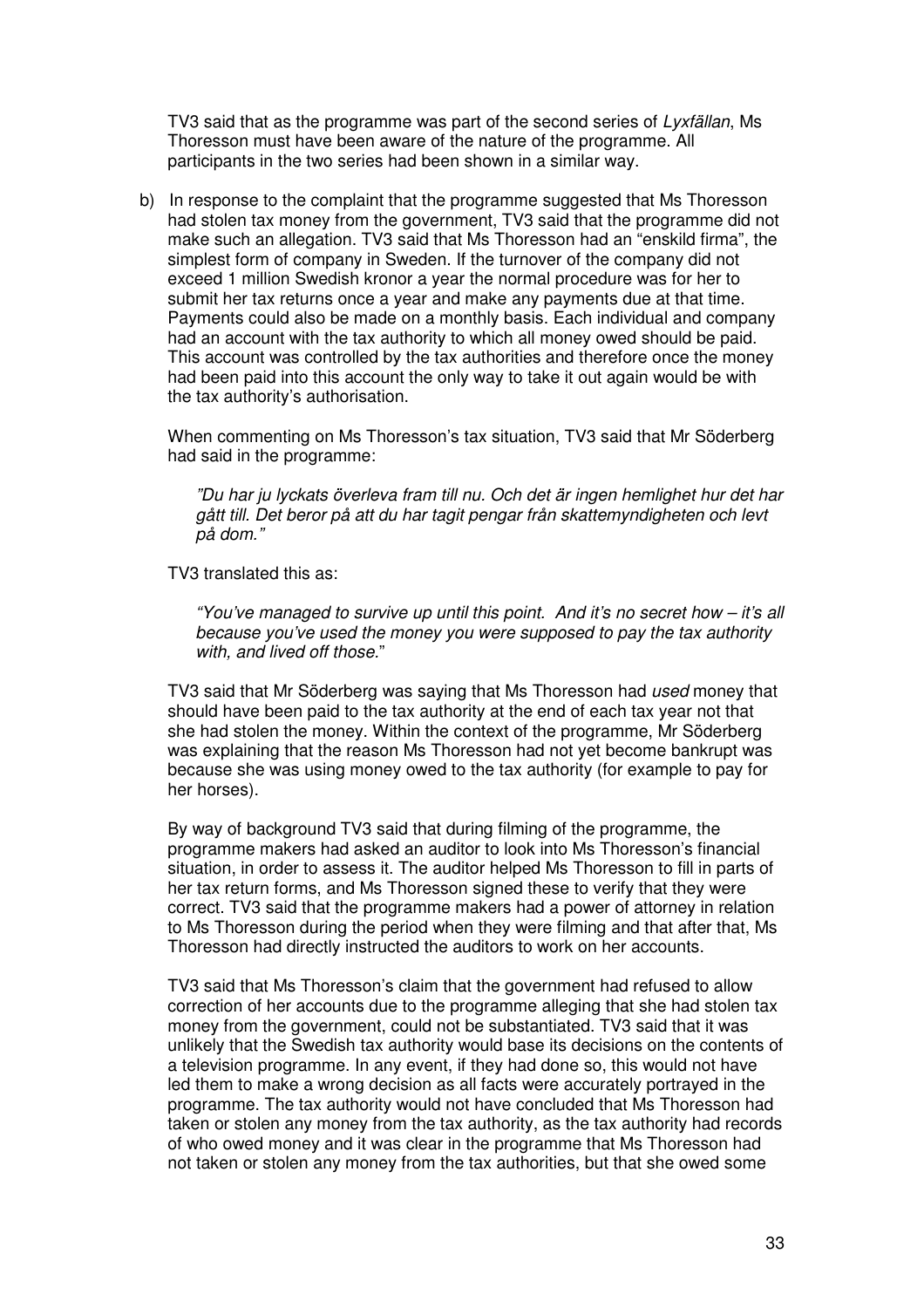money. TV3 did not see how the "correction" of someone's accounts would not have been allowed if the accounts were legitimate.

#### **Ms Thoresson's comments in response to the broadcaster's statement**

In summary, Ms Thoresson responded to TV3's statement as follows.

a) As regards the complaint that she was portrayed as naïve and as an economic idiot, Ms Thoresson said that she had sorted out her papers and she knew what her bills were about since she had opened the first copy of each. She accepted that her book-keeping was not perfect, but she maintained that it was not as bad as the programme had suggested. It was often stated in the programme that Ms Thoresson was not interested in the help that was being offered. This was not true, as she did want help and that was why she sent her request to participate in the programme. However, she was scared of the techniques used by the programme makers, such as asking questions from more than one camera angle and coming to pick up her horses to be sold early in the morning without warning her. Ms Thoresson said that the way she looked and acted in the programme was to protect herself from a break down and it was unfair for the programme to say that she was not interested in being helped.

Ms Thoresson said that when she had applied to take part in the programme only two of the earlier programmes had been broadcast.

Ms Thoresson said that some of the papers shown in the programme were actually copies of the originals, which exaggerated the extent of the problem.

b) In relation to the complaint that the programme suggested that Ms Thoresson had stolen tax money, Ms Thoresson said that she did not accept TV3's translation of Mr Söderberg's words. She believed that ordinary viewers would have understood him to mean that she had stolen money from the government.

#### **TV3's second statement in response to the complaint**

In summary, TV3's responded to Ms Thoresson's comments as follows:

a) TV3 said that the programme included a discussion of Ms Thoresson's attitudes to her current financial situation. It did not say that she was not interested in the help being offered, but that she did not realise the full implications of her situation. She had applied to the programme because she believed that she needed help with her finances. TV3 said that the portrayal of Ms Thoresson was no different from that of other participants in the series. Four episodes had in fact been broadcast when Ms Thoresson applied to participate in the programme but the whole first series (six episodes) had been broadcast before the programme featuring her was produced. The contract between Ms Thoresson and the programme makers was not signed until 10 January 2007, nearly a month after the last episode of the first series had been broadcast. Ms Thoresson was therefore fully aware of the way the series dealt with people with similar problems.

TV3 said that the programme makers had made copies of Ms Thoresson's papers but that this was done for the auditors so that they would have copies to work with. The only parts of the programme that showed her papers were when she brought them to the table at Mr Andersson's request, and later on, when the papers went to the auditor. The amount of papers in the pile was the amount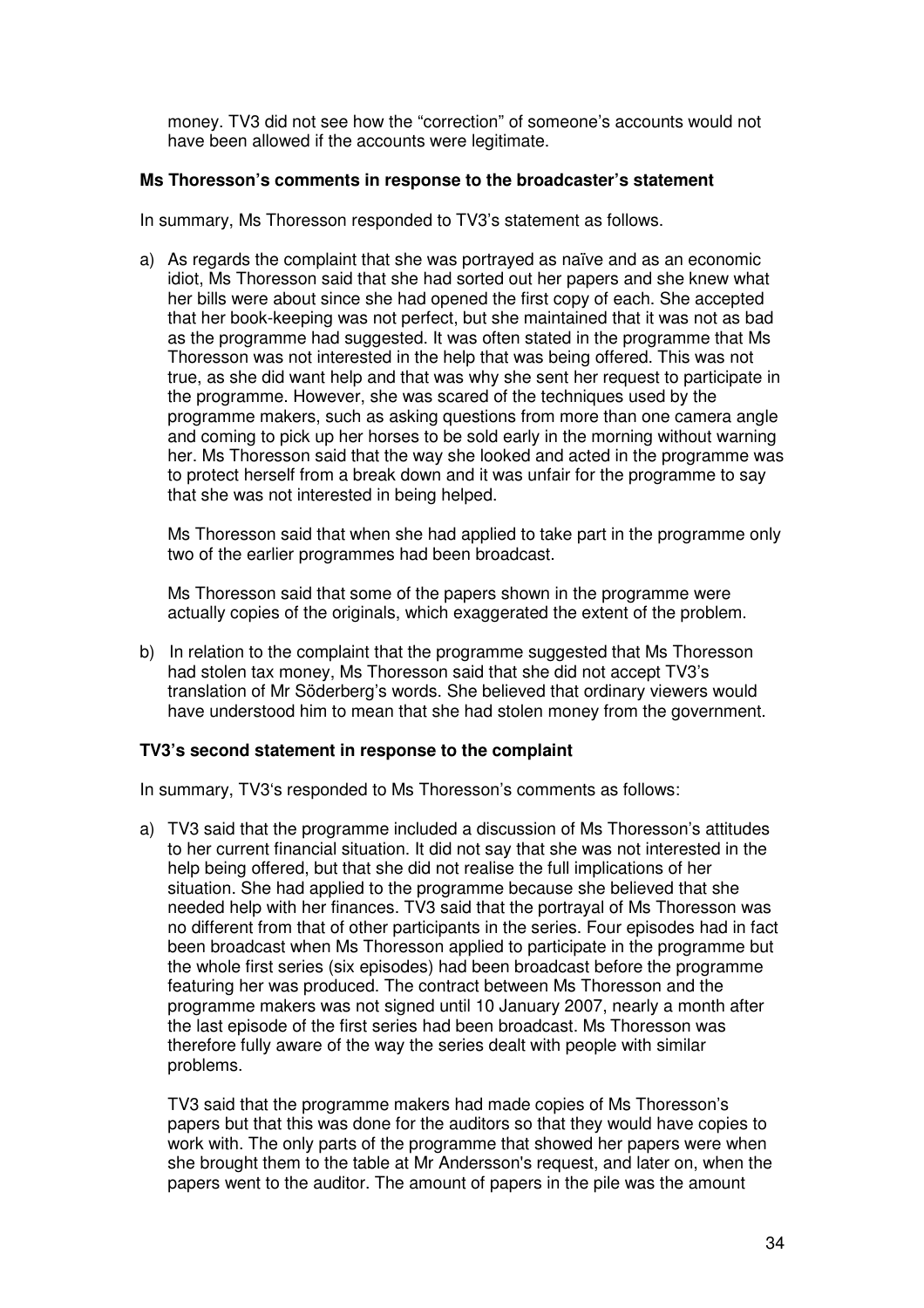given to them by Ms Thoresson. No additional copies had been added to exaggerate the size of the pile.

b) With reference to the translation of Mr Söderberg's statement, TV3 reiterated that viewers' understanding of the conversation would be that she had "used" the money, not that she had stolen money.

#### **Decision**

Ofcom's statutory duties include the application, in the case of all television and radio services, of standards which provide adequate protection to members of the public and all other persons from unfair treatment and unwarranted infringement of privacy in, or in the making of, programmes included in such services.

In carrying out its duties, Ofcom has regard to the need to secure that the application of these standards is in the manner that best guarantees an appropriate level of freedom of expression. Ofcom is also obliged to have regard, in all cases, to the principles under which regulatory activities should be transparent, accountable, proportionate and consistent and targeted only at cases in which action is needed.

Ms Thoresson's complaint was considered by Ofcom's Executive Fairness Group. In reaching its decision, Ofcom carefully considered all the relevant material provided by both parties. This included a recording of the programme as broadcast, a transcript and translation and both parties' written submissions.

(a) Ofcom first considered the complaint that Ms Thoresson was portrayed as being naïve and an "economic idiot".

In considering this part of the complaint Ofcom took account of Practice 7.9, which states that before broadcasting a factual programme, broadcasters should take reasonable care to satisfy themselves that material facts have not been presented, disregarded or omitted in a way that is unfair to an individual or organisation.

Ofcom noted that it was clear from the programme itself, as well as from the information provided by Ms Thoresson with her complaint, that she was in financial difficulties and had approached the programme makers because she wanted help to try to resolve her problems.

Ofcom also noted that the following extracts from the programme. On first meeting Ms Thoresson, Mr Andersson said:

*"Looking through her papers is a complete disaster. She had around 70 unopened letters; from the Inland Revenue, bills and invoices. She simply hasn't bothered with certain things. She knows she doesn't have the money, so she just won't open them, and it's as if the problems disappear. That will… That just won't do. This simply cannot happen".*

Later Mr Andersson said of Ms Thoresson's book-keeping:

*"This is among the worst I've ever seen. Nothing has been entered in a year and a half. Nothing is accounted for. It's a pile of almost 0.5 metres with nothing but unopened mail and papers".*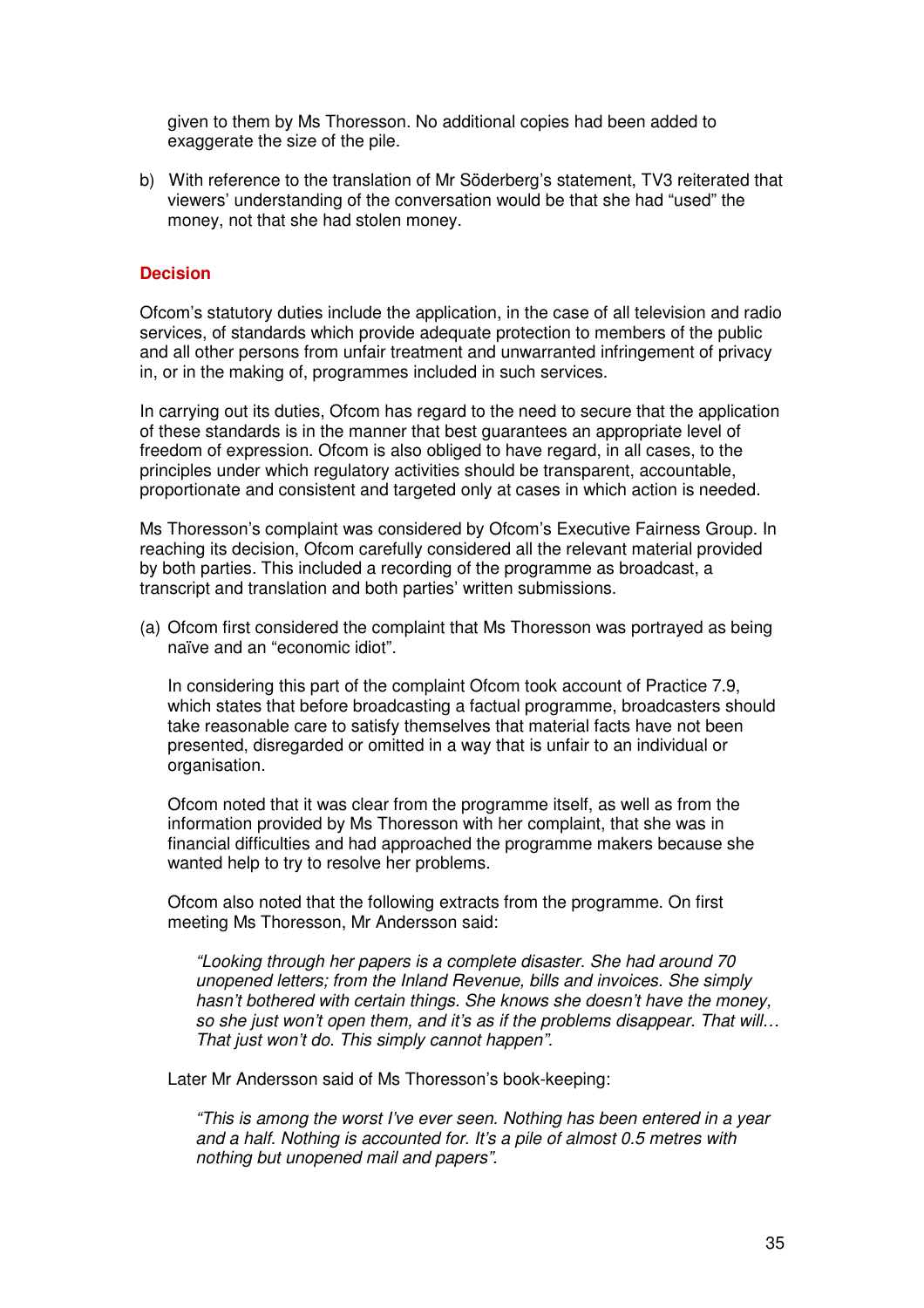Mr Andersson then commented:

*"There is no order whatsoever. Just look here. This is book-keeping for a year and a half, mixed with private papers, bills, receipts… This isn't just aversion, it's negligence. It sucks."*

TV3 later informed Ofcom that a more accurate translation was:

*"..This isn't just not wanting to do anything about it, this is not taking responsibility for it. This is really sad"*.

It was clear from these, and other similar comments during the programme, that the two advisers were critical of Ms Thoresson and her handling of her finances. Ms Thoresson herself accepted a number of times in the programme that she had not dealt properly with her financial situation and that she needed help. For example, at the beginning of the programme when she summarised her situation, Ms Thoresson said:

*"Today I have no control. None whatsoever, I think. I know when I get money and I know that I'm behind by quite a bit with the bills".*

Later, when asked by Mr Andersson whether she had ever kept books for her company, she said:

*"No, not really"*.

When Ms Thoresson was going through her expenses with the advisers, she said:

*"It's tough to see all the money that disappears each month. I mean, I'm the one spending it. And that's not what I had planned, for them to disappear into nothingness. It was more money than I thought. I think… I've thought about it now and I have to do something."*

Furthermore, Ofcom noted that the advisers did recognise that Ms Thoresson's problems were not the result of her not making an effort with her businesses. Early on in the programme Mr Söderberg said:

*"She must be at it 24-7 just to make things work around here".*

In Ofcom's view, and taking the programme as a whole, Ms Thoresson was portrayed as a young person who was trying to run her own businesses. She was portrayed as having got into serious financial difficulties and as not having, until her participation in the programme, taken steps to address her problems. While viewers may have formed the impression that she was somewhat financially naïve, in Ofcom's view the programme's portrayal of her was, on the basis of what she herself said in the programme and what the advisers told her, fair and accurate. She was shown taking the advice given and working to resolve her problems. At the end of the programme, Ms Thoresson said:

*"Since Charlie and Mathias were here, it feels more like I have a plan for the future and that I can see various goals, such as being debt free in November…Life actually feels easier now".*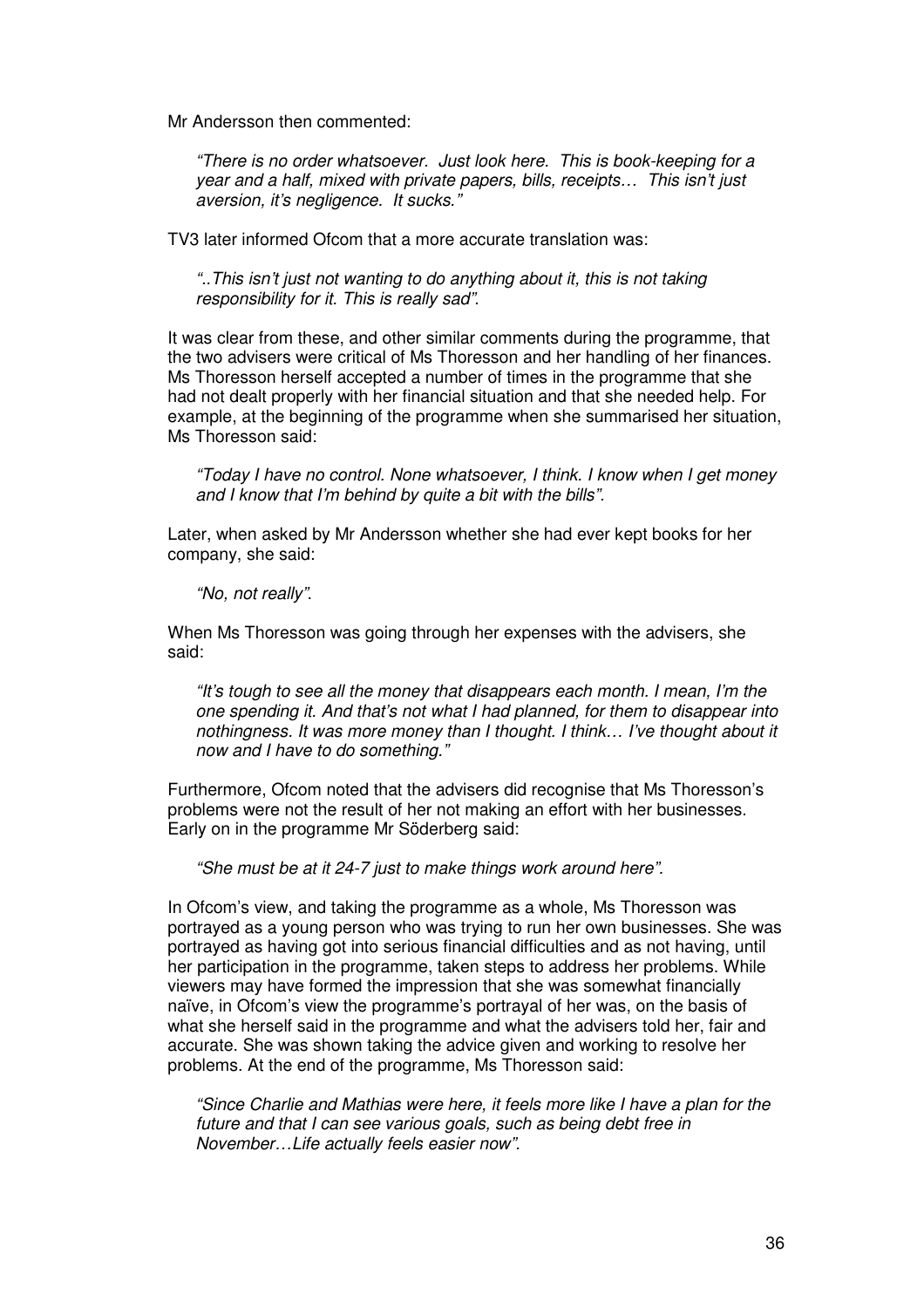Mr Andersson also recognised the efforts and progress Ms Thoresson had made, when he said:

*"You've actually succeeded in managing this. We know that you will, which means that you'll be debt free as soon as November of 2007".*

In these circumstances, Ofcom considered that the portrayal of Ms Thoresson was sympathetic. The advisers were tough with her but understanding of her problems and she was shown as acknowledging what she need to do to resolve her problems and taking Mr Söderberg and Mr Andersson's advice. Ofcom did not take the view that she was portrayed as an idiot and did not consider that viewers would have gained that impression of her from the programme.

The programme was not unfair to Ms Thoresson in this respect.

b) Ofcom next considered Ms Thoresson's complaint that the programme suggested that she had stolen tax money from the Swedish government.

In considering this complaint, Ofcom took into account Practice 7.9 as set out above under head a) of the decision.

Ofcom noted the translation provided by TV3 of Mr Söderberg's comment in relation to tax:

*"You've managed to survive up until this point. And it's no secret how – it's all because you've used the money you were supposed to pay the tax authority with, and lived off those."* [Ofcom's emphasis]

Ofcom also noted that Ms Thoresson did not accept that this was an accurate translation of what Mr Söderberg said; rather she said the translation could equally have said:

*"You've managed to survive up until this point. And it's no secret how – it's all because you've taken money from the tax government and lived off those."* [Ofcom's emphasis]

However, Ofcom considered the programme overall and did not rely solely on the translation of these particular words. Looking at the programme as a whole, Ofcom did not consider that the impression was given at any stage that Ms Thoresson had deliberately set out to defraud the tax authorities. She was portrayed, as agreed by both parties, as having serious financial problems. It was clear from the programme that she had failed to address the question of tax and that she was spending money she could have used to pay her tax bills to live off. Ofcom noted that when Mr Söderberg suggested to her that she had survived so far because she had *"taken money from the tax authority and lived off those"*, Ms Thoresson's response was:

#### *"Sometimes"*.

In Ofcom's view, this appeared to be a response to a suggestion that she had used the money to live off, rather than a response to an accusation of stealing from the authorities.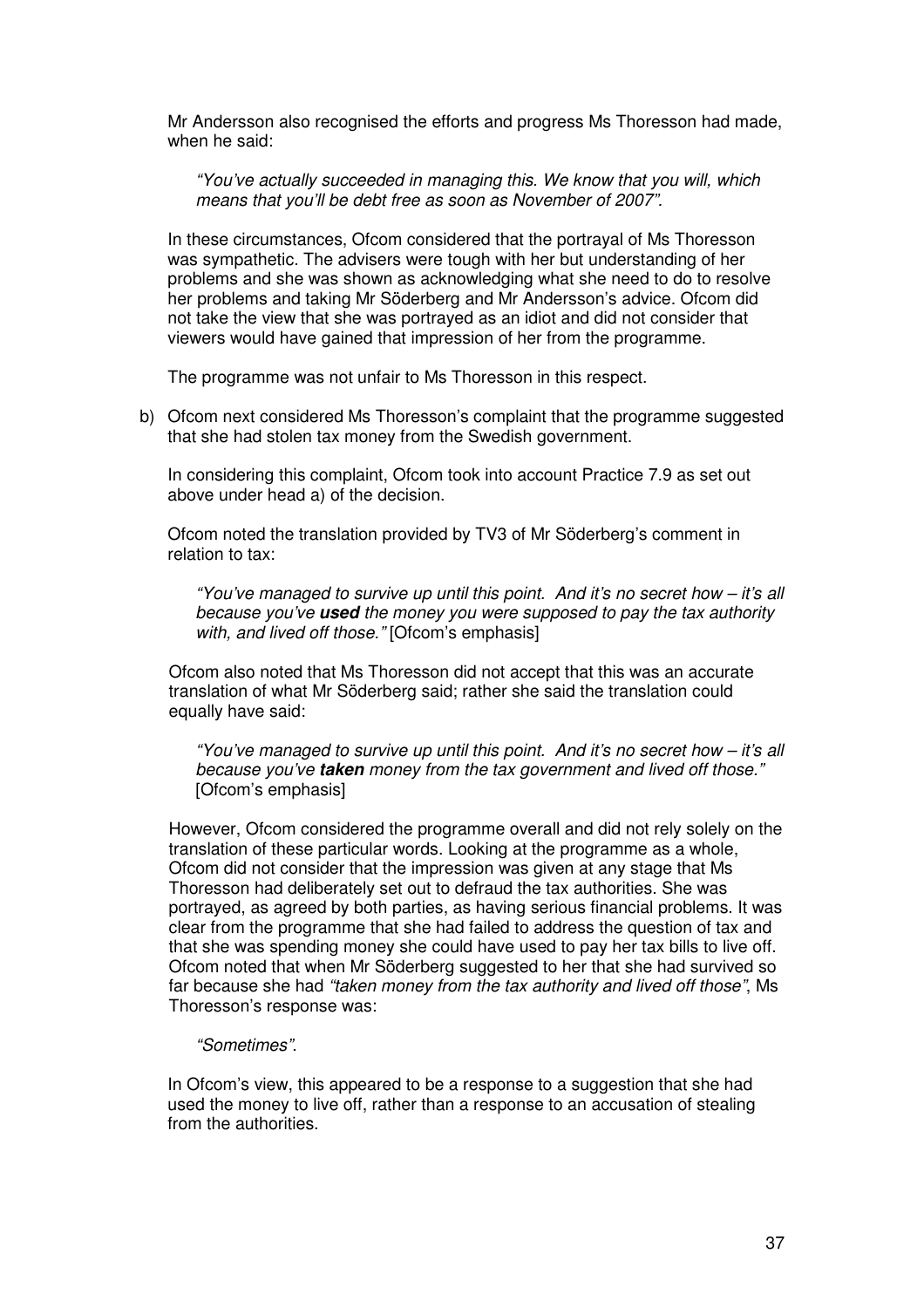Taking the programme as a whole as well as the discussion of tax in particular, Ofcom did not consider that viewers would have gained the impression that Ms Thoresson had stolen money from the tax authorities.

In this respect, Ofcom found no unfairness to Ms Thoresson.

#### **Accordingly Ofcom has not upheld Ms Thoresson's complaint of unfair treatment in the programme.**

The Executive Fairness Group

10 September 2008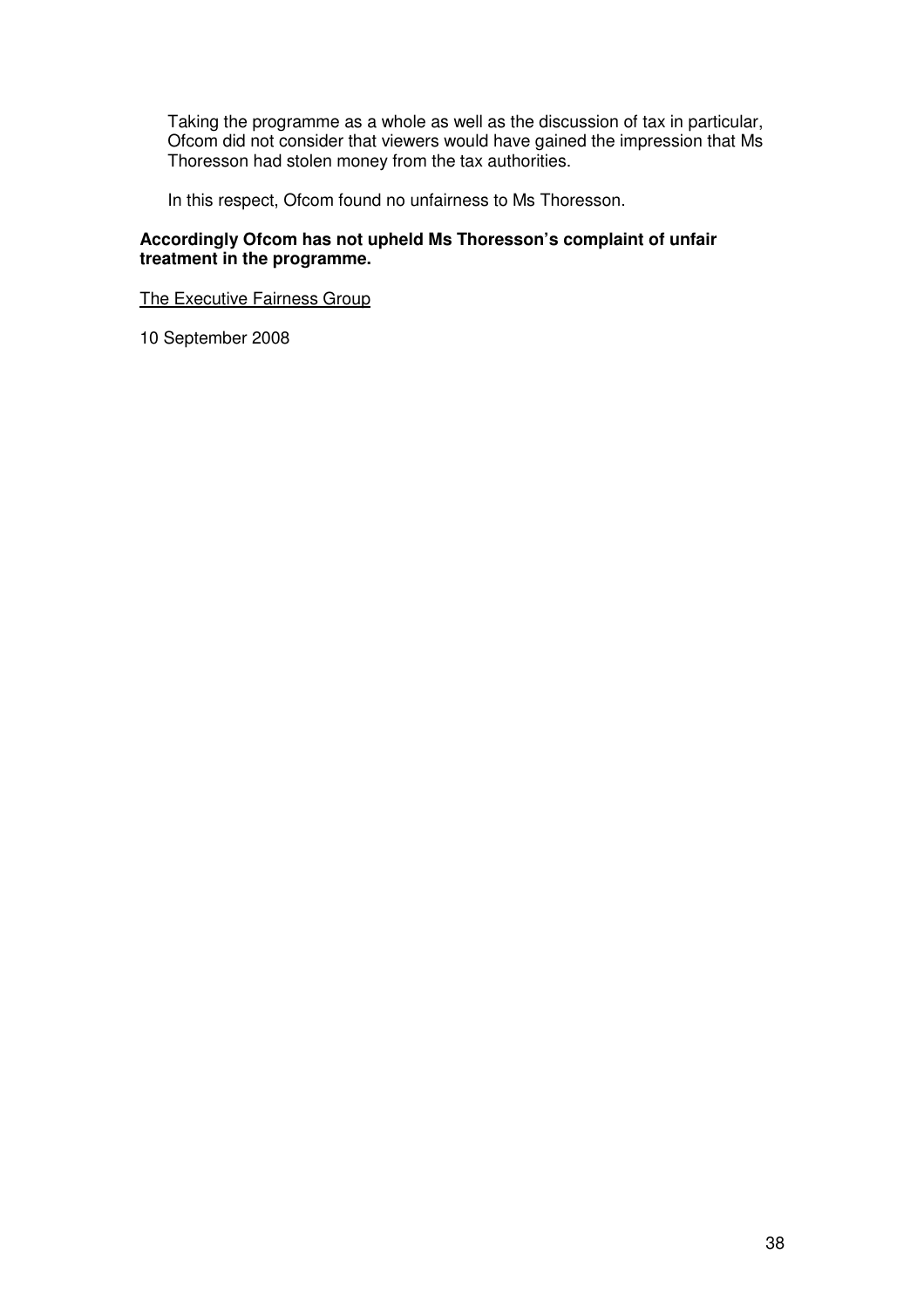# **Other Programmes Not in Breach/Resolved**

# **28 August 2008 – 11 September 2008**

| Programme                           | <b>Trans</b><br><b>Date</b> | <b>Channel</b>              | Category                                 | No of             |
|-------------------------------------|-----------------------------|-----------------------------|------------------------------------------|-------------------|
|                                     |                             |                             |                                          | <b>Complaints</b> |
|                                     |                             |                             |                                          |                   |
|                                     |                             |                             | Generally Accepted                       |                   |
| "I Hate" promo                      | 01/09/2008                  | Channel 4                   | Standards                                |                   |
|                                     |                             |                             | Generally Accepted                       |                   |
| <b>3TR FM Breakfast Show</b>        | 18/08/2008                  | 3TR FM                      | Standards                                | 1                 |
| 4Music promo                        | n/a                         | Channel 4                   | Violence                                 | 25                |
|                                     | 13/08/2008                  | <b>BBC Asian</b><br>Network | <b>Generally Accepted</b><br>Standards   |                   |
| Adil Ray<br><b>Airline USA</b>      |                             | ITV <sub>2</sub>            |                                          | 1<br>$\mathbf{1}$ |
|                                     | 01/08/2008                  |                             | Offensive Language                       |                   |
| <b>Any Questions</b>                | 15/08/2008                  | <b>BBC Radio 4</b>          | Offensive Language<br>Generally Accepted | 1                 |
| Armando Iannucci's Charm Offensive  | 22/08/2008                  | <b>BBC Radio 4</b>          | Standards                                | 1                 |
|                                     |                             |                             | Generally Accepted                       |                   |
| <b>BBC News</b>                     | 15/08/2008                  | BBC <sub>1</sub>            | <b>Standards</b>                         | 1                 |
| <b>BBC News</b>                     | 01/09/2008                  | BBC <sub>1</sub>            | Offensive Language                       | 1                 |
| Big Brother 9                       | 08/08/2008                  | Channel 4                   | <b>Animal Welfare</b>                    | 26                |
|                                     |                             |                             | <b>Generally Accepted</b>                |                   |
| <b>Big Brother Live</b>             | 20/08/2008                  | E4                          | Standards                                | 1                 |
|                                     |                             |                             | Generally Accepted                       |                   |
| <b>Big Brother Live</b>             | 09/08/2008                  | Channel 4                   | Standards                                | 1                 |
| Big Brother's Big Mouth             | 04/09/2008                  | E <sub>4</sub>              | Due Impartiality/Bias                    | 1                 |
|                                     |                             |                             | Generally Accepted                       |                   |
| Big Brother's Big Mouth             | 05/08/2008                  | E <sub>4</sub>              | Standards                                | 1                 |
|                                     |                             |                             | Generally Accepted                       |                   |
| <b>Britain From Above</b>           | 24/08/2008                  | BBC1                        | Standards                                | 1                 |
| <b>CCTV Cities</b>                  | 20/08/2008                  | Five                        | Inaccuracy/Misleading                    | 1                 |
| Carphone Warehouse sponsorship./    | 16/08/2008                  | ITV1                        | Flashing images                          |                   |
| The X Factor                        |                             |                             |                                          |                   |
| Channel 4 News                      | 12/08/2008                  | Channel 4                   | Generally Accepted<br><b>Standards</b>   | 7                 |
|                                     |                             |                             | <b>Generally Accepted</b>                |                   |
| <b>Channel 4 News</b>               | 18/08/2008                  | Channel 4                   | Standards                                |                   |
| <b>Channel 4 News</b>               | 11/08/2008                  | Channel 4                   | Crime (incite/encourage)                 | 1                 |
| Channel 4 News                      | 14/08/2008                  | Channel 4                   | Due Impartiality/Bias                    | 1                 |
|                                     |                             |                             | <b>Generally Accepted</b>                |                   |
| Comedy Lab: Kids School of Comedy   | 21/08/2008                  | Channel 4                   | <b>Standards</b>                         | 6                 |
| Commercial Breakdown with Jimmy     |                             |                             |                                          |                   |
| Carr                                | 13/07/2008                  | BBC1                        | <b>Animal Welfare</b>                    | 1                 |
|                                     |                             |                             | Generally Accepted                       |                   |
| <b>Coronation Street</b>            | 25/08/2008                  | ITV1                        | Standards                                | 1                 |
| <b>Coronation Street</b>            | 25/08/2008                  | ITV1                        | Information/Warnings                     | 3                 |
| Cradle Snatcher and Proud (trailer) | 21/08/2008                  | Virgin 1                    | Scheduling                               | $\mathbf{1}$      |
| Dickenson's Real Deal               | 21/08/2008                  | ITV1                        | Competitions                             | 1                 |
|                                     |                             |                             | Use of Premium Rate                      |                   |
| Dickinson's Real Deal               | 21/08/2008                  | ITV1                        | Numbers                                  | 1                 |
| Dickinson's Real Deal               | 18/08/2008                  | ITV1                        | Use of Premium Rate<br><b>Numbers</b>    | 1                 |
|                                     |                             |                             |                                          |                   |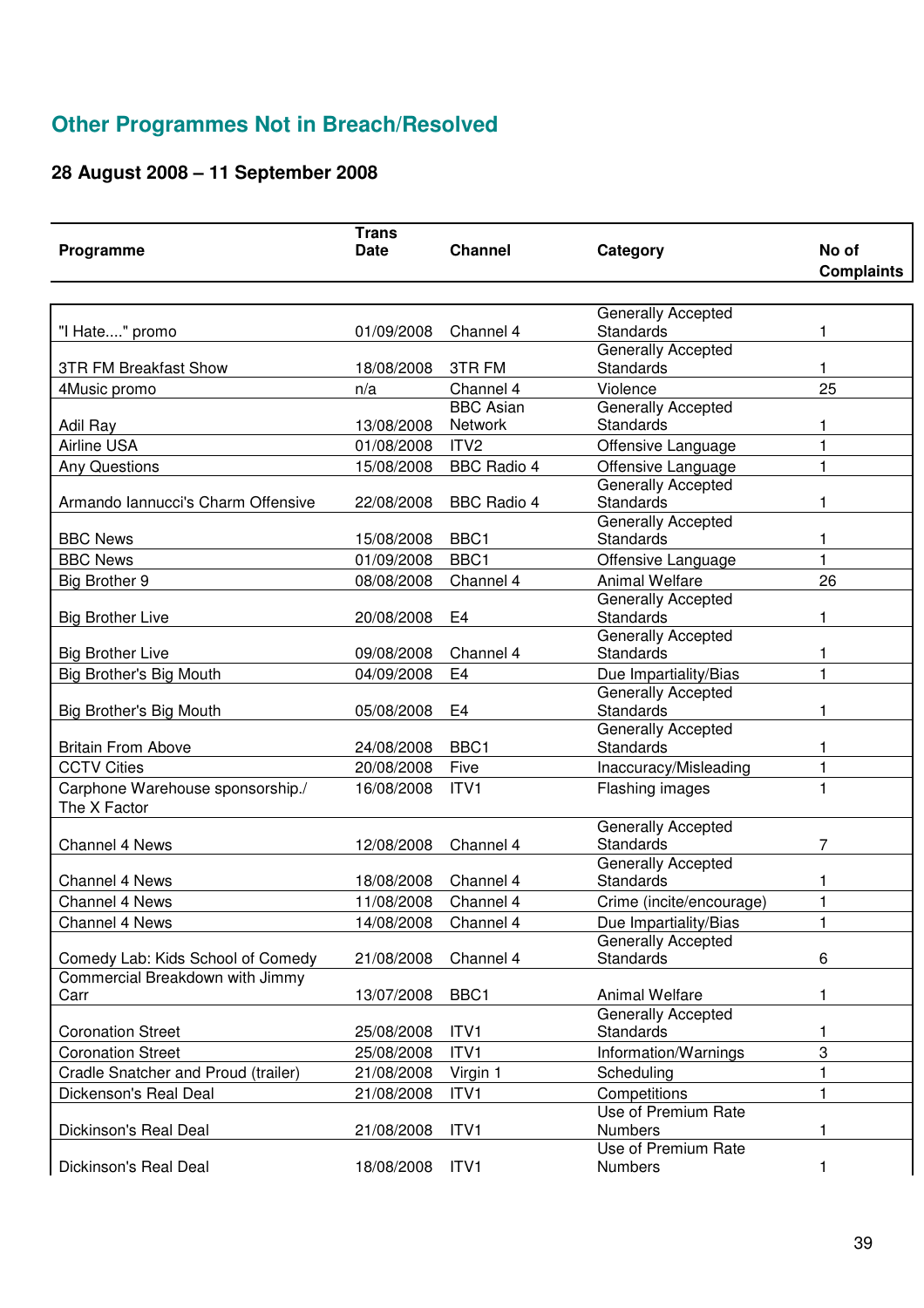|                                        |            |                      | Use of Premium Rate                             |                |
|----------------------------------------|------------|----------------------|-------------------------------------------------|----------------|
| Dickinson's Real Deal                  | 29/08/2008 | ITV1                 | Numbers                                         |                |
| Dino and Pete                          | 04/07/2008 | Ram FM 102.8         | Sex/Nudity                                      | 1              |
| Don't Blame the Builder                | 19/08/2008 | Channel 4            | Offensive Language                              | 10             |
| E News                                 | 14/06/2008 | E! Entertainment     | Offensive Language                              | $\overline{c}$ |
|                                        |            |                      | Generally Accepted                              |                |
| Eastenders                             | 15/08/2008 | BBC1                 | <b>Standards</b>                                | 4              |
|                                        |            |                      | Generally Accepted                              |                |
| Eastenders                             | 21/08/2008 | BBC <sub>1</sub>     | <b>Standards</b>                                |                |
| <b>Embarrassing Illnesses</b>          | 20/08/2008 | Channel 4            | Sex/Nudity                                      | 1              |
|                                        |            |                      | <b>Generally Accepted</b>                       |                |
| Extraordinary People (Trailer)         | 20/08/2008 | Five                 | <b>Standards</b>                                |                |
| Fiddles, Cheats & Scams                | 26/08/2008 | ITV1                 | Inaccuracy/Misleading                           | 1              |
| <b>Fifth Gear</b>                      | 18/08/2008 | Five                 | Competitions                                    |                |
|                                        |            |                      | Generally Accepted                              |                |
| <b>Fifth Gear</b>                      | 18/08/2008 | Five                 | <b>Standards</b>                                | $\overline{c}$ |
|                                        |            |                      | <b>Generally Accepted</b>                       |                |
| <b>Five News</b>                       | 21/08/2008 | Five                 | <b>Standards</b>                                | 1              |
| Funniest Ever You've Been Framed       | 23/08/2008 | ITV1                 | Crime (incite/encourage)                        | 1              |
| <b>GMTV</b>                            | 28/07/2008 | ITV1                 | <b>Animal Welfare</b>                           |                |
|                                        |            |                      | Generally Accepted                              |                |
| <b>GMTV</b>                            | 25/08/2008 | ITV1                 | <b>Standards</b>                                | 1              |
|                                        |            |                      | Generally Accepted                              |                |
| <b>GMTV</b>                            | 11/08/2008 | ITV1                 | <b>Standards</b>                                | 1              |
|                                        |            |                      | Generally Accepted                              | 1              |
| George Galloway                        | 16/08/2008 | Talksport            | Standards<br><b>Generally Accepted</b>          |                |
| George Galloway                        | 08/08/2008 | Talksport            | Standards                                       |                |
| Golden Balls                           | 20/08/2008 | ITV1                 | Crime (incite/encourage)                        | $\overline{c}$ |
|                                        |            |                      | <b>Generally Accepted</b>                       |                |
| Good Morning Vietnam                   | 24/08/2008 | BBC <sub>1</sub>     | Standards                                       |                |
| <b>Heart FM</b>                        | n/a        | <b>Heart FM</b>      | Format                                          |                |
| Hollyoaks                              | 01/09/2008 | Channel 4            | Sex/Nudity                                      |                |
|                                        | 28/08/2008 | Channel 4            | Sex/Nudity                                      |                |
| How to Look Good Naked                 |            |                      |                                                 |                |
| ITV Bingo sponsorship / Golden Balls   | n/a        | ITV1                 | Sponsorship                                     |                |
| <b>ITV News</b>                        | 22/08/2008 | ITV1                 | Crime (incite/encourage)                        | 1              |
|                                        |            |                      | <b>Generally Accepted</b>                       |                |
| <b>ITV News</b>                        | 19/08/2008 | ITV1                 | Standards                                       | 1              |
| Immigration Insight                    | 27/08/2008 | Legal TV<br>National | Offensive Language                              |                |
| Inside 9/11                            | 04/08/2008 | Geographic           | Due Impartiality/Bias                           |                |
|                                        |            |                      |                                                 |                |
| <b>Inspector Morse</b>                 | 28/08/2008 | ITV1                 | Offensive Language<br><b>Generally Accepted</b> | 1              |
| Jon Gaunt                              | 18/08/2008 | Talksport            | <b>Standards</b>                                | 1              |
| Julius Caesar and the Druids: Revealed | 19/08/2008 | Five                 | Due Impartiality/Bias                           | 1              |
|                                        |            |                      |                                                 |                |
| Jyotish Shastra                        | 18/07/2008 | <b>MATV</b>          | Crime (incite/encourage)                        | 1              |
| Katy Brand's Big Ass Show              | 20/08/2008 | ITV1                 | <b>Animal Welfare</b>                           | 1              |
|                                        |            |                      | Use of Premium Rate                             |                |
| Kids Choice Awards interactive vote    | 21/08/2008 | Nickelodeon          | Numbers                                         |                |
| Live Athletics: British Grand Prix     | 31/08/2008 | BBC <sub>2</sub>     | <b>Animal Welfare</b>                           | 1              |
| London I Test                          | 06/06/2008 | Capital 95.8         | Competitions                                    |                |
| Loose Women                            | 17/06/2008 | ITV1                 | Offensive Language                              |                |
|                                        |            |                      | Generally Accepted                              |                |
| Loose Women                            | 01/09/2008 | ITV <sub>1</sub>     | <b>Standards</b>                                | 1              |
| Make Me a Christian                    | 17/08/2008 | Channel 4            | Religious Offence                               | $\overline{c}$ |
| Make Me a Christian                    | 10/08/2008 | Channel 4            | Religious Offence                               | 3              |
|                                        |            |                      |                                                 |                |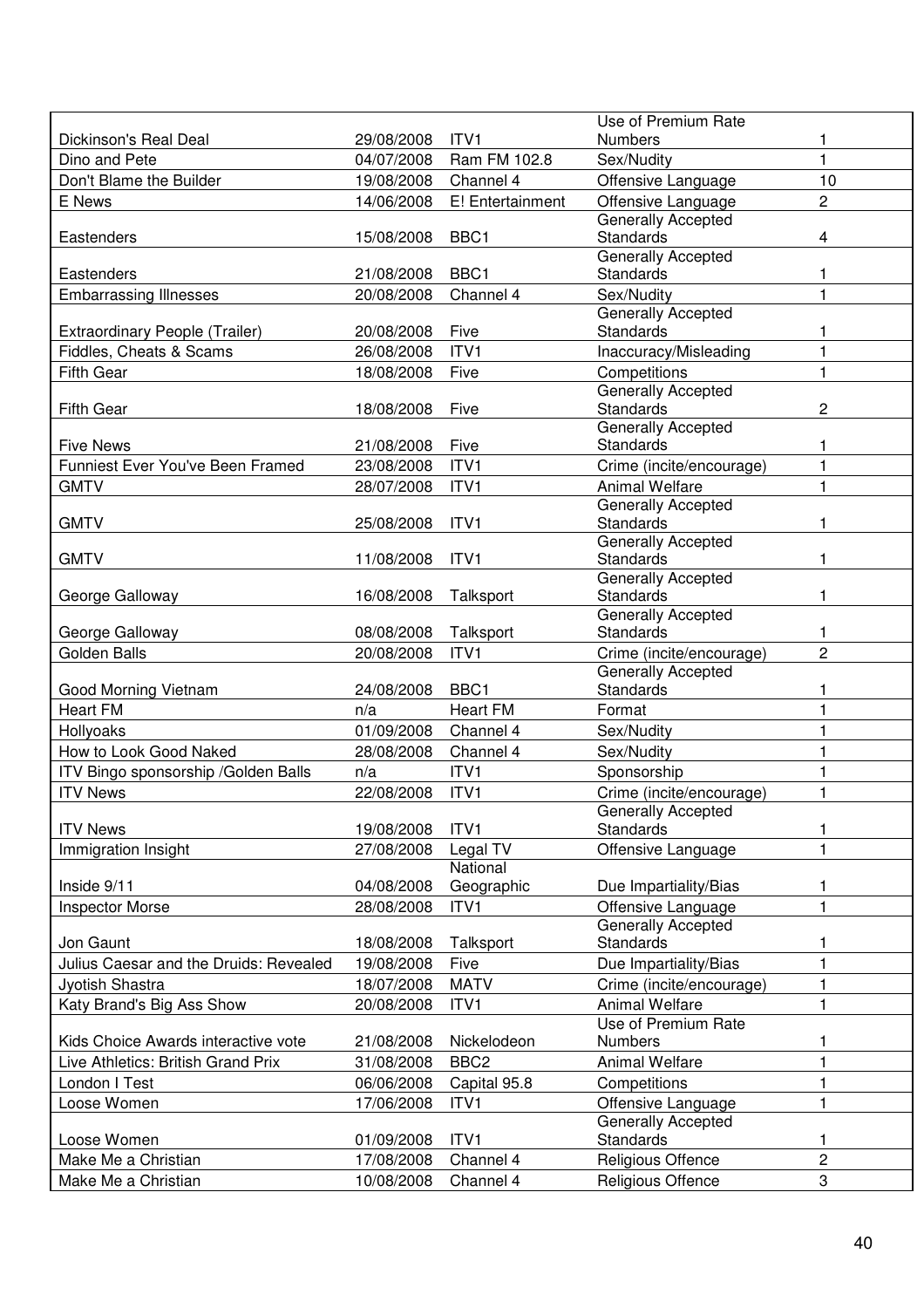| Make Me a Christian                          | 10/08/2008 | Channel 4         | Inaccuracy/Misleading                  |                |
|----------------------------------------------|------------|-------------------|----------------------------------------|----------------|
|                                              |            |                   | Generally Accepted                     |                |
| Make Me a Christian                          | n/a        | Channel 4         | <b>Standards</b>                       |                |
|                                              |            |                   | Generally Accepted                     |                |
| Mock the Week                                | 28/08/2008 | BBC <sub>2</sub>  | <b>Standards</b>                       |                |
| <b>Most Haunted Live</b>                     | 29/08/2008 | Living            | Inaccuracy/Misleading                  |                |
| Music video                                  | 16/08/2008 | Scuzz             | Offensive Language                     |                |
|                                              |            |                   | <b>Generally Accepted</b>              |                |
| My Games                                     | 09/08/2008 | <b>BBC World</b>  | <b>Standards</b>                       |                |
| My Super Sweet 16                            | 19/08/2008 | <b>TMF</b>        | Offensive Language                     |                |
| <b>News</b>                                  | 13/08/2008 | ITV1              | Due Impartiality/Bias                  |                |
| <b>News</b>                                  | 18/07/2008 | Red Dragon        | Inaccuracy/Misleading                  |                |
|                                              |            |                   | Generally Accepted                     |                |
| Newsnight                                    | 12/08/2008 | BBC <sub>2</sub>  | <b>Standards</b>                       |                |
| Newsnight                                    | 01/09/2008 | BBC <sub>2</sub>  | Offensive Language                     | 1              |
|                                              |            | <b>BBC Asian</b>  | Generally Accepted                     |                |
| Nihal                                        | 12/08/2008 | Network           | <b>Standards</b>                       | 1              |
|                                              |            |                   | Generally Accepted                     |                |
| Olympics                                     | 22/08/2008 | BBC <sub>1</sub>  | <b>Standards</b>                       | 1              |
|                                              |            |                   | <b>Generally Accepted</b>              |                |
| Olympics 2008                                | 23/08/2008 | BBC1              | <b>Standards</b>                       |                |
| Predators at War                             | 09/08/2008 | Nat Geo Wild      | Violence                               |                |
|                                              |            | <b>Real Radio</b> |                                        |                |
| Real Football Phone-In                       | 14/08/2008 | Scotland          | Offensive Language                     | 1              |
|                                              |            | <b>Real Radio</b> | Generally Accepted                     |                |
| Real Football Phone-In                       | 28/07/2008 | Scotland          | <b>Standards</b>                       | 1              |
| Richard & Judy                               | 22/08/2008 | Channel 4         | Sex/Nudity                             | $\overline{2}$ |
| Richard & Judy                               | 13/08/2008 | Channel 4         | Inaccuracy/Misleading                  | 1              |
| <b>Road Wars</b>                             | 27/08/2008 | <b>Sky Three</b>  | Crime (incite/encourage)               | 1              |
|                                              |            |                   | Generally Accepted                     |                |
| Rogue Restaurants                            | 14/08/2008 | BBC1              | <b>Standards</b>                       | 1              |
| Rory and Paddy's Great British               |            |                   |                                        |                |
| Adventure                                    | 20/08/2008 | Five              | Offensive Language                     |                |
| <b>STV News</b>                              | 23/07/2008 | <b>STV</b>        | Due Impartiality/Bias                  | 1              |
|                                              |            |                   | <b>Generally Accepted</b>              |                |
| Sky Bet Sponsorship Credit                   | 25/08/2008 | <b>Sky Sports</b> | <b>Standards</b>                       | 1              |
|                                              |            |                   | <b>Generally Accepted</b><br>Standards |                |
| Sky Bet Sponsorship Credit                   | 31/08/2008 | <b>Sky Sports</b> |                                        | 1              |
| Spooks: Code 9                               | 17/08/2008 | <b>BBC Three</b>  | Offensive Language                     | 1              |
|                                              | 08/08/2008 | Virgin1           | <b>Generally Accepted</b><br>Standards |                |
| Star Trek Voyager (trailer)<br>Tarrant on TV | 24/08/2008 | ITV1              | <b>Animal Welfare</b>                  | 1<br>1         |
|                                              |            |                   | <b>Generally Accepted</b>              |                |
| The Alan Brazil Sports Breakfast             | 05/08/2008 | Talksport         | Standards                              | 5              |
|                                              |            |                   | <b>Generally Accepted</b>              |                |
| The Alan Brazil Sports Breakfast             | 06/08/2008 | Talksport         | <b>Standards</b>                       | 1              |
|                                              |            |                   | <b>Generally Accepted</b>              |                |
| The Charlotte Church Show                    | 07/08/2008 | Channel 4         | <b>Standards</b>                       | 1              |
|                                              |            |                   | Generally Accepted                     |                |
| The Christian O'Connell Breakfast Show       | 15/08/2008 | Virgin Radio      | Standards                              | 1              |
| The Genius of Charles Darwin                 | 18/08/2008 | Channel 4         | Due Impartiality/Bias                  | 12             |
| The Kevin Bishop Show                        | 22/08/2008 | Channel 4         | Religious Offence                      | 1              |
|                                              |            |                   | <b>Generally Accepted</b>              |                |
| The Kevin Bishop Show                        | 15/08/2008 | Channel 4         | <b>Standards</b>                       | 33             |
|                                              |            |                   | Generally Accepted                     |                |
| The Kevin Bishop Show                        | 22/08/2008 | Channel 4         | Standards                              | $\overline{c}$ |
| The Mummy                                    | 09/08/2008 | ITV1              | Violence                               | 1              |
|                                              |            |                   |                                        |                |